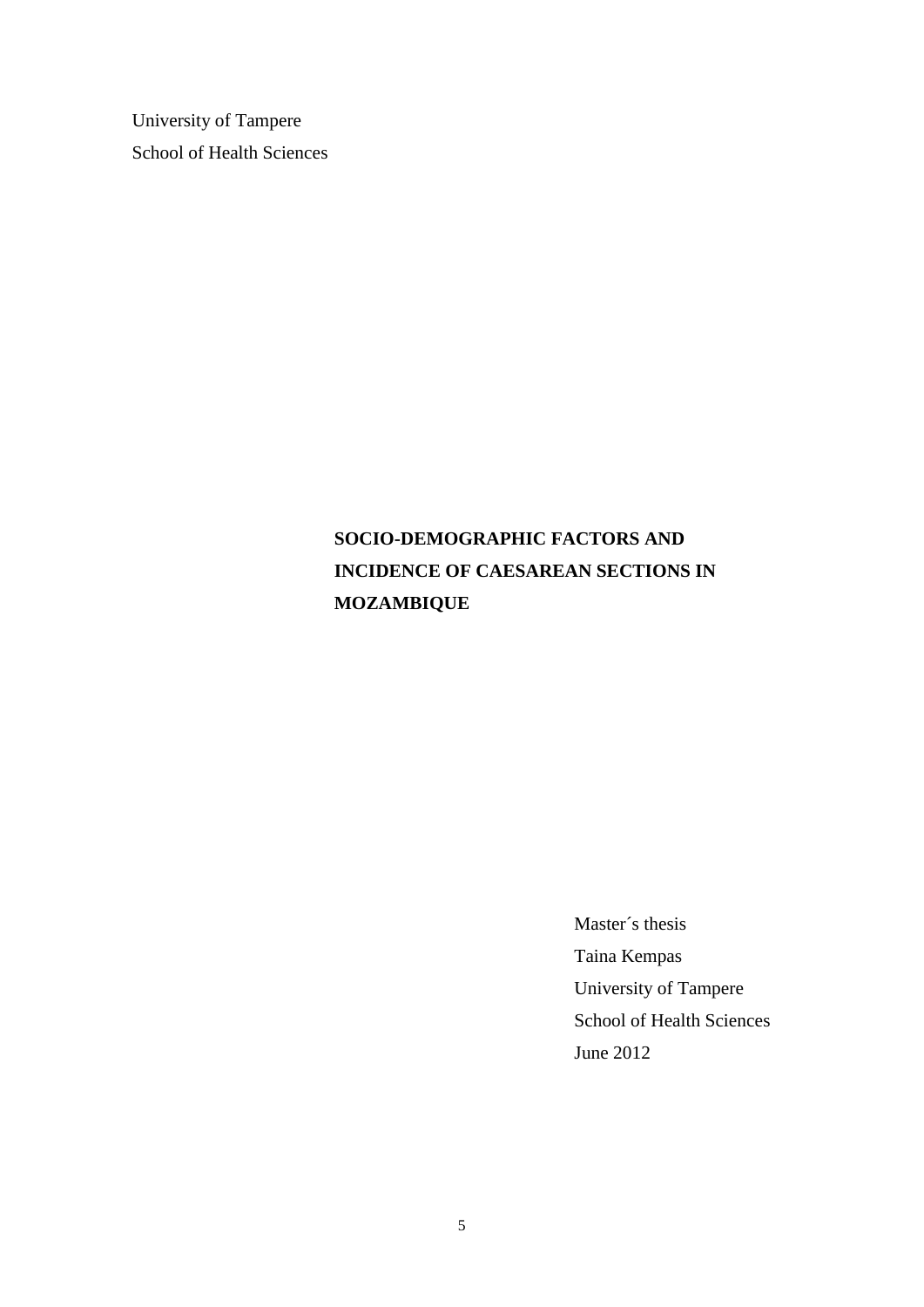#### ABSTRACT

UNIVERSITY OF TAMPERE School of Health Sciences

KEMPAS, TAINA; Socio-demographic factors and incidence of caesarean sections in Mozambique Master´s thesis, 58 pages Supervisor: PhD Tarja Kinnunen Public Health June 2012

**\_\_\_\_\_\_\_\_\_\_\_\_\_\_\_\_\_\_\_\_\_\_\_\_\_\_\_\_\_\_\_\_\_\_\_\_\_\_\_\_\_\_\_\_\_\_\_\_\_\_\_\_\_\_\_\_\_\_\_\_\_\_\_\_\_\_\_\_\_\_** The United Nation`s fifth Millennium Goal, reduction of maternal mortality, is significantly lagging behind schedule. Worldwide, approximately 600,000 mothers die each year in complications due to pregnancy and childbirth.

In emergency obstetrics, the caesarean section is a key measure used to reduce a large number of complications due to pregnancy and delivery. The concern has been the availability of surgical care in developing countries. Average caesarean section rates vary between 0.4 %—40 %, unlike WHO`s recommended 5—15 %. There is sociodemographical distribution in caesarean section rates within countries. Also the overuse of caesarean sections can be seen in some areas.

This Master`s thesis studies the distribution of caesarean sections according to sociodemographic factors in Mozambique. The data used was population—based data from years 1994—1997 and 1998—2003 from Demographic Health Survey (DHS). Mother`s age, parity, and educational level, partner´s educational level, wealth index and residential area were examined as socio-demographical factors.

According to this study, the socio-demographic factors are related to the incidence of caesarean sections in Mozambique. The connection was found by carrying out cross tabulations, Pearson's  $\chi$ 2- tests and logistic regression analyses. In 1994—1997 age group and parity were associated with incidence of caesarean sections when adjusted with all confounders. The older the mother was, the higher was the risk of a caesarean section. Women having their first child had caesarean section more often than women having at least their second or third child. People living in urban areas more likely receive a caesarean section than those in rural areas. In 1998—2003, in addition to age, parity and area of residence, the study found the wealth index to be the strongly associated socio-demographic factor for caesarean section. Caesarean sections were more common among women who—or whose partners—were highly educated. Sociodemographical factors, especially parity, have stronger association in incidence of caesarean sections in subsequent time period.

Even in Maputo, the capital of Mozambique, where the caesarean section rates were the highest in 1998—2003 (12.9 %), the rate was slightly under the recommended upper limit of WHO. On the basis of this study it is not possible to draw final conclusions on overuse of caesarean sections.

Key words: socio-demographic factors, caesarean section, Demographic Health Survey, Mozambique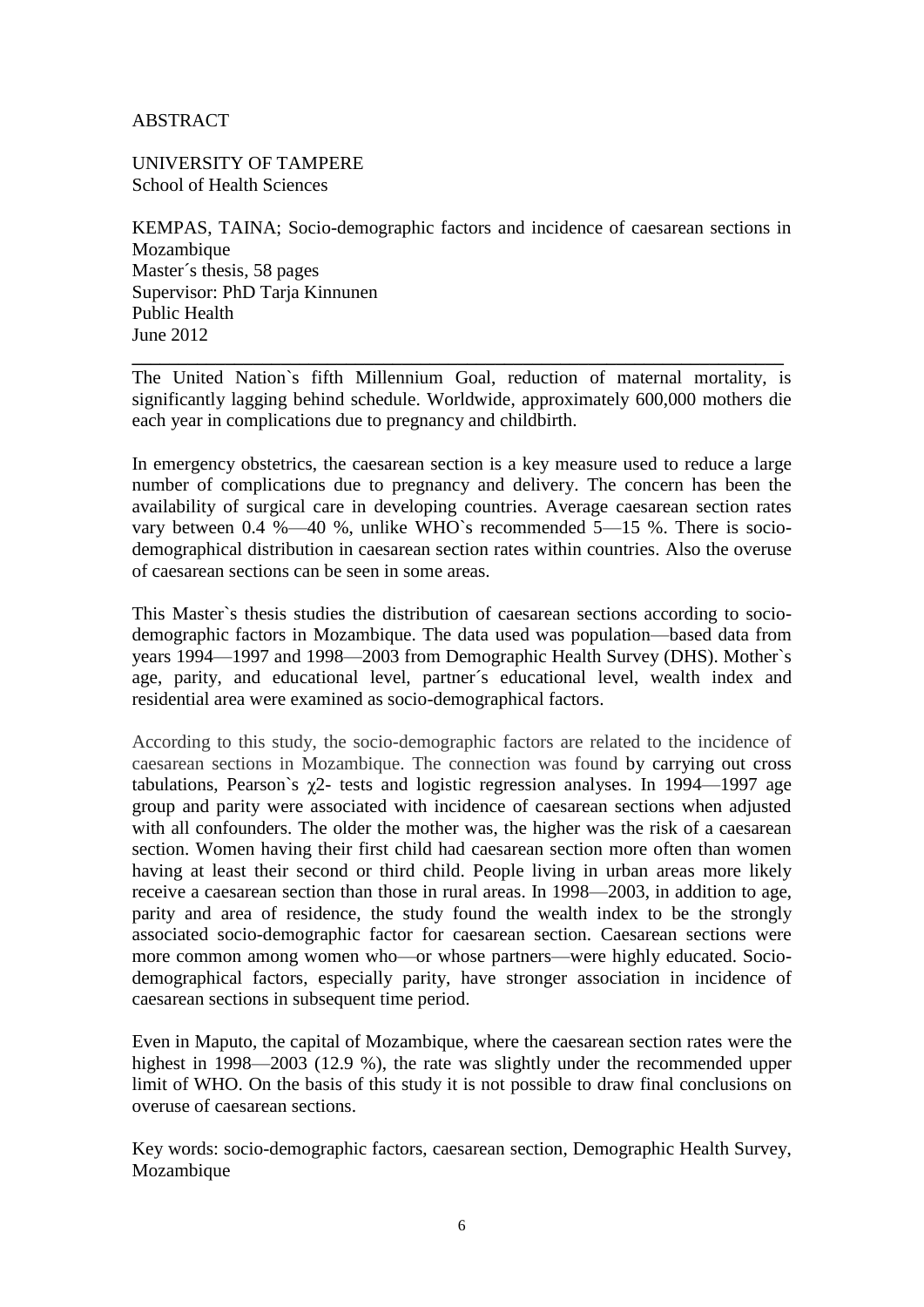### TIIVISTELMÄ

TAMPEREEN YLIOPISTO Terveystieteiden yksikkö

KEMPAS, TAINA; Sosiodemografiset tekijät ja keisarileikkausten esiintyvyys Mosambikissa Pro gradu – tutkielma, 58 s. Ohjaaja: FT Tarja Kinnunen Kansanterveystiede Toukokuu 2012

Viides YK:n asettamista Vuosituhattavoitteista, äitikuolleisuuden vähentäminen, on merkittävästi jäljessä asetetusta aikataulusta. Maailmassa kuolee noin 600 000 äitiä vuosittain raskauden ja synnytyksen aiheuttamiin komplikaatioihin.

\_\_\_\_\_\_\_\_\_\_\_\_\_\_\_\_\_\_\_\_\_\_\_\_\_\_\_\_\_\_\_\_\_\_\_\_\_\_\_\_\_\_\_\_\_\_\_\_\_\_\_\_\_\_\_\_\_\_\_\_\_\_\_\_\_\_\_\_

Keisarileikkauksen avulla pystytään voittamaan suuri osa vastaantulevista komplikaatioista. Huolenaiheena on ollut kirurgisen hoidon saatavuus kehitysmaissa. Keskimääräiset sektioprosentit vaihtelevat maittain 0.4 %—40 % välillä, poiketen WHO:n suosittelemasta 5—15 %:sta. Maiden sisällä sektiomäärät jakautuvat sosiodemografisten tekijöiden suhteen. Tietyillä aluilla esiintyy myös sektion ylikäyttöä.

Tässä tutkimuksessa tarkastellaan keisarileikkausten jakautumista sosiodemografisten tekijöiden mukaan Mosambikissa. Aineistona käytetään Demographic Health Surveyn<br>(DHS) väestöpohiaista aineistoa vuosilta 1994–1997 ja 1998–2003. (DHS) väestöpohjaista aineistoa vuosilta 1994—1997 ja 1998—2003. Sosiodemografisina tekijöinä tutkittiin äidin ikää, pariteettia, koulutusastetta, isän koulutusastetta, vaurausindeksiä ja asuinaluetta.

Tämän tutkimuksen perusteella sosiodemografiset tekijät ovat yhteydessä sektioiden esiintyvyyteen Mosambikissa. Yhteys löydettiin ristiintaulukoinnilla sekä Pearsonin χ2 testin ja logistisen regressioanalyysin avulla. Vuosina 1994—1997 ikä ja pariteetti olivat yhteydessä keisarileikkausten esiintyvyyteen, kun tulokset vakioitiin sekoittavien tekijöiden suhteen. Mitä vanhempi äiti oli, sitä suurempi oli keisarileikkauksen todennäköisyys. Ensisynnyttäjät saivat keisarileikkauksen todennäköisemmin kuin toista tai kolmatta lastaan synnyttävät ja kaupungeissa asuvat saivat todennäköisemmin keisarileikkauksen kuin maaseudulla asuvat. Vuonna 1998—2003 iän, pariteetin ja asuinalueen lisäksi tilastollisesti merkitsevä yhteys sektion saamiseen oli vaurausindeksillä. Keisarileikkaukset olivat myös yleisempiä naisilla, jotka olivat koulutettuja tai joiden puolisot olivat koulutettuja. Sosiodemografisten tekijöiden, erityisesti pariteetin, vaikutus keisarileikkauksiin on voimakkaampi myöhemmän aikajakson aikana.

Edes Maputossa, Mosambikin pääkaupungissa, jossa sektioprosentti oli korkeimmillaan vuosina 1998—2003 (12.9 %), WHO:n suosittelema yläraja ei ylittynyt. Tämän tutkimuksen perusteella ylikäytön mahdollisuutta ei voida kuitenkaan lopullisesti sulkea pois.

Avainsanat: sosiodemografiset tekijät, keisarileikkaus, Demographic Health Survey, Mosambik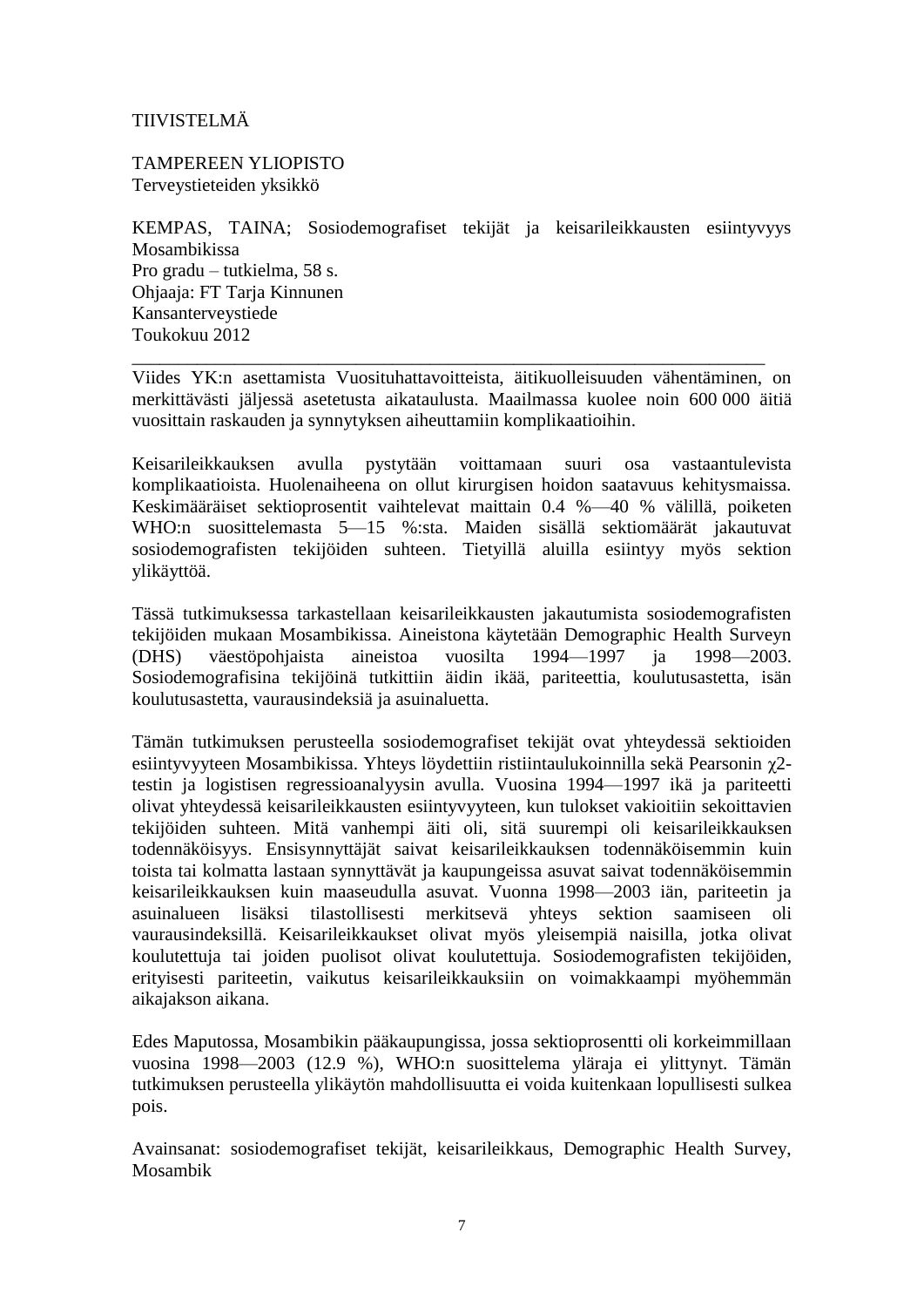### <span id="page-3-0"></span>**Contents**

| $\overline{2}$ |                                                                                     |  |
|----------------|-------------------------------------------------------------------------------------|--|
|                |                                                                                     |  |
|                |                                                                                     |  |
|                |                                                                                     |  |
|                |                                                                                     |  |
|                |                                                                                     |  |
|                |                                                                                     |  |
|                |                                                                                     |  |
|                | 3.2. Socio-economic trends and differences in caesarean section rates in developing |  |
|                |                                                                                     |  |
|                |                                                                                     |  |
|                |                                                                                     |  |
|                |                                                                                     |  |
|                |                                                                                     |  |
|                |                                                                                     |  |
|                |                                                                                     |  |
|                |                                                                                     |  |
|                |                                                                                     |  |
|                |                                                                                     |  |
|                |                                                                                     |  |
|                |                                                                                     |  |
|                |                                                                                     |  |
|                |                                                                                     |  |
|                |                                                                                     |  |
|                |                                                                                     |  |
|                |                                                                                     |  |
|                |                                                                                     |  |
|                |                                                                                     |  |
|                | 7.3 Women in the opposite ends of socio-demographic spectrum  46                    |  |
|                |                                                                                     |  |
|                |                                                                                     |  |
|                |                                                                                     |  |
|                |                                                                                     |  |
|                |                                                                                     |  |
|                |                                                                                     |  |
|                |                                                                                     |  |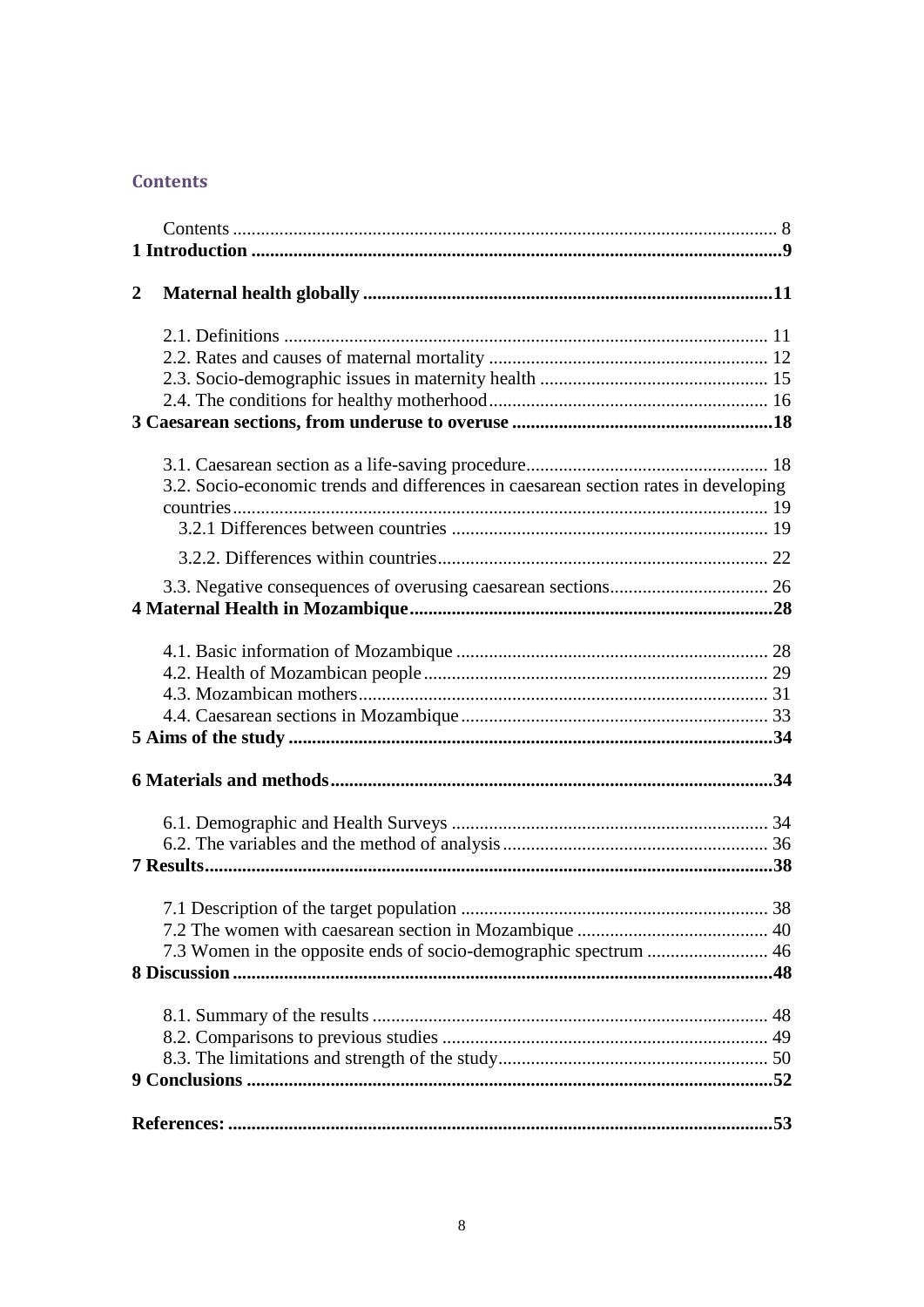### <span id="page-4-0"></span>**1 Introduction**

The United Nations set a great challenge to the world in the year 2000 – the Millennium Development Goals (MDG). 189 countries together wrote eight objectives that aimed to halve poverty and improve health, education, gender equality and the environment. In short, they adopted a blueprint for a better world – and pledged to spare no effort in fulfilling that vision. One of the key health aims was to improve maternal health and to reduce maternal mortality by a quarter from 1990 to 2015. (UN 2009.) The MDG´s have been commonly accepted as a framework for measuring the progress of these aims.

There are not many years left in the program and the results continue to lag behind the goals. Evidence shows that maternal mortality has declined at a slow rate, from 576 000 deaths in 1990 to 536 000 in 2005. This reduction amounts to an average decrease of less than 1 % annually between those years, well short of the 5.5 % annual decline required to achieve the MDG target. About 99 % of maternal deaths worldwide still occur in developing countries. (UNDP 2010.) Islam and Yoshida (2009) present that the progress has been patchy and uneven. Even if a large number of countries have progressed in improving the health of mothers and their newborns, the countries with the highest burdens of mortality and ill-health have made the least progress. There are huge inequalities between and within each country. People's well-being differs according to their geographical, economical and social groups. Rural populations have fewer opportunities for health care than urban populations, but in urban areas mortality rates can also vary widely by ethnicity and wealth status. (Islam & Yoshida 2009.)

While maternal mortality has many causes and both direct and indirect determinants, it is well known that most deaths could be prevented if adequate emergency obstetric care were to be provided in a timely manner. In emergency obstetrics, the caesarean section is a key measure used to reduce many complications due to pregnancy and delivery (Jamisse et al. 2004). The aim has been to define the most appropriate caesarean section figures for each country. Recommendation of WHO is a range of 5—15 % (WHO 1985; WHO 2009a).

Caesarean section is a lifesaving method that is invaluable. It is believed that every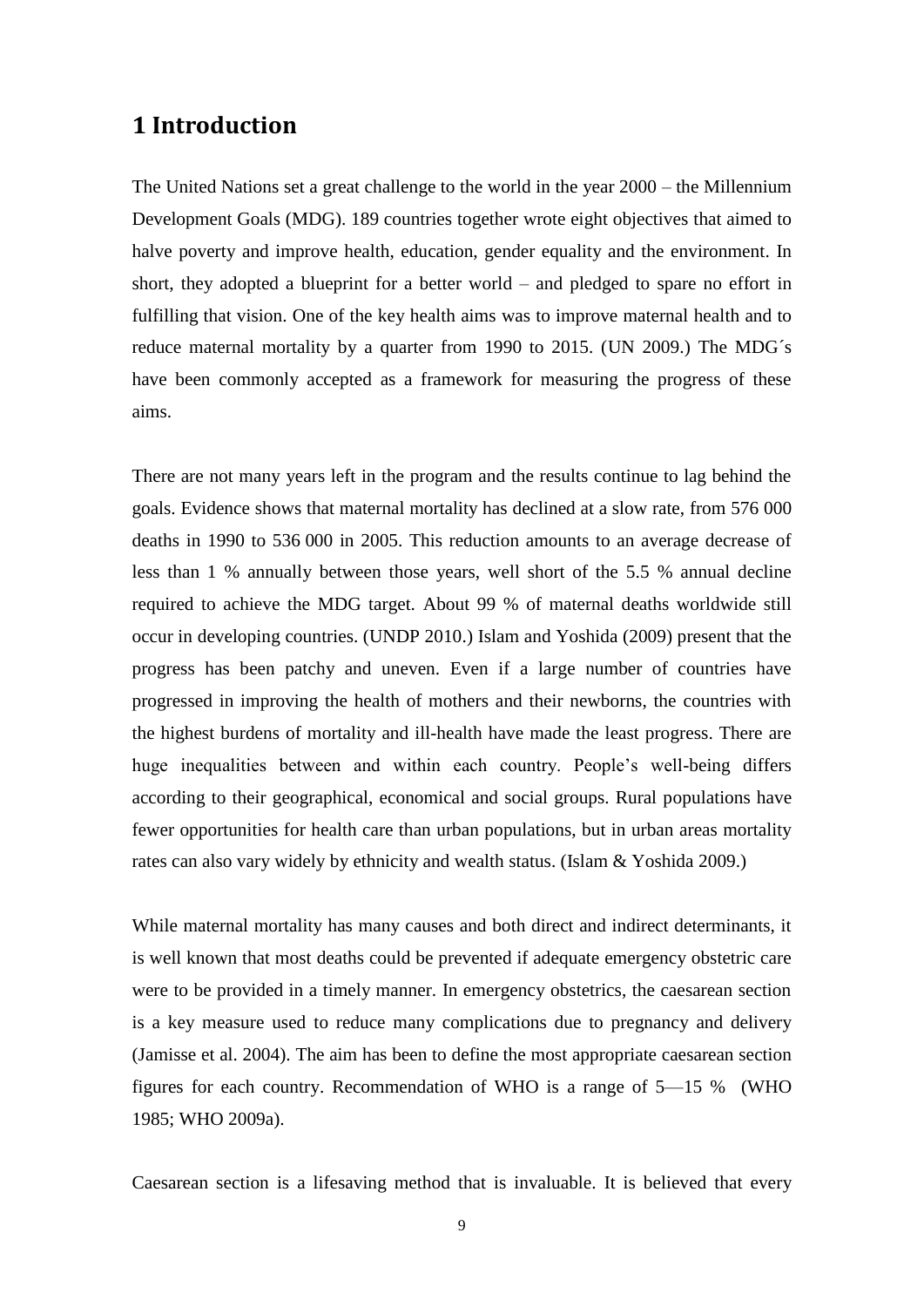woman should have the possibility for this procedure when necessary. For a long time, the problem has been poor access to, and the availability of caesarean sections in many developing countries. Caesarean section rates show a wide variation among countries in the world, ranging from 0.4 to 40 percent (Betrán et al. 2007). When the caesarean section rate is under 1 % it is obvious that there are high unmet needs among mothers for life-saving obstetric surgery (Ronsmans, Holtz & Stanton 2006).

As a new phenomenon, overuse of caesarean sections has been in the headlines of scientific publications. Overusing surgical procedures naturally has consequences for both the individual and on the public health in general. Beside variations between countries, huge variations are also found within countries and that suggests improper targeting. Several studies suggest that within countries there are huge disparities among different socio-economical groups. Within these countries the caesarean section rates vary according to wealth quintile and residence. (Ronsmans et al. 2006.) Documented scientific literature outlining technology and medical practices in developing countries is limited. Modern health-care procedures are spreading into poorer countries and it is useful to examine the consequences.

The National Institute for Health and Welfare in Finland has a research project in Mozambique, which is one of the poorest developing countries, located in Sub-Saharan Africa, where half of all maternal deaths take place (UN 2009). The research project is called "Medical technology in maternity services" (METEMA), and this Master`s thesis is a part of the project. The project gets grants from the Academy of Finland (2010: 139191).

Even if there has been some promising progress in achieving many of the MDG´s, major problems in regards to the availability and accessibility of maternal health care still remains. Mozambique has succeeded in reducing maternal mortality rates but is still a long way from achieving the set goals. The interventions that need to be pursued are: providing increased access to emergency obstetrical care, ensuring that all women deliver with the assistance of a skilled birth attendant, responding to the high unmet family planning needs and refocusing on the health needs of adolescents. (WHO 2009b.)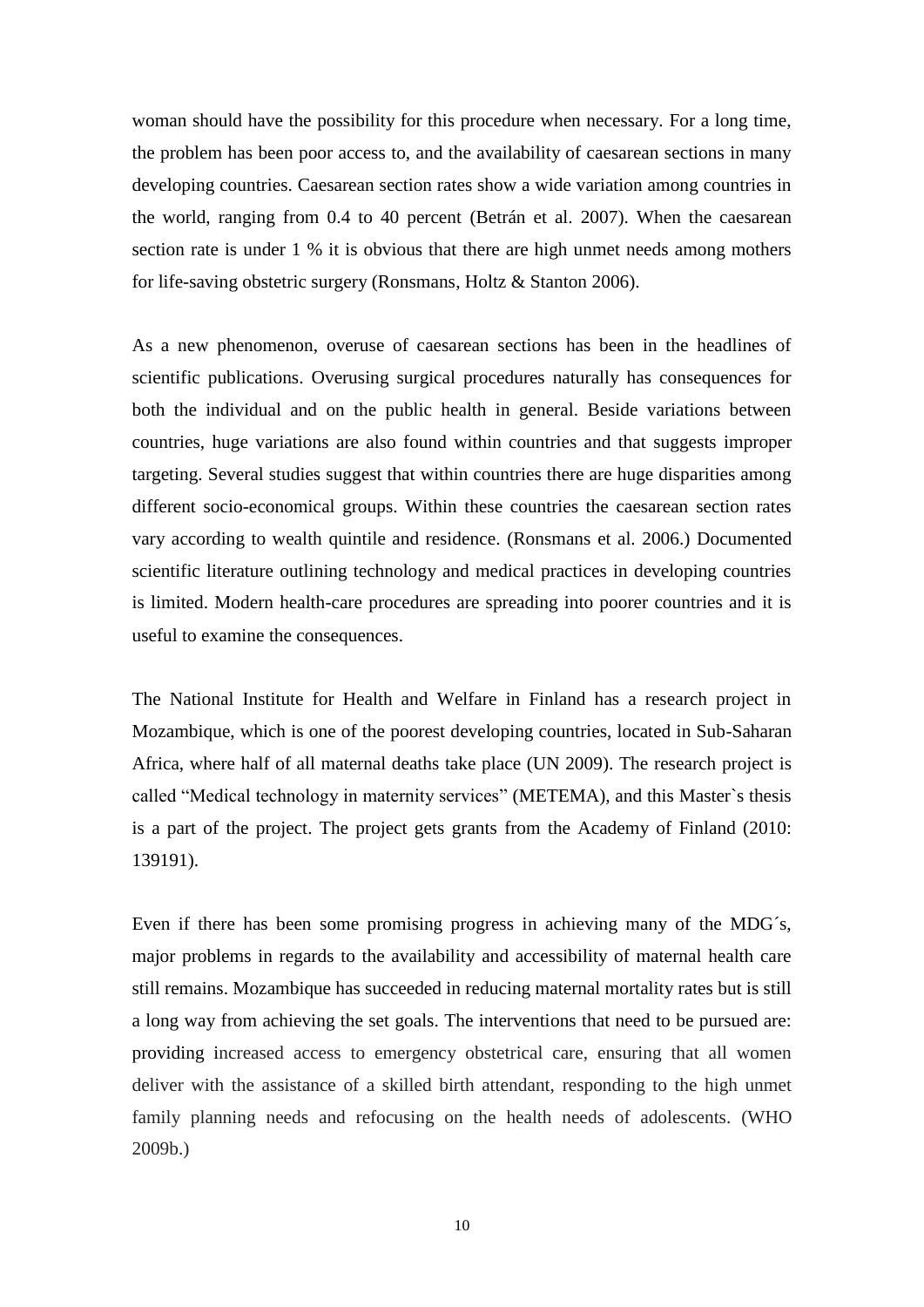Distribution of caesarean sections according to different socio-demographic groups (such as age, educational level, incomes and area of residence) in the timeline has not been studied in Mozambique. There are no studies concerning the possibility of overusing caesarean sections in certain groups either. In this paper The Demographic and Health Surveys (DHS) were used as a source of data. The DHS provides the most representative and widely available source of data for birth by caesarean in developing countries. The data concerning Mozambique is available from years 1997 (1994—1997) and 2003 (1998—2003). The DHS are highly standardized and based on nationally representative samples of women of reproductive age. The final DHS country reports have shown the differences in caesarean rates by, for example, urban or rural residence, women´s education and region, but these significant differentials are rarely discussed in the published literature.

The purpose of this Master`s thesis is to examine the incidence of caesarean sections in Mozambique between years 1994 and 2003, and to study if there is difference in the incidence of caesarean sections among different socio-demographic groups. The purpose is also to find if the influence of socio-demographic factors is changing between time periods 1994—1997 and 1998—2003. This study is also examining if there appears to be overuse of caesarean sections (over 15 % of deliveries) in some socio-demographic groups in Mozambique.

## <span id="page-6-0"></span>**2 Maternal health globally**

#### <span id="page-6-1"></span>**2.1. Definitions**

United Nations Population Fund (UNFPA 2011) has defined reproductive health as a state of complete physical, mental and social well-being in all matters relating to the reproductive system and to its functions and processes. It implies that people have the capability to reproduce and the freedom to decide if, when and how often to do so. Implicit in this is the right of men and women to be informed and have access to safe, effective, affordable and acceptable methods of family planning of their choice, as well as other methods of their choice for regulation of fertility, which are not against the law, and the right of access to health-care services that will enable women to go safely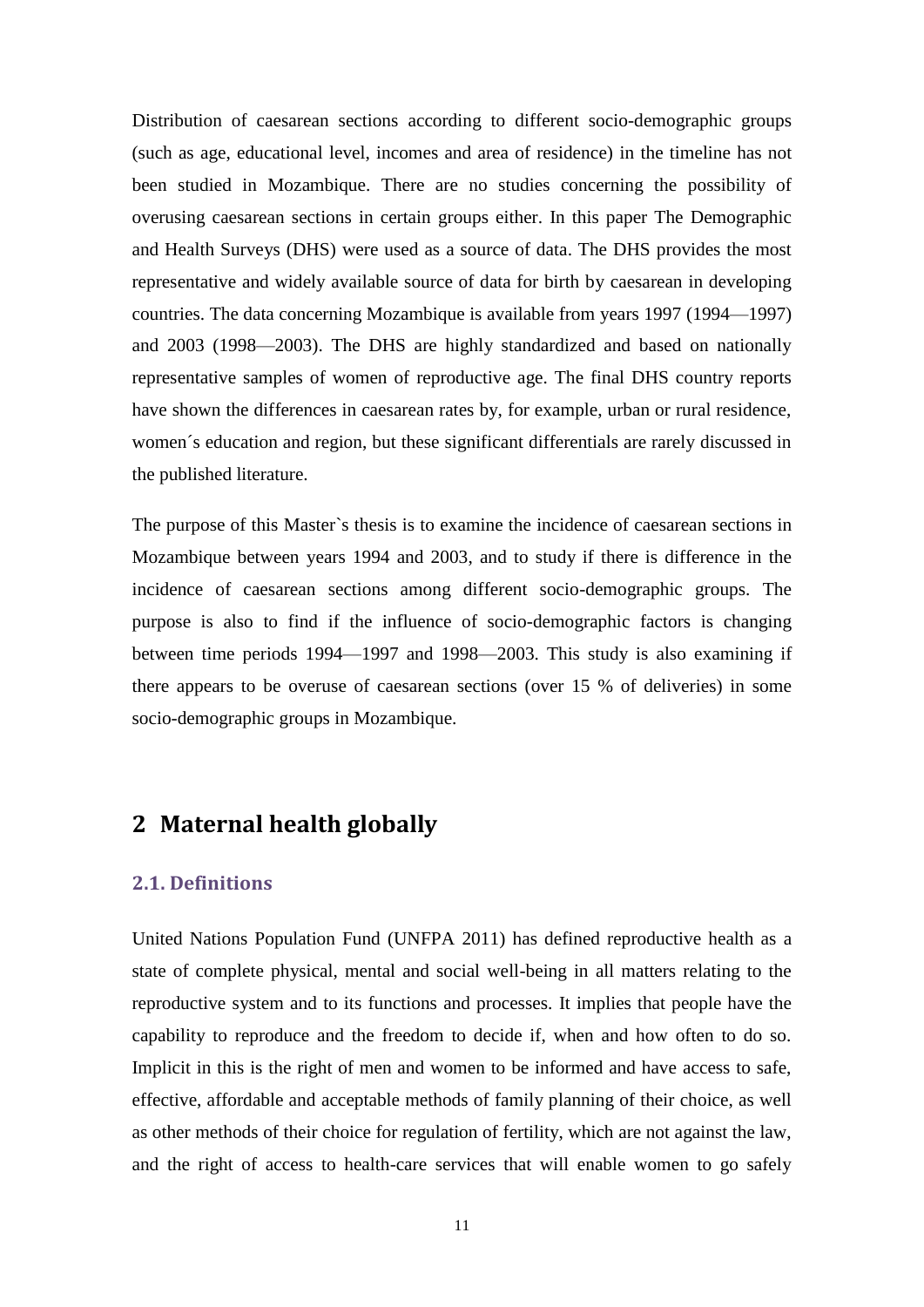through pregnancy and childbirth. Reproductive health care also includes sexual health, the purpose of which is the enhancement of life and personal relations. This definition was drawn in International Conference on Population and Development (ICPD) in Cairo in 1994. (UNFPA 2011.)

This Master`s thesis will use the WHO´s definition of maternal death:

*"The death of a woman while pregnant or within 42 days of termination of pregnancy, irrespective of the duration and site of the pregnancy, from any cause related to or aggravated by the pregnancy or its management but not from accidental or incidental causes."* (WHO 2010b, 4)

This definition identifies maternal deaths based on their causes as either direct or indirect. Direct obstetric deaths are those resulting from obstetric complications of the pregnant state (pregnancy, delivery and postpartum), from interventions, omissions, incorrect treatment, or from a chain of events resulting from any of the above. Indirect obstetric deaths are results from previous existing disease, or diseases that developed during pregnancy, and which were not due to direct obstetric causes but aggravated by physiological effects of pregnancy. For example, deaths due to aggravation of an existing cardiac or renal disease are indirect obstetric deaths. (WHO 2010b.)

### <span id="page-7-0"></span>**2.2. Rates and causes of maternal mortality**

Sciarra (2009) shows that population growth in low-income areas of the world has been rapid, but reproductive health services have not been expanded enough to provide proper maternity care for all. As a consequence, maternal mortality has become a global tragedy. Estimation concerning the rates of maternal deaths varies in different sources. According to Sciarra (2009), every year more than 600 000 women die, of whom 99 % die in low-income countries (Figure 1). Half of deaths occur in Africa. Maternal mortality is highest in Africa, Asia and Latin America. In some Latin American countries, the numbers may be as high as 200 maternal deaths per 100 000 live births, and in some regions in sub-Saharan Africa, maternal mortality may even be 1000 deaths per 100 000 live births. (Sciarra 2009.)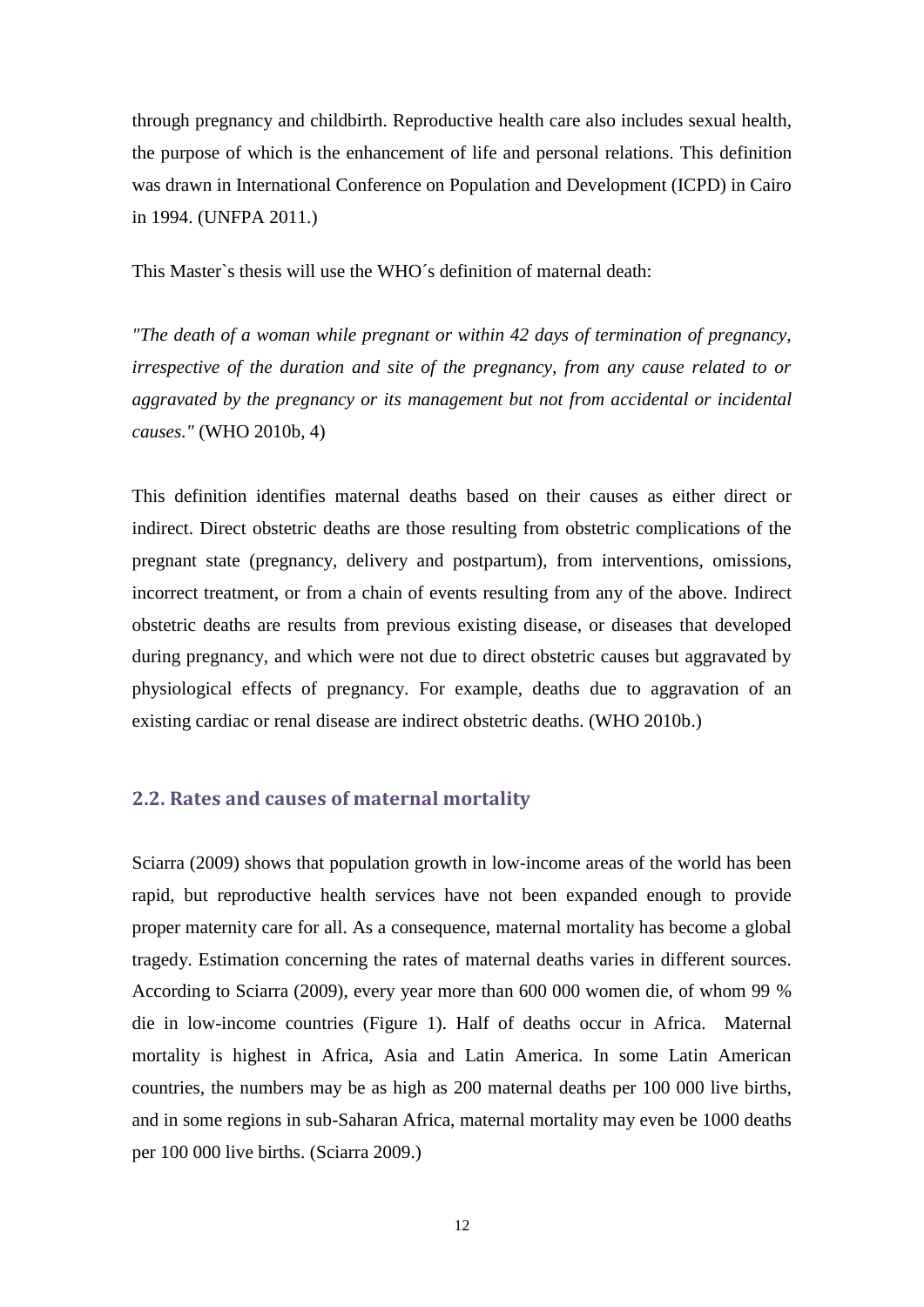United Nations (2009) remarks that Eastern Asia, Northern Africa and South-Eastern Asia showed successful declines of 30 % or even more between 1990 and 2005. Southern Asia reports a decline of more than 20 % over the same period, but the number of deaths in that region still remains unacceptably high. Very little progress was achieved in sub-Saharan Africa, and women living in those areas face the greatest lifetime risk of dying as a result of pregnancy and childbirth. (UN 2009.) In highincome countries ratios are as low as 10 maternal deaths per 100 000 live births. This means that a mother's risk of dying in childbirth in developing countries can be 1 in 16, while in industrialized countries, it is only 1 in 4000. (Sciarra 2009.)

WHO (2005) notes that where nothing is done to avert maternal death, "natural" mortality is around 1000–1500 per 100 000 births. This estimate is based on historical studies and data from contemporary religious groups who do not intervene in childbirth. If women were still experiencing "natural" maternal mortality rates today – if health services were discontinued, for example – then the maternal death toll would be four times its current size, totaling over two million maternal deaths per year worldwide. (WHO 2005.)



Figure 1. Maternal mortality ratio by country, 2008. (WHO 2010b)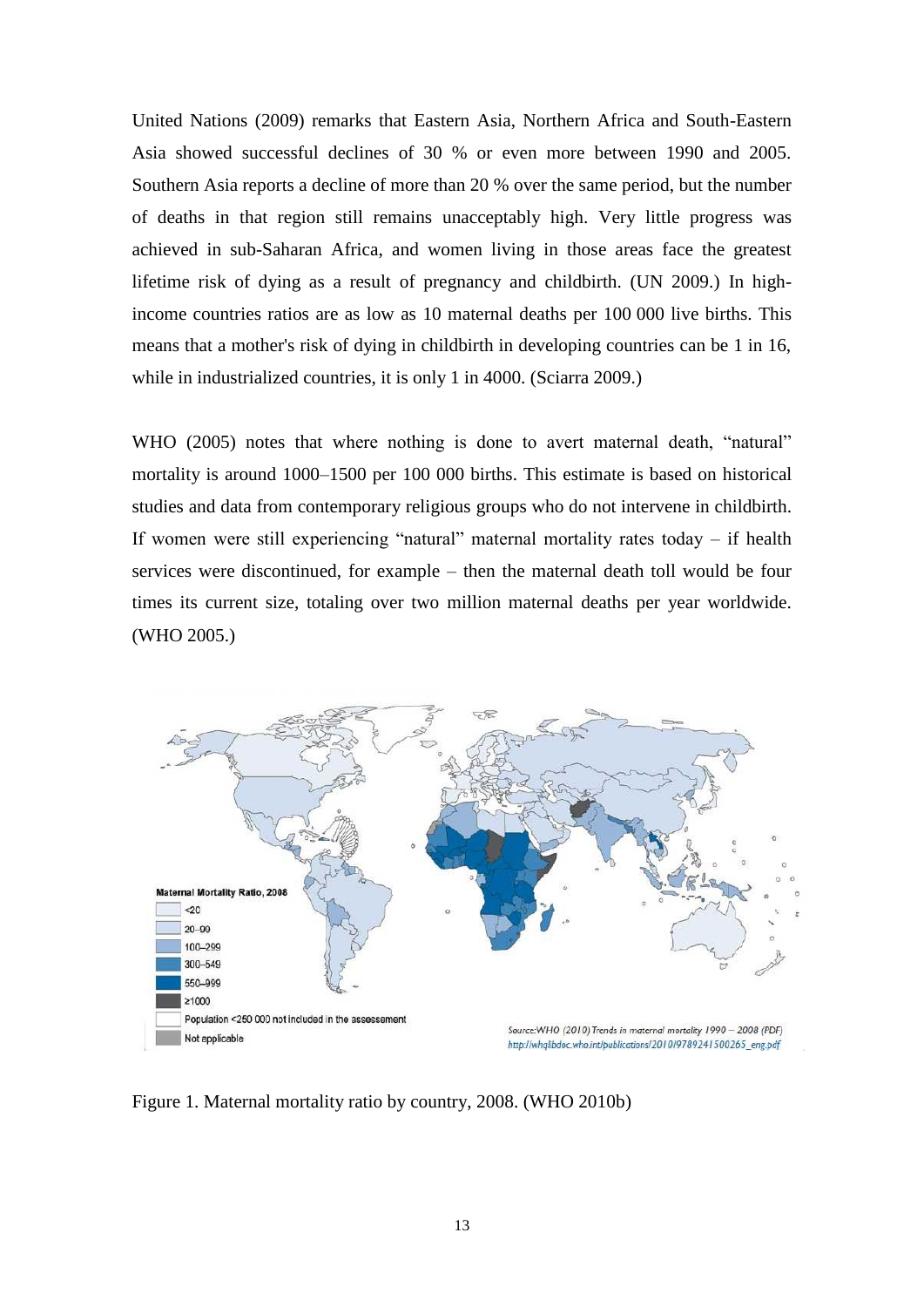According to the United Nations (2009) measuring maternal mortality is very challenging. Underreporting and misreporting of maternal deaths are common and estimates lie within large uncertainty intervals. Reliability of currently available data sources varies. (UN 2009.)

Sciarra (2009) remarks that complications of pregnancy and abortion are the leading causes of death among young women (15–19 years) worldwide. The tragedy of modern obstetrics is that the majority of maternal deaths are preventable with presently available medical technology. The medical causes of direct obstetric deaths in lowincome countries are primarily hemorrhage, toxemia, infection, obstructed labor and deaths from induced abortion. (Sciarra 2009.) Anemia, exacerbated by malaria, HIV and other conditions, all heightens the risk of death from hemorrhage. Hemorrhage alone causes 34 per cent of maternal deaths in sub-Saharan Africa. Yet most of these conditions could be prevented or treated with good quality reproductive health services, antenatal care, skilled health workers assisting at birth, and access to emergency obstetric care. (UN 2009.)



Figure 2. Causes of maternal death, 2005. (WHO 2005)

In addition to maternal mortality, maternal morbidity is a major obstetrical problem. There are at least 15 million women every year who suffer from birth-related injuries,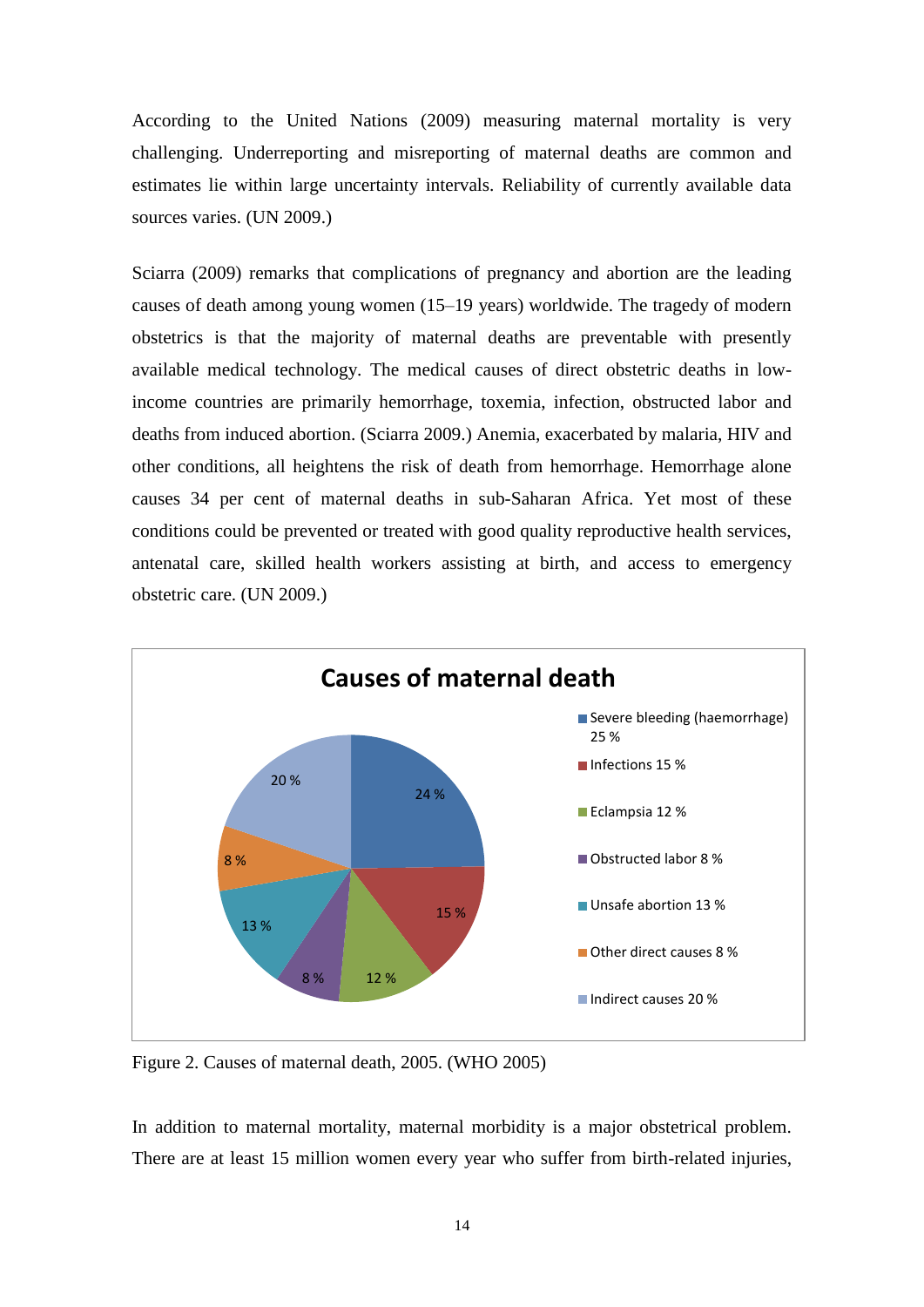infections or disabilities. The result of prolonged or obstructed labor is often vesicovaginal fistula, which is a typical problem in many developing countries. Such an injury occurs when a mother has been in labor for many hours or even days. Another consequence is too often a stillbirth. Women suffer from the continual leakage of urine and are often socially isolated. (Sciarra 2009.)

#### <span id="page-10-0"></span>**2.3. Socio-demographic issues in maternity health**

The weak position of women in the developing world is seen in different contexts. Female genital mutilation, early marriage, sex selection abortion and domestic violence are all problems which women are forced to face (Sciarra 2009). Early marriages contribute to a large number of teenage pregnancies. Young adolescents are more likely to die or experience complications in pregnancy and childbirth than adult women (UN 2009). Lennox (2003) explains that this phenomenon is a result of poor nutrition in the mother´s childhood and birthing at a time when the pelvis is not yet fully developed. Thus, young age and poverty can be considered as risk factors for complicated delivery (Lennox 2003).

In many areas women are forced to live in economically disadvantaged situations. According to United Nations (2009) women comprise over 50 % of the world's population and work more than 66 % of the total work hours, but generate only 15 % of the world's income, and own less than 5 % of the world's property. Only one-third of the world's women enjoy educational benefits (UN 2009). Securing women´s rights to safe motherhood must be understood as a shared interest. The death of a woman does not mean only a tragedy for a family but also for a society through an economic impact. (Milliez 2009.)

One factor maintaining maternal mortality according to Kulmala (2007) is the lack of trained health professionals. In many developing countries there are not enough graduating doctors or midwives to meet the need. In some countries education is not organized at all and when the education takes place abroad, a large proportion of the graduates stay abroad. Often many professionals also leave their home country for better salary and living conditions. (Kulmala 2007.) In addition to this Milliez (2009)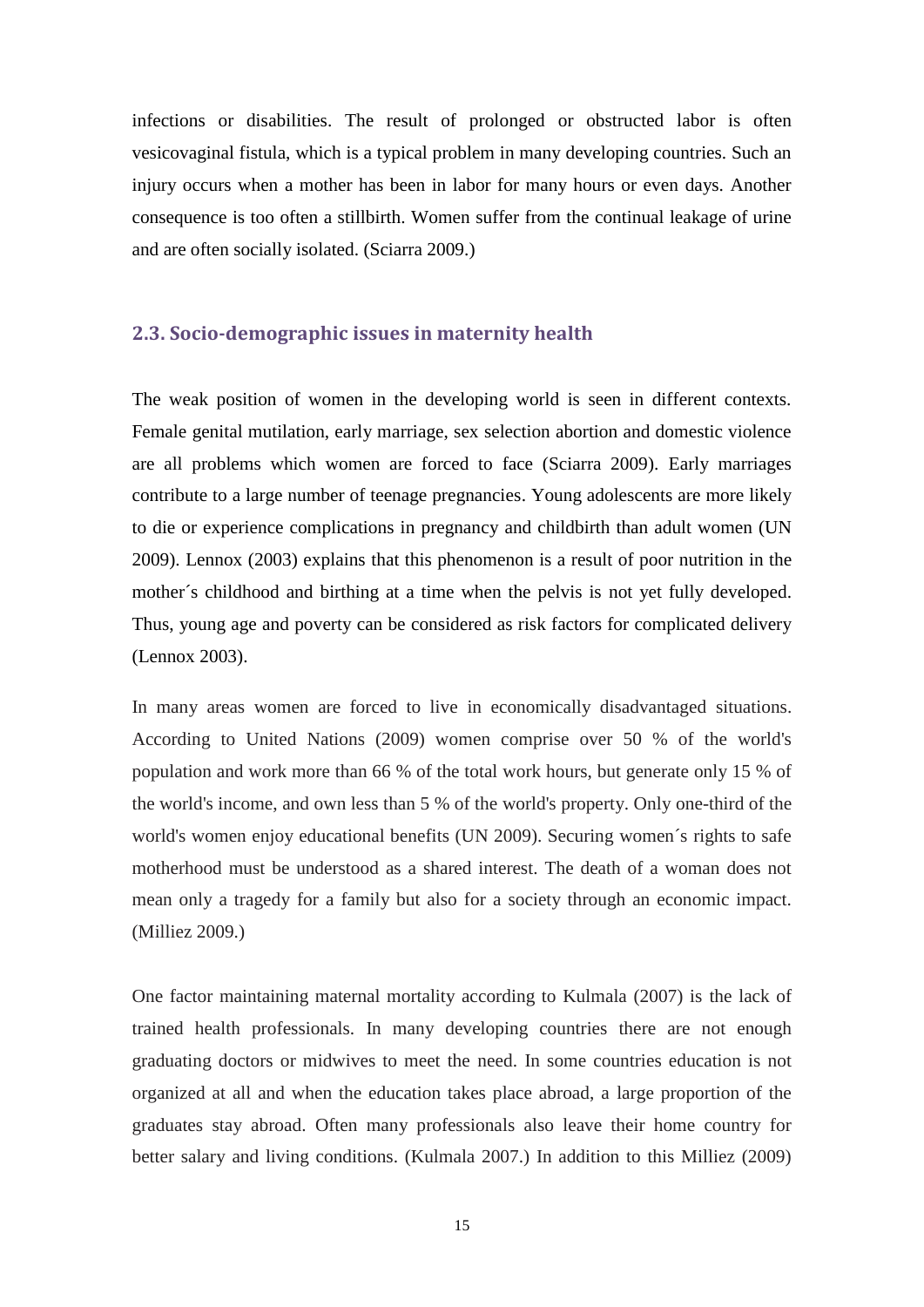points out that the reduction of maternal mortality also depends on nonmedical policies such as the development of roads and transportation, and the financial support for underprivileged women, particularly in rural communities and remote areas (Milliez 2009).

Within countries there are large differences between rich and poor and between urban residents and rural residents (WHO 2008). Maternal mortality is one of the health indicators that displays the greatest gap between the rich and the poor - both between countries and within them (UN 2009). Also Islam (2007) highlights the prevailing inequality in safety of childbirth. According to him, there are wide variations between regions and countries, but also differences between population groups when they are examined according to economic, social or ethnic factors. Rural populations usually have weaker access to skilled care than urban residents. Within urban settings mortality is higher among urban slum populations. (Islam 2007.)

The role of mothers is certainly big in all societies. Women bear a great responsibility on children`s education process and nutrition (Chavane 2004). The complications that cause the deaths and disabilities of mothers often also damage the infants they are carrying. In cases where the mother dies, the orphans will be at a greater risk of illness and even of death. In developing countries the role of a mother is significant also as an economic source and that is why mortality carries also serious socio-economic consequences. There will be an economic impact brought about by the death of a young individual. Disability due to unsafe delivery, such as obstetric fistula, carries even greater moral and material detrimental consequences for the society at large. Therefore, rights to safe motherhood should be regarded as a profitable investment. (Milliez 2009.)

### <span id="page-11-0"></span>**2.4. The conditions for healthy motherhood**

The International Federation of Gynecology and Obstetrics (FIGO), which is the only worldwide organization that groups obstetricians and gynecologists, has named four elements to reduce maternal mortality. They call these premises "Save the Mothers Initiative".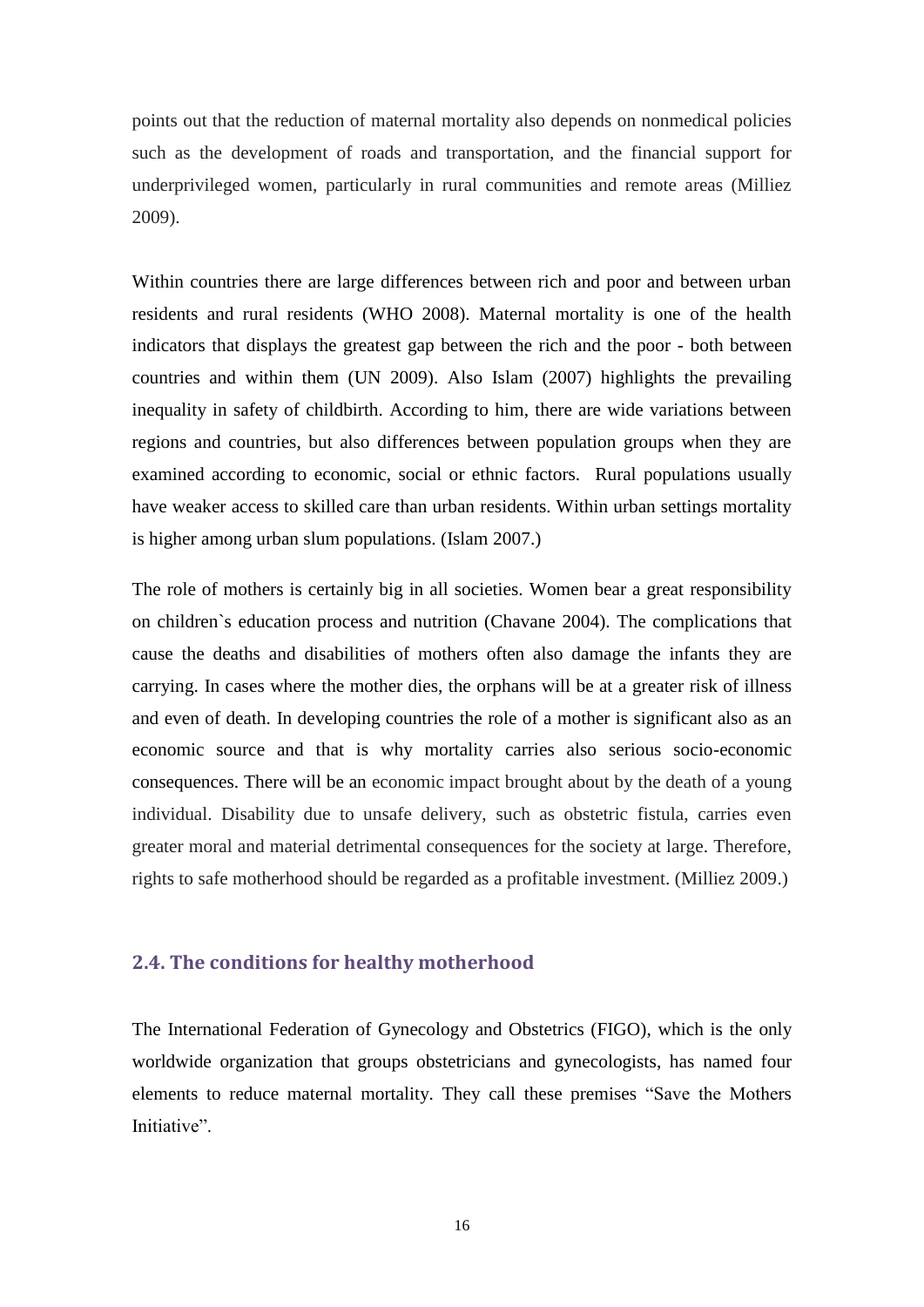- 1. Skilled help in attendance at all births
	- During childbirth, every woman should be assisted by a health professional, who can take care of a normal delivery and detect and manage complications such as hemorrhage, shock and infection. Skilled attendants should also be able to refer women to an appropriate health facility for higher lever medical care when needed and they should have access to a functioning emergency and transport system.
- 2. Basic emergency obstetric care (BEmOC) in peripheral units
	- BEmOC includes the availability for injectable antibiotics, oxytoxics, anticonvulsants, provision for the manual removal of placenta or retained products and assisted vaginal delivery
- 3. Comprehensive emergency obstetric care (CEmOC) in referral hospitals
	- CEmOC should include also caesarean section and blood transfusion in addition to BEmOC functions
- 4. Rapid transport of women in need of special care (Benagiano, Fathalla, Lalonde & Thomas 2002.)

Ensuring that all women deliver with the assistance of a skilled birth attendant, responding to the high unmet family planning needs, and refocusing on the health needs of adolescents are interventions that need to be vigorously pursued (WHO 2009b). One remarkable way of reducing maternal mortality is by improving the availability, accessibility, quality and use of services for the treatment of complications that arise during pregnancy and childbirth. These services are collectively known as Emergency Obstetric Care (EmOC). (WHO 2009a.)

UN (2009) estimates that every region of the developing countries has made some progress in improving the four elements introduced above. The proportion of births attended by skilled health workers has increased from 53 per cent in 1990 to 61 per cent in 2007. Still in sub-Saharan Africa and in Southern Asia more than half of all births take place without the assistance of trained personnel. Caesarean section can be used as a proxy indicator for access to emergency obstetric care. In Sub-Saharan Africa, still only 3 per cent of all deliveries are caesarean sections. (UN 2009.)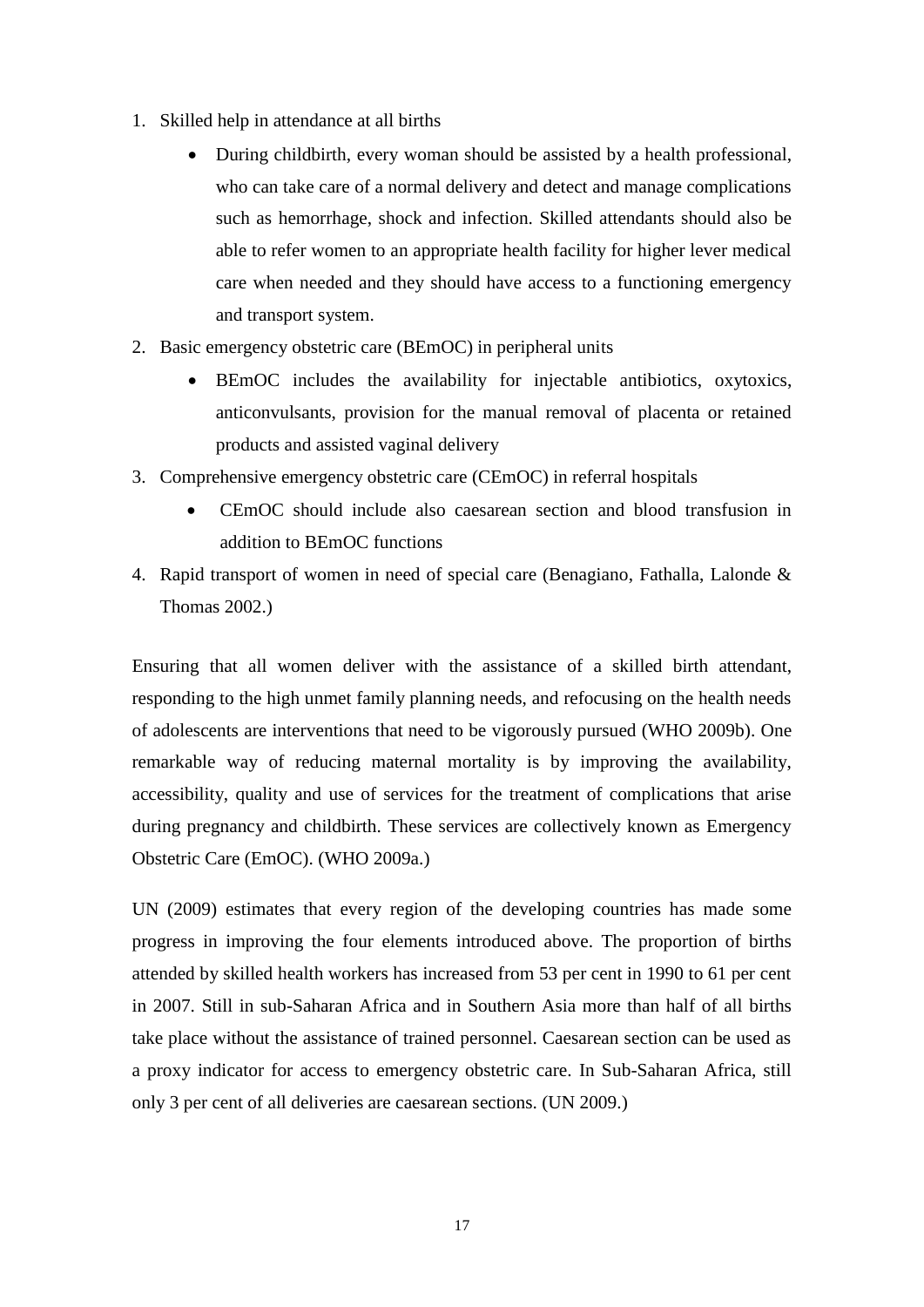### <span id="page-13-0"></span>**3 Caesarean sections, from underuse to overuse**

#### <span id="page-13-1"></span>**3.1. Caesarean section as a life-saving procedure**

The caesarean section is a surgical intervention for preventing or treating lifethreatening maternal or perinatal complications (Belizan & Althabe 2006). Caesarean section in Western health care is a safe and common way to reduce most of the difficulties arising from childbirth. When developed nations critically assess the everincreasing rates of surgical births, women in many parts of the world do not have the possibility for a comparable operation. The caesarean section seems to be inextricably linked to the prosperity at both the national and individual level. Very low rates of caesarean section can be used as an indicator when assessing mothers' access to care. (Wylie & Mizra 2008.)

According to Villar et al. (2006) rates of caesarean delivery have risen from about 5 % in developed countries in the early 1970s to more than 50 % in some regions of the world in the late 1990s. They list some factors, which have contributed to this rise: improved surgical and anesthetic techniques, reduced risk of post-operative complications, demographic and nutritional factors, providers' and patients' perception of the safety of the procedure, changes in health systems, and patient demand. "Caesarean delivery is thought to protect against urinary incontinence, prolapse, and sexual dissatisfaction, increasing its appeal. Finally, the rise in numbers of women opting for a caesarean might also be affected by obstetricians' defense of women's rights to choose the method of their delivery", Villar refers. (Villar 2006.)

Several researchers have attempted to define the most appropriate caesarean section figures using different conceptual approaches and methodology (Atlhabe et al. 2006; Betrán 2007). WHO has recommended a range of 5—15 %. The proposed upper limit is not a target to be achieved but rather a threshold not to be exceeded. This recommendation was based on the cesarean section rates of countries with the lowest maternal and neonatal mortality rates in the world at that moment. Since those were developed countries, WHO increased the recommended cesarean section rate to 15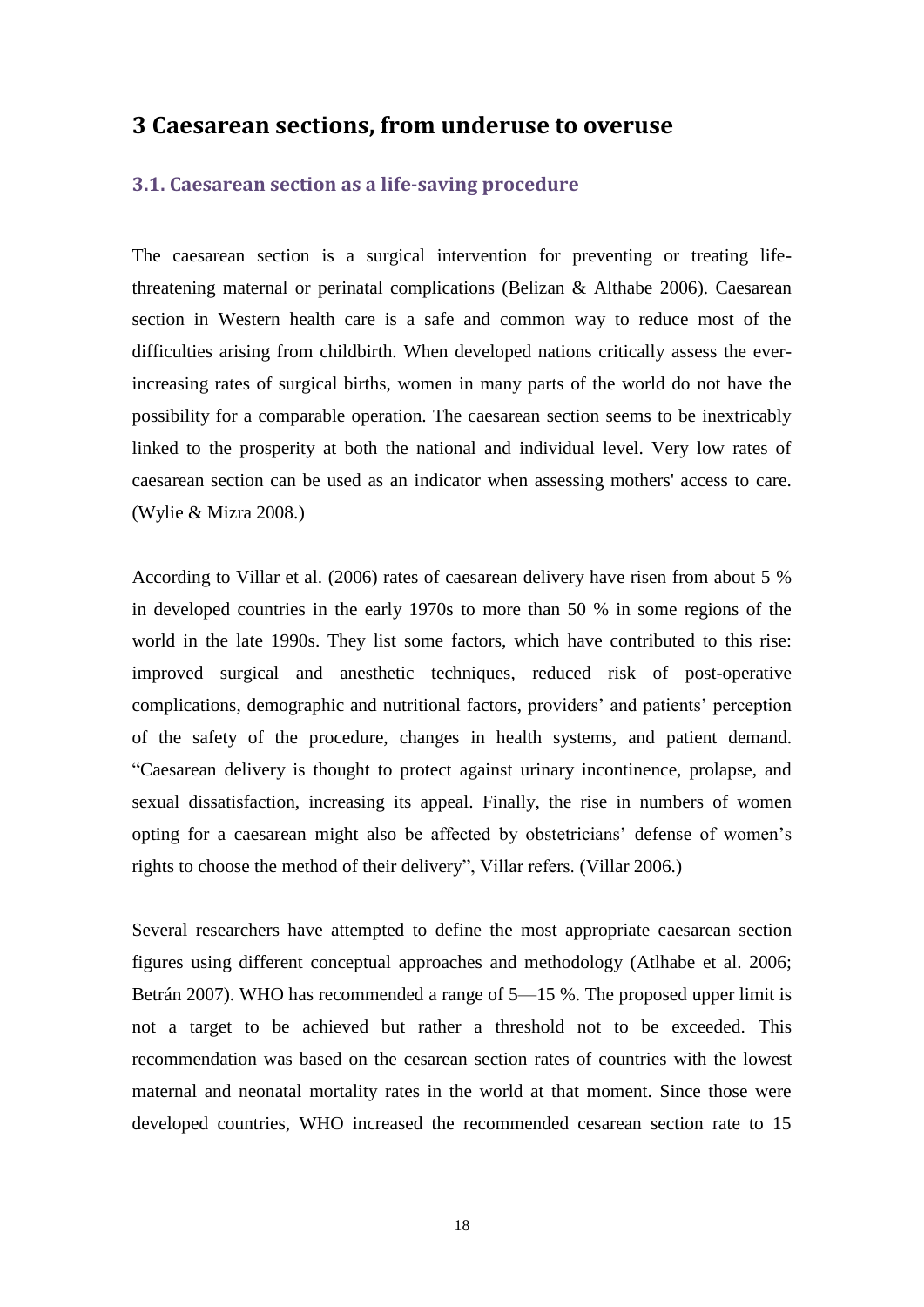percent, taking into consideration, that developing countries had a larger proportion of population at risk that could benefit from cesarean section. (WHO 2009a.)

Caesarean section rates of countries or towns do not tell the whole story of the quality of services. It is important to study if the women receiving a caesarean section are those who are in most urgent need of that service or just those women using the service. WHO (2009a) has listed good indicators for estimating the quality of Emergency Obstetric Care (EmOC). It is important to consider if there are enough facilities providing EmOC and if they are well distributed. Also the women using those services need to be assessed. It is also important to evaluate if there are enough women using the facilities, are the right women (i.e. women with obstetric complications) using the facilities, and if the quality of the services is adequate. (WHO 2009a.)

Caesarean section is a recommended treatment when mother is having preeclampsia/eclampsia or prolonged/obstructed labor as a complication during her delivery. Pre-eclampsia/eclampsia is the reason for 8 % of maternal deaths and prolonged/obstructed labor causes 12 % of maternal deaths. This means that caesarean section is a key measure in saving 20 % of mothers, who die in due to pregnancy or delivery. (WHO 2005.)

# <span id="page-14-0"></span>**3.2. Socio-economic trends and differences in caesarean section rates in developing countries**

#### <span id="page-14-1"></span>**3.2.1 Differences between countries**

As it is seen in Table 1, caesarean section rates show a wide variation among countries in the world, ranging from 0.4 to 40 percent (Betrán et al. 2007). As a contrast for alarmingly low caesarean section rates in developing countries, there are more advanced regions, where the rates have increased notably over the past decade. An increasing trend has been observed in the past 30 years. In Latin America and the Caribbean, where the average caesarean section rate is very high (29.2 %), in some subgroups extremely high caesarean rates are also documented. For example, the caesarean section rate among the richest 10 % of Brazilian women in 1996 was 77 %. That confirms that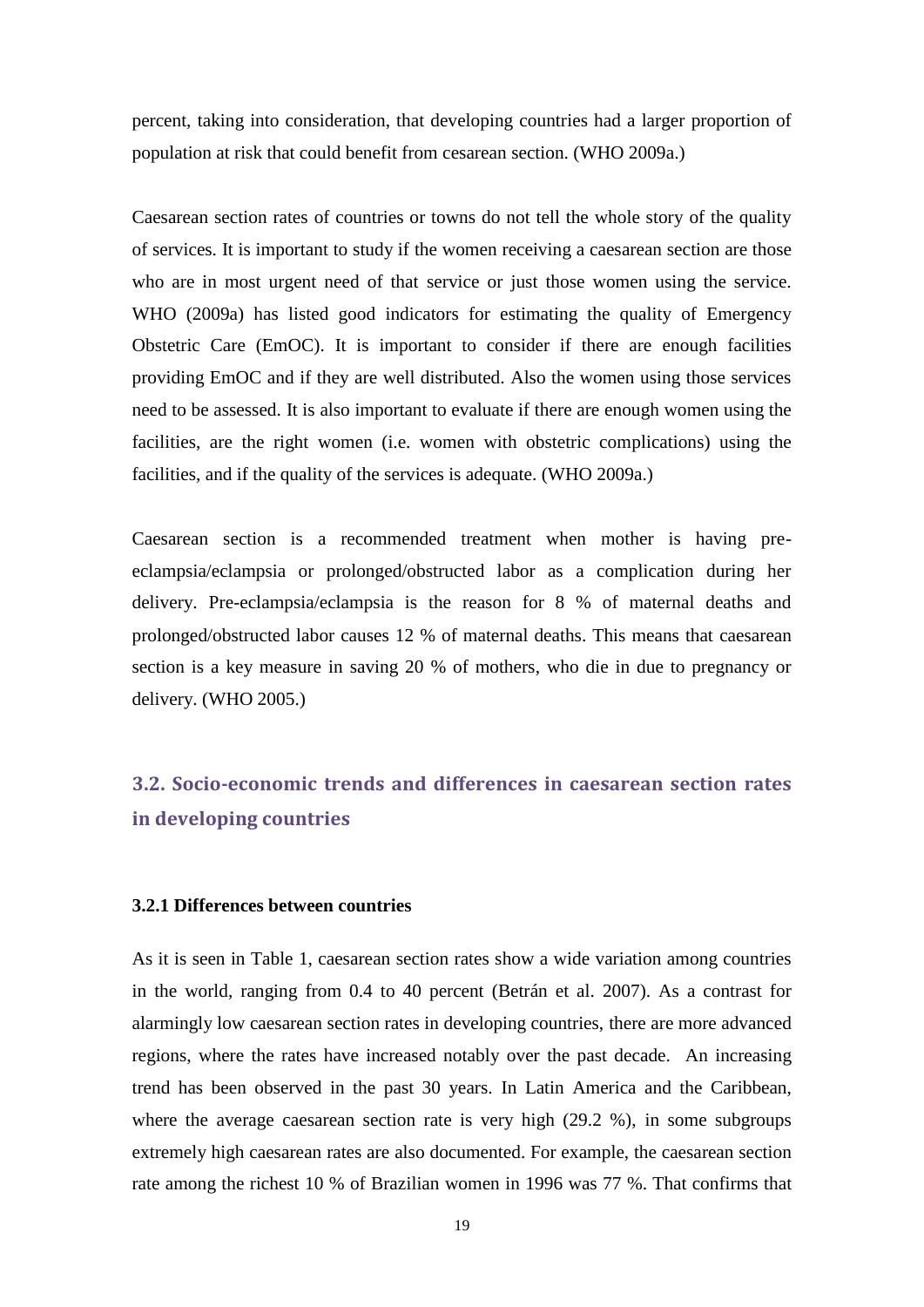caesareans have now become a norm for some women. (Ronsmans 2006.) The lowest caesarean section rate is in Africa (3.5 %). According to Betrán et al. (2007) an uneven distribution of caesarean sections is seen in national rates ranging from 0.4 % in Chad, 0.6 % in Madagascar, Niger and Ethiopia to 36.7 % in Mexico and 39.1 % in Brazil. Betrán and the colleagues also note that in more developed regions (including Europe, Northern America, Japan, Australia and New Zealand) the rates range between 6.2 % and 36 % with an average of 21.1 %. (Betrán et al. 2007.)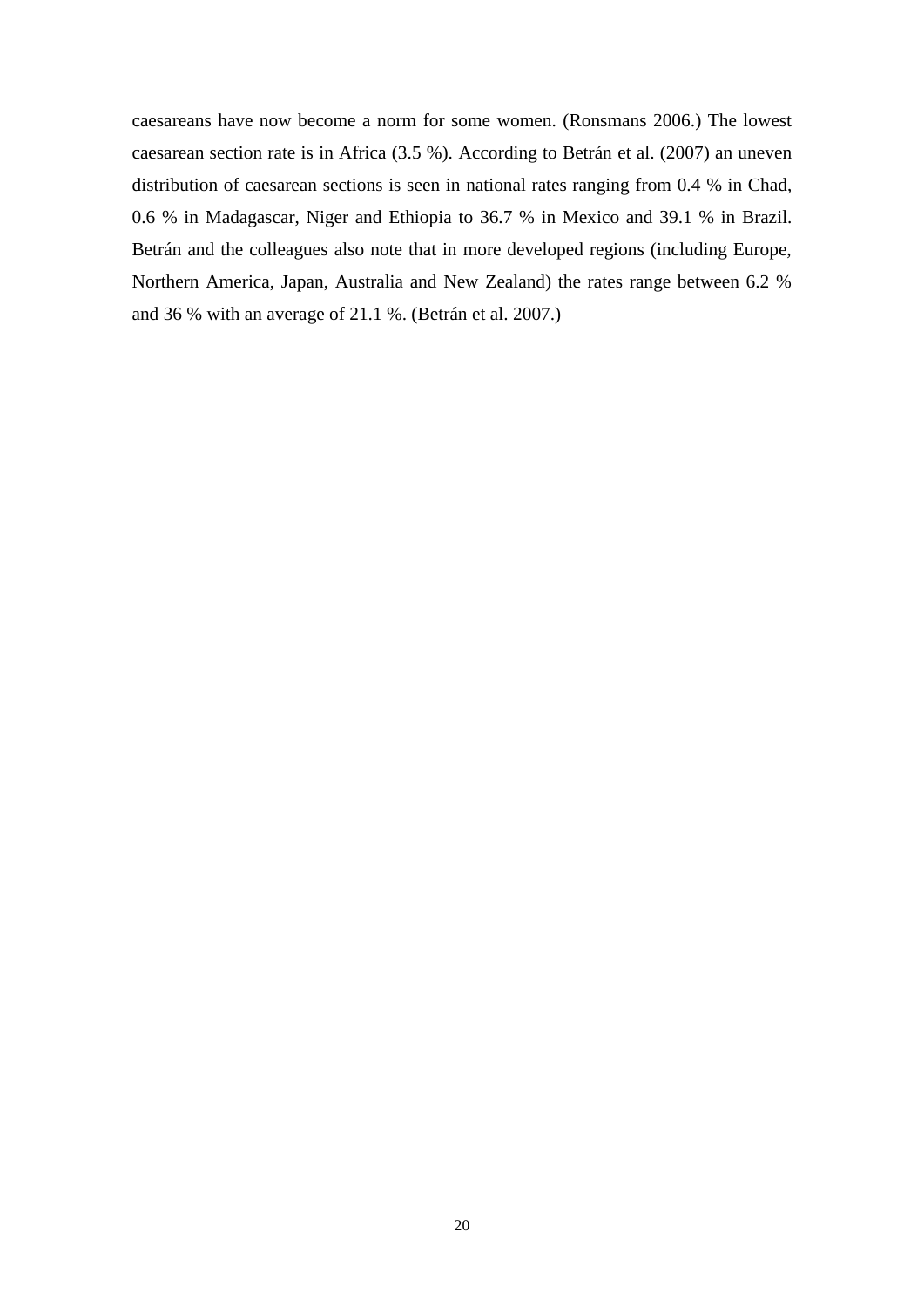**Table 1. Caesarean section rates by region and sub region and coverage of the estimates (figures in brackets represent coverage excluding data from China) (Betrán et al. 2007)**

| Region/subregion *          | <b>Births</b><br>by | Range, minimum to | Coverage of estimates |
|-----------------------------|---------------------|-------------------|-----------------------|
|                             | caesarean           | maximum %         | ** $\frac{0}{0}$      |
|                             | section %           |                   |                       |
| Africa                      | 3.5                 | $0.4 - 15.4$      | 83                    |
| Eastern Africa              | 2.3                 | $0.6 - 7.4$       | 93                    |
| Middle Africa               | 1.8                 | $0.4 - 6.0$       | 26                    |
| Northern Africa             | 7.6                 | $3.5 - 11.4$      | 84                    |
| Southern Africa             | 14.5                | $6.9 - 15.4$      | 93                    |
| Western Africa              | 1.9                 | $0.6 - 6.0$       | 95                    |
| Asia                        | 15.9                | $1.0 - 40.5$      | 89 (65) ***           |
| Eastern Asia                | 40.5                | $27.4 - 40.5$     | $90(0.3)$ ***         |
| South-central Asia          | 5.8                 | $1.0 - 10.8$      | 93                    |
| South-eastern Asia          | 6.8                 | $1.0 - 17.4$      | 83                    |
| Western Asia                | 11.7                | $1.5 - 23.3$      | 75                    |
| <b>Europe</b>               | 19.0                | $6.2 - 36.0$      | 99                    |
| Eastern Europe              | 15.2                | $6.2 - 24.7$      | 100                   |
| Northern Europe             | 20.1                | $14.9 - 23.3$     | 100                   |
| Southern Europe             | 24.0                | $8.0 - 36.0$      | 97                    |
| Western Europe              | 20.2                | $13.5 - 24.3$     | 100                   |
| Latin America<br>and<br>the | 29.2                | $1.7 - 39.1$      | 92                    |
| Caribbean                   |                     |                   |                       |
| Caribbean                   | 18.1                | $1.7 - 31.3$      | 78                    |
| Central America             | 31.0                | $7.9 - 39.1$      | 98                    |
| South America               | 29.3                | $12.9 - 36.7$     | 90                    |
| <b>Northern America</b>     | 24.3                | $22.5 - 24.4$     | 100                   |
| Oceania                     | 14.9                | $4.7 - 21.9$      | 92                    |
| Australia /New Zealand      | 21.6                | $20.4 - 21.9$     | 100                   |
| Melanesia                   | 4.9                 | $4.7 - 7.1$       | 87                    |
| Micronesia                  | na                  | na                | $\Omega$              |
| Polynesia                   | na                  | na                | $\Omega$              |
| <b>World</b> total          | 15.0                | $0.4 - 40.5$      | 89 (74)               |
| More developed regions      | 21.1                | $6.2 - 36.0$      | 90                    |
| Less developed countries    | 14.3                | $0.4 - 40.5$      | 89 (72)               |
| Least developed countries   | 2.0                 | $04 - 6.0$        | 74                    |

\* Countries categorized according to the UN classification. Countries with a population of less than 140 000 in 2000 are not included.

\*\* Refers to the proportion of livebirths for which nationally representative data were available.

\*\*\* Figures in brackets represent coverage excluding data from China.

na, data not available. (Betran 2007.)

According to Villar et al (2006) in 2004 to 2005, the median rate of caesarean sections in Latin America was 33 %, with the highest rates of caesarean section noted in private hospitals (51 %). In an evaluation of caesarean section rates in Latin America, 12 of the 19 countries examined had national rates above the 15 %, which is WHO`s recommendation (Wylie & Mizra 2008). Also, Flamm (2000) notes that the rate of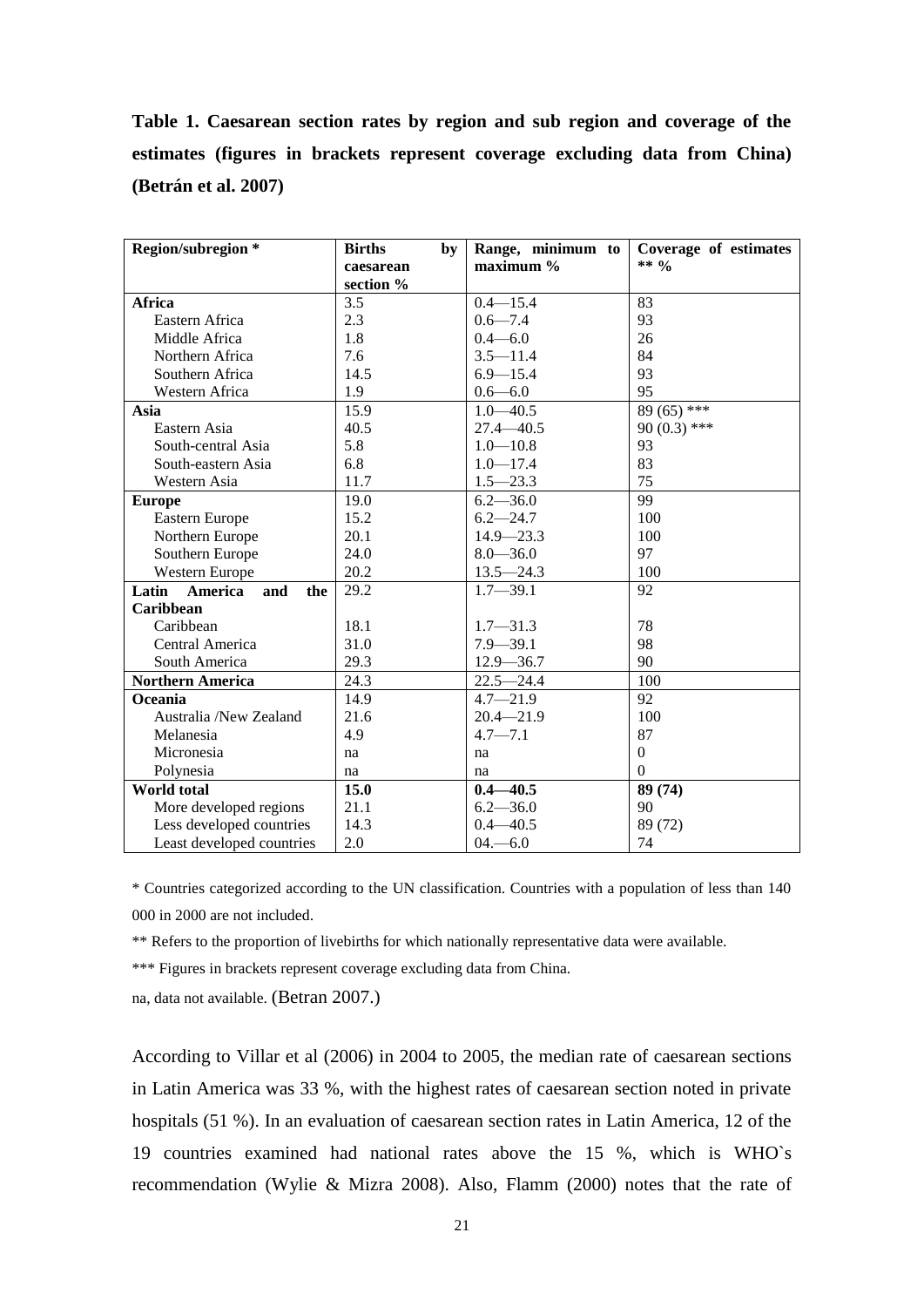caesarean sections occurred at private hospitals, and exceeded 40 % in three countries in Latin America (Argentina, Brazil and Paraguay) and actually exceeded 50 % in three other countries (Chile, Columbia and Mexico). According to Flamm North American and European caesarean section rates have already been well documented for many decades. Historically, there has been little documentation on caesarean rates in Central and South America. Reports of extremely high caesarean section rates in South America have caused interest and one to wonder what is going on south of the United States border. (Flamm 2000.)

Some studies provide evidence that doctors contribute to high caesarean section rates in some areas. Hopkins (2000) shows that doctors clearly have more decision-making power in the hospital birthing situation, and their medical expertise and authority is often marshaled to convince a woman to "choose" a cesarean. Also Kilsztajn et al. (2006) have studied the maternal mortality and caesarean sections in Sao Paulo, Brazil. The writers state that the caesarean section rate in the private sector in Sao Paulo State in 2003 (80.4%) is very close to the lowest limit of vaginal deliveries recommended by the World Health Organization (85%). (Kilsztajn 2006.) There are some areas also in Asia with high caesarean section rates, like China (25.9 %) and South Korea (37 %) (Stanton 2006).

#### <span id="page-17-0"></span>**3.2.2. Differences within countries**

Beside variations between countries, there are some convincing researches concerning unequal distribution of caesarean sections within countries. This suggests improper targeting (Ronsmans 2006).

Table 2 presents caesarean rates for all births demonstrating the situation in developing countries among people in different wealth quintiles. The figures are based on Demographic and Health Surveys (DHS). Caesarean section rates were extremely low among the poorest people. Less than 1 % of the poorest 20 % of the population had delivered by caesarean in 20 countries. In Chad, Ethiopia, and Pakistan none of the poorest had delivered by caesarean. (Ronsmans 2006.)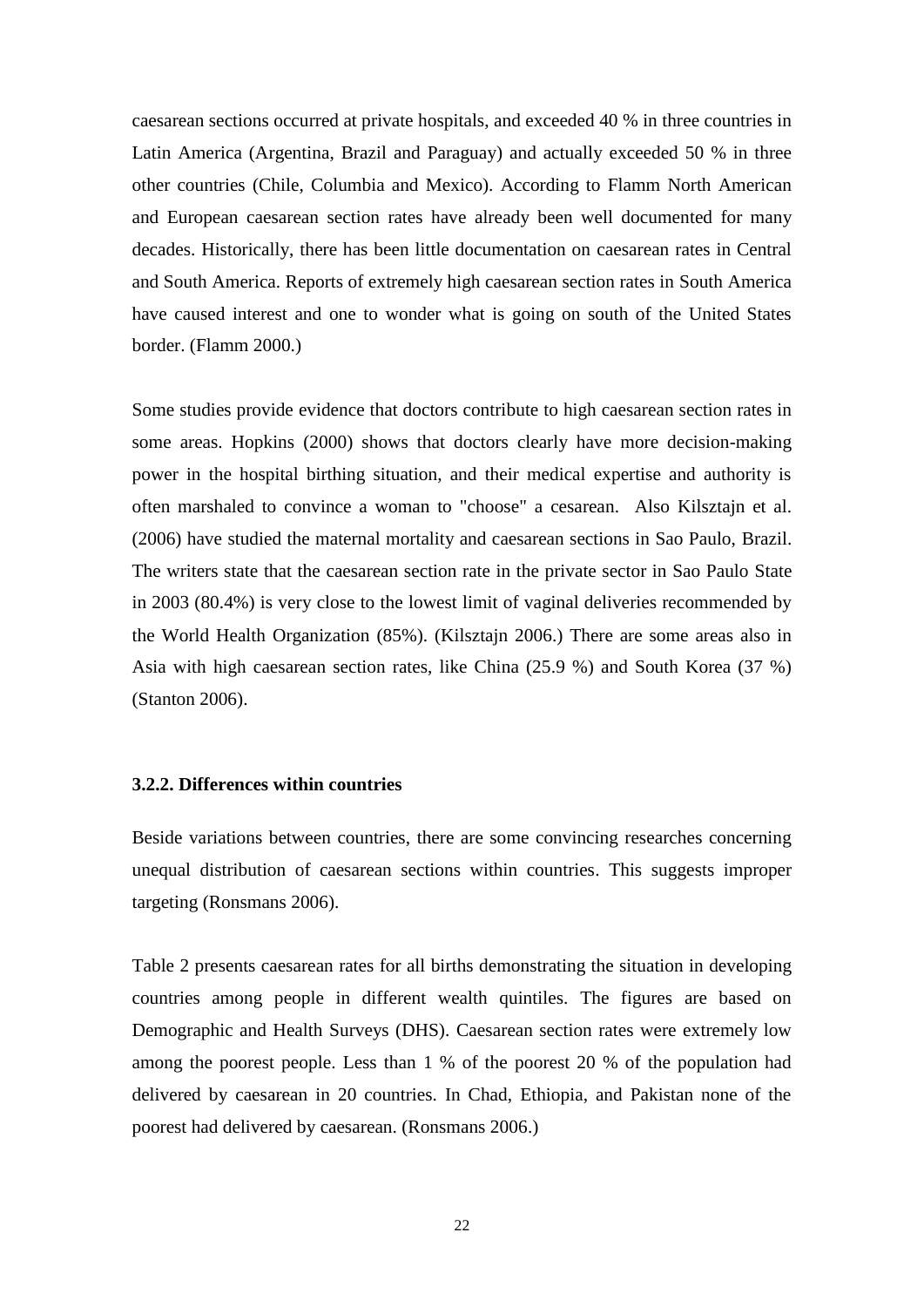| Country                      | <b>Number</b>    | $\frac{0}{0}$<br>$\mathbf{CS}$ | $CS\%$                    | $\mathbf{CS}$<br>$\frac{0}{0}$ | $CS\%$    |
|------------------------------|------------------|--------------------------------|---------------------------|--------------------------------|-----------|
|                              | of<br>deliveries | <b>Poorest</b><br>quintile     | <b>Middle</b><br>quintile | <b>Richest</b><br>quintile     | All women |
|                              |                  |                                |                           |                                |           |
| Africa                       |                  |                                |                           |                                |           |
|                              |                  |                                |                           |                                |           |
| Burkina Faso (2003)          | 6077             | 0.20                           | 0.20                      | 2.16                           | 0.66      |
| Ghana (2003)                 | 2245             | 1.53                           | 2.41                      | 13.35                          | 4.18      |
| Nigeria                      | 3531             | 0.57                           | 0.66                      | 4.79                           | 1.51      |
| Mozambique (2003)            | 6041             | 0.36                           | 0.65                      | 8.80                           | 2.10      |
| Uganda (2000)                | 4276             | 2.36                           | 2.40                      | 2.38                           | 2.63      |
| Malawi (2000)                | 7410             | 1.75                           | 2.37                      | 4.36                           | 2.61      |
| Kenya (2003)                 | 3563             | 1.17                           | 2.67                      | 11.60                          | 4.19      |
| South Africa (1998)          | 3036             | 9.66                           | 13.81                     | 32.82                          | 15.03     |
| Asia                         |                  |                                |                           |                                |           |
|                              |                  |                                |                           |                                |           |
| Bangladesh (2004)            | 4059             | 0.15                           | 1.98                      | 18.04                          | 4.37      |
| Indonesia (2002)             | 9749             | 1.08                           | 1.71                      | 13.70                          | 4.49      |
| India (1998)                 | 32721            | 1.97                           | 4.68                      | 20.25                          | 6.83      |
| Nepal (2001)                 | 4023             | 0.27                           | 0.27                      | 4.09                           | 0.97      |
| Philippines (2003)           | 4198             | 1.95                           | 6.70                      | 20.85                          | 7.57      |
| Vietnam (2002)               | 1306             | 3.69                           | 7.57                      | 26.06                          | 9.71      |
| <b>Latin America and the</b> |                  |                                |                           |                                |           |
| Caribbean                    |                  |                                |                           |                                |           |
|                              |                  |                                |                           |                                |           |
| Colombia (2000)              | 2520             | 10.87                          | 28.68                     | 39.26                          | 25.95     |
| Haiti (2000)                 | 3998             | 0.22                           | 0.52                      | 5.64                           | 1.64      |
| Peru (2000)                  | 7098             | 1.42                           | 14.84                     | 34.54                          | 12.28     |
| Bolivia (2003)               | 5914             | 2.71                           | 14.61                     | 45.25                          | 15.07     |
| Brazil (1996)                | 2986             | 16.43                          | 42.43                     | 67.59                          | 36.35     |

**Table 2. Caesarean sections by wealth quintiles as percent of deliveries. (Ronsmans 2006)**

Table 3 shows caesarean section rates for births in urban areas and in rural areas among women in the wealthier and poorer halves of the population. In general there are higher caesarean section rates among urban women than rural rich women. Only the Central African Republic, the Philippines, the Dominican Republic, and Brazil have higher rates among rich rural women than urban women. (Ronsmans 2006.)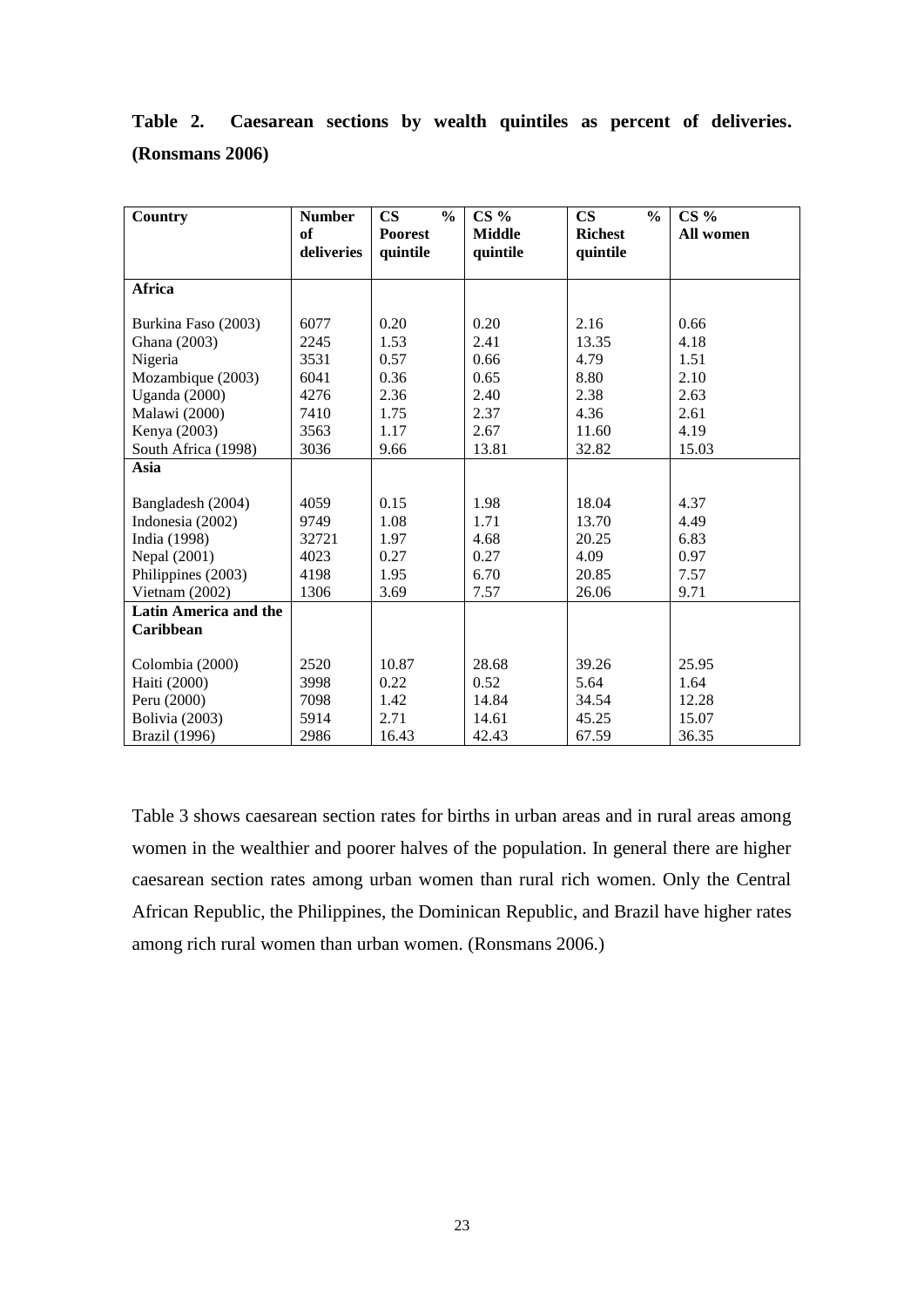| <b>Country</b>        | $CS\%$       | $CS\%$              | $CS\%$              |
|-----------------------|--------------|---------------------|---------------------|
|                       | <b>Urban</b> | <b>Rural richer</b> | <b>Rural poorer</b> |
| Africa                |              |                     |                     |
|                       |              |                     |                     |
| Burkina Faso (2003)   | 2.5          | 0.5                 | 0.3                 |
| Ghana (2003)          | 9.0          | 2.5                 | 1.3                 |
| Nigeria               | 3.0          | 2.0                 | 0.7                 |
| Mozambique (2003)     | 5.8          | 1.1                 | 0.3                 |
| <b>Uganda</b> (2000)  | 8.1          | 2.3                 | 1.7                 |
| Malawi (2000)         | 4.4          | 2.5                 | 2.2                 |
| Kenya (2003)          | 9.5          | 4.0                 | 2.3                 |
| South Africa (1998)   | 19.9         | 14.8                | 9.2                 |
| Asia                  |              |                     |                     |
|                       |              |                     |                     |
| Bangladesh (2004)     | 13.5         | 4.4                 | 0.4                 |
| Indonesia (2002)      | 7.1          | 5.8                 | 0.8                 |
| India (1998)          | 14.5         | 8.4                 | 2.2                 |
| Nepal (2001)          | 5.1          | 1.2                 | 0.2                 |
| Philippines (2003)    | 10.2         | 11.4                | 2.4                 |
| Vietnam (2002)        | 23.4         | 10.6                | 4.4                 |
| Latin America and the |              |                     |                     |
| Caribbean             |              |                     |                     |
|                       |              |                     |                     |
| Colombia (2000)       | 30.8         | 23.3                | 14.7                |
| Haiti (2000)          | 3.3          | 3.3                 | 0.4                 |
| Peru (2000)           | 19.9         | 10.0                | 1.9                 |
| Bolivia (2003)        | 21.8         | 20.4                | 4.5                 |
| <b>Brazil</b> (1996)  | 41.2         | 52.4                | 16.8                |

**Table 3. The caesarean section rates by wealth quintile among urban and rural births. (Ronsmans 2006)**

Rates vary within each country according to certain factors. There are some common factors in all countries (area of residence, wealth index, level of education) but within some countries there are also some specific factors that have an influence on rates. Collin, Anwar and Ronsmans (2007) have studied inequalities in maternity care in Bangladesh and compared women with different socio-demographic profiles. They draw attention to the fact that among the richest urban women with secondary or higher education 35 % of live births were delivered by caesarean section. Among the poorest rural women without formal education the rate was only 0.1 %. Collin et al. (2007) also reported major demographic and socio-economic changes between 1991 and 2004 in the population.

Klemetti et al. (2010) describe the trends and determinants of caesarean section rates among primiparous women in rural China by using representative national surveys from 1991—2002. They outline that the rise of rates was seen in all groups of women, but with varying speed. The trend was strongest among women, who had the highest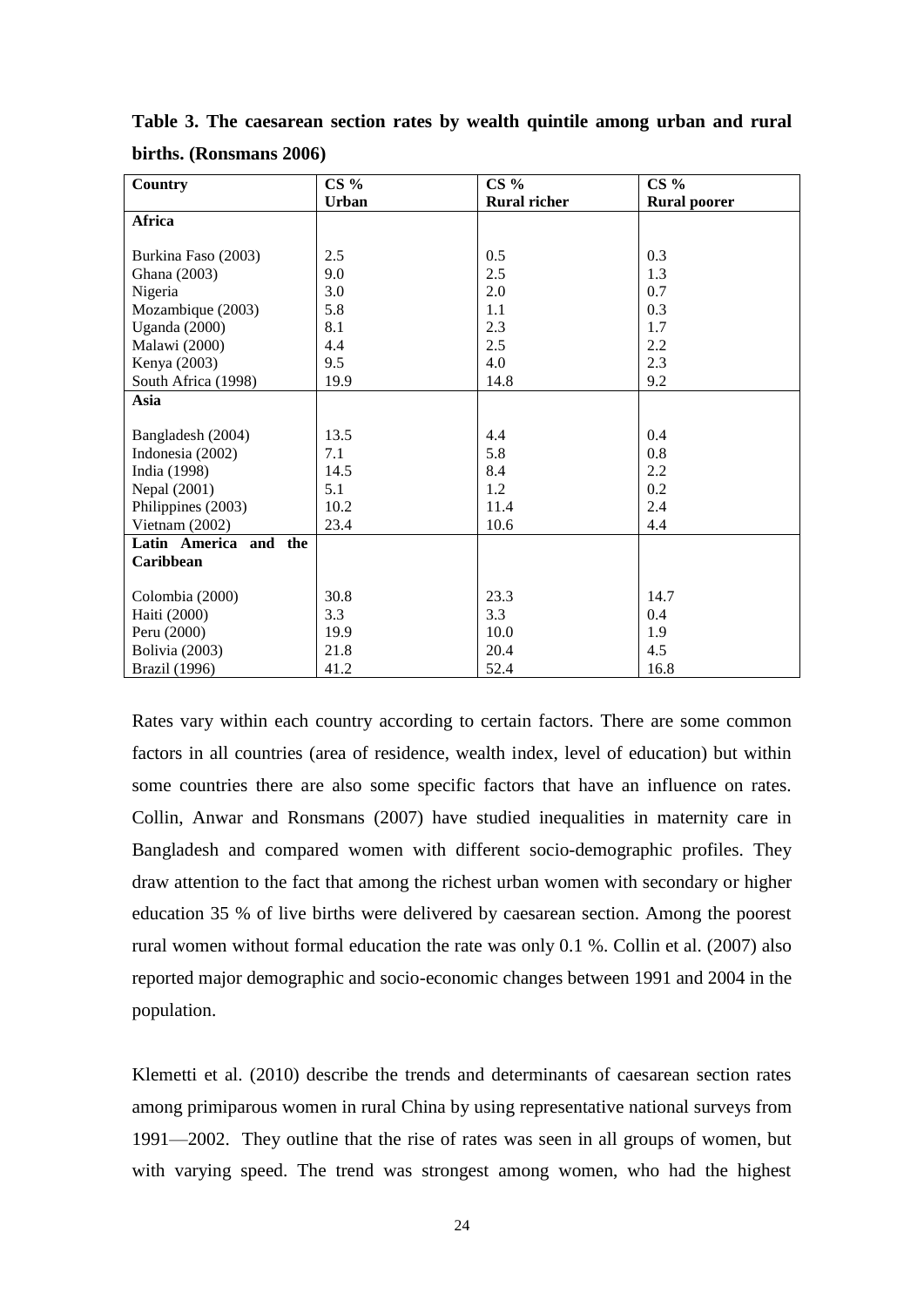income and health insurance and who gave birth at the highest level hospital and who lived in Eastern China. (Klemetti et al. 2010.)

Also Betràn et al. (2009) have studied mothers in eight countries in Latin America, because of high caesarean section rates. They identified women with single cephalic pregnancy at term without a previous caesarean section as the largest contributor to the overall caesarean section rate. They represented only 11.4 % of the obstetric population, yet made up 26.7 % of all the caesarean sections. He created this classification in order to help health care providers to plan practical and effective actions to reduce these rates. (Betràn 2009.)

Belizan, Althabe, Barros and Alexander (1999) found in their study a clear positive association between socioeconomic indicators and the proportion of caesarean sections. Strong associations were found between the proportion of caesarean sections and the gross national product per capita, the number of doctors per 10 000 population, the proportion of urban population, and the proportion of institutional deliveries. The proportion of caesarean sections in private hospitals was higher than that in public or social security hospitals in all countries the information was available. Although higher caesarean section rates are positively related to higher income and social class, women with low income have the greatest obstetric risk. Women assisted in public hospitals are more likely to be single, less educated, adolescent, and to have a poor medical history compared with women attending private hospitals. No medical justification exists for the finding that women with low obstetric risk, and presumably least likely to benefit from a caesarean section, had higher caesarean section rates. (Belizan et al. 1999.)

Even if caesarean section rates have increased worldwide, maternal mortality ratios in most developing countries still ranged from approximately 100 deaths to 2,000 deaths during the 1990s, showing little evidence of decline. This contrast suggests that the additional women delivered by cesarean section in developing countries are not necessarily those in the greatest need. (Stanton & Holtz 2006.)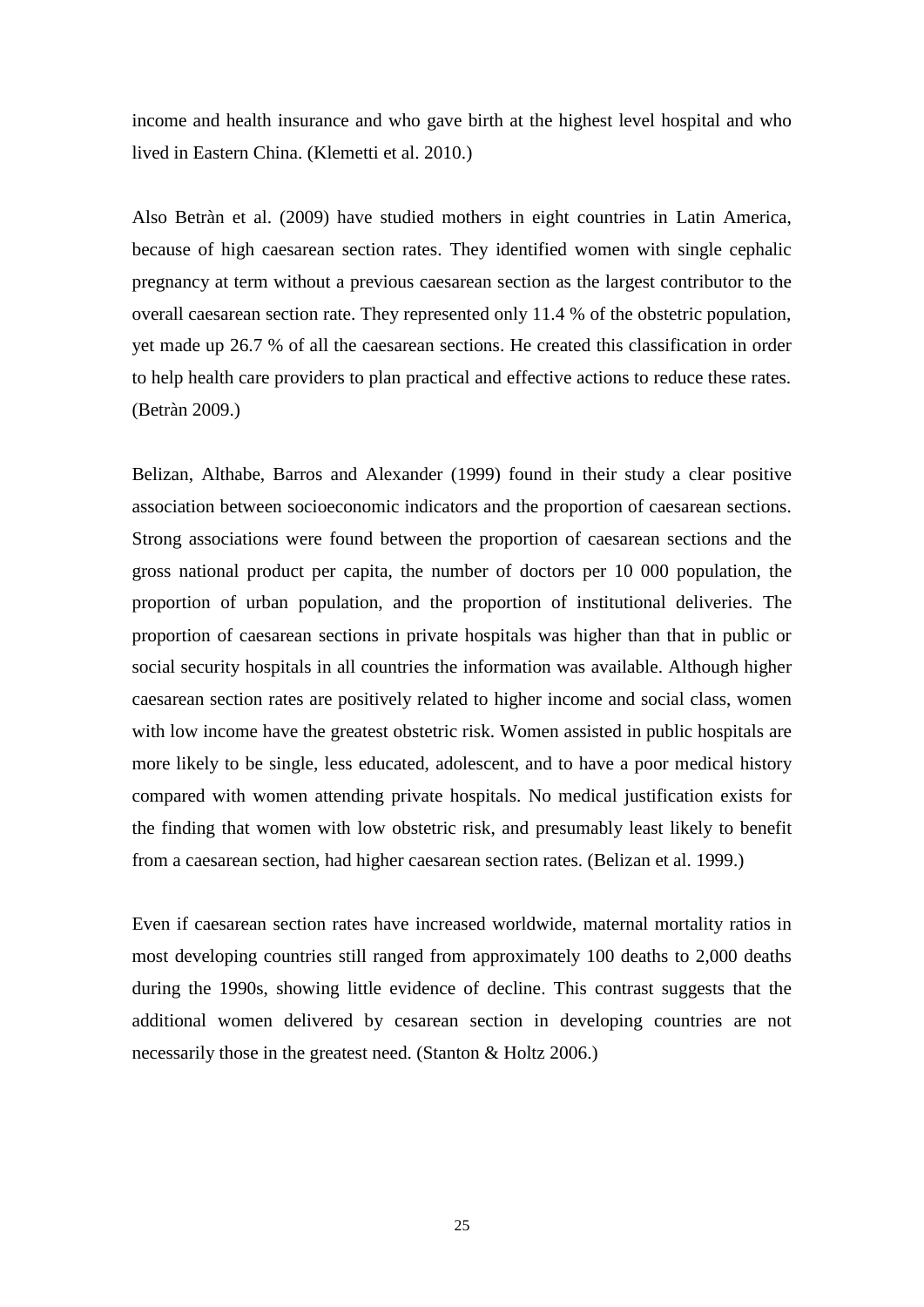#### <span id="page-21-0"></span>**3.3. Negative consequences of overusing caesarean sections**

There are many different reasons for the overuse of caesarean sections. Hopkins (2000) studied women in Brazil, and by analyzing conversations between doctors and women during labor and delivery, and through the women´s narratives of their delivery experienced — she argues that doctors are very active participants in the ongoing construction of the culture of caesarean sections in Brazil (Hopkins 2000).

Kilsztajn (2006) refers in his article to Castro (1999), who states that in Latin America obstetricians created high demand for caesarean sections by offering them to higher socio-economic groups as a distinctive way of giving birth; people from other social groups imitate this trend assuming that if the more privileged prefer it, it must be better. (Castro 1999 in Kilsztajn 2006.)

Even if a caesarean section is often necessary to save the life of mother or infant, (and when done in modern facilities is safe), evidence of negative consequences of caesarean section is increasing. Several recent studies demonstrate varying adverse immediate or long-term consequences. Benefits and harms need to be estimated when different alternatives to deliver are compared.

Villar & co`s (2006) findings indicate that increased rates of caesarean delivery are associated with increased use of antibiotics postpartum, greater severe maternal morbidity and mortality, as well as higher fetal and neonatal morbidity. Despite the clear inverse relation between very high maternal mortality and low rates of caesarean section, this procedure (like any major surgery) carries a risk for surgical or anesthetic accident, postoperative infection, and even death of the patient. (Villar et al 2006.) A uterine scar increases the risk for uterine rupture in future pregnancies (WHO 2009a). Betràn and the colleagues (2007) have come to the same conclusion - when caesarean section rate is over 15 %, maternal mortality increases and the same happens to neonatal mortality. It has been shown that when rates rise substantially above 15 %, risks to reproductive health outcomes may begin to outweigh benefits. (Betrán et al. 2007.) WHO (2009a) highlights that where conditions in a facility are particularly precarious, the case fatality rate among women who undergo caesarean sections can be unacceptably high. Association between caesarean history and subsequent stillbirth is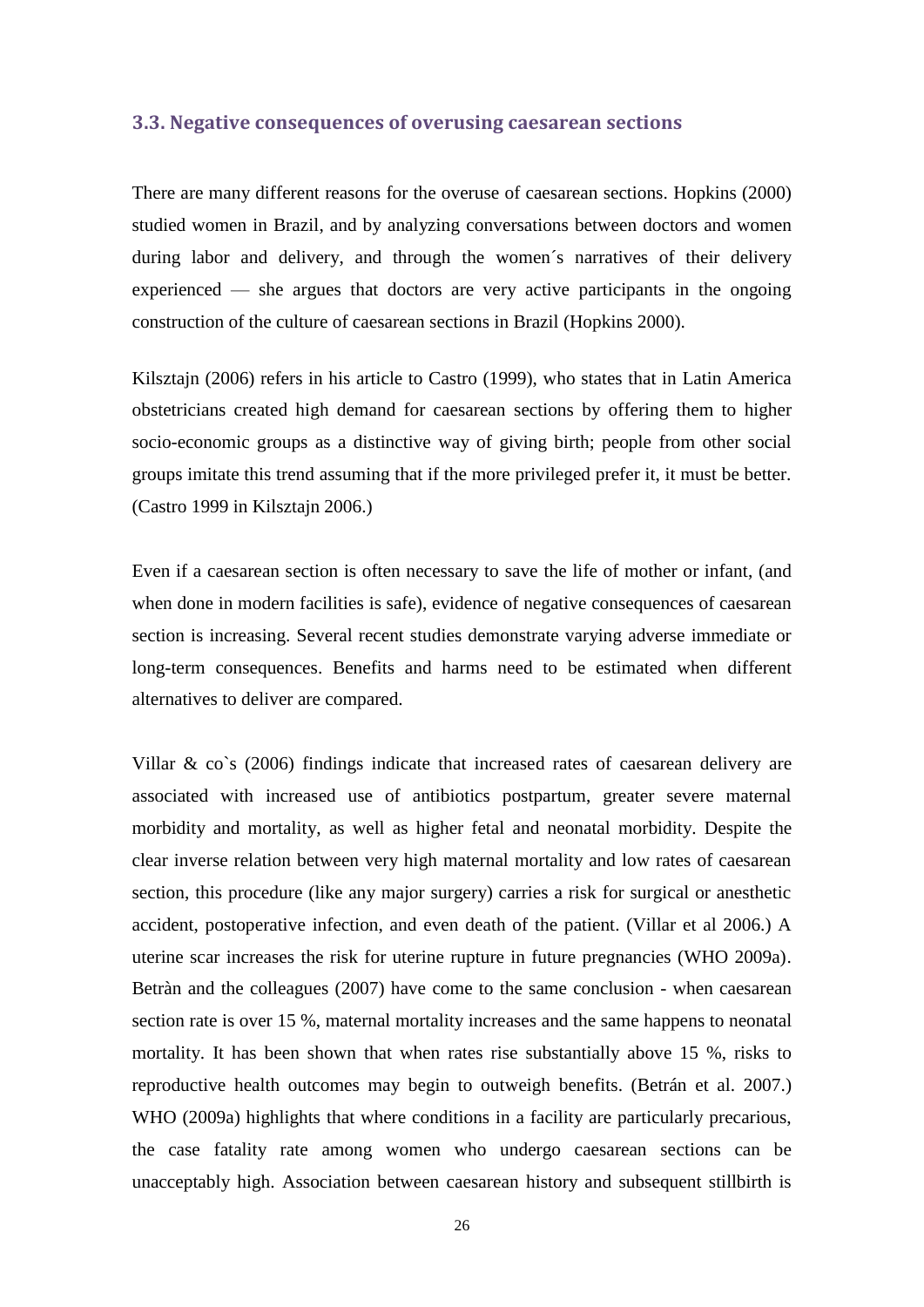not found except for some reason among black mothers, a group with the highest caesarean delivery rate in the target country (Missouri) (Salihu et al. 2006).

In a large study, in Finland, the effects of type of delivery on problems in subsequent birth were investigated. The results of the study were in line with the previous literature on the reduced number of subsequent births and increased frequency of placental problems after cesarean delivery. Also the increased risk of various abnormal positions of the fetus at birth was found. Increased risk of preterm birth, low birth weight, perinatal mortality rate and ante partum stillbirths was supported in some of their analyses. In addition, the higher rates of infants with asphyxia were found. (Hemminki et al. 2004.)

Unnecessary surgery will not only cause harm for individual mothers but has also extended impact on the economy of the country. On a larger scale the use of caesarean section needs to be seen from an economical perspective. Klemetti et al. (2010) draw attention to an economic perspective especially in areas with poor resources. The proper use of caesarean section should be a focus of international and national activities for safe motherhood and the improvement of health care systems (Klemetti et al. 2010). According to Prata, Sreenivas, Greig, Walsh & Potts (2010) the most cost-effective intervention to reduce maternal mortality is not caesarean section but family planning and safe abortion, antenatal care including misoprostol distribution for postpartum hemorrhage prevention at home deliveries, followed by sepsis treatment and facilitybased postpartum hemorrhage management. (Prata et al. 2010.) Thus, it is important to find a proper way to use the surgical procedure for saving mothers lives.

Already in 1999 Belizàn et al. wrote about high caesarean section rates in Latin America. Caesarean section has become culturally accepted as a normal way of giving birth. Belizan with the colleagues call for multiprofessional co-operation to reduce the use of caesarean sections. To be effective, actions to reduce caesarean section would need to involve public health authorities, medical associations, medical schools, doctors, midwives, nurses, the media, and the general population. Scientifically tested medical approaches to decrease caesarean section rates at the hospital level are also much needed. (Belizan et al. 1999)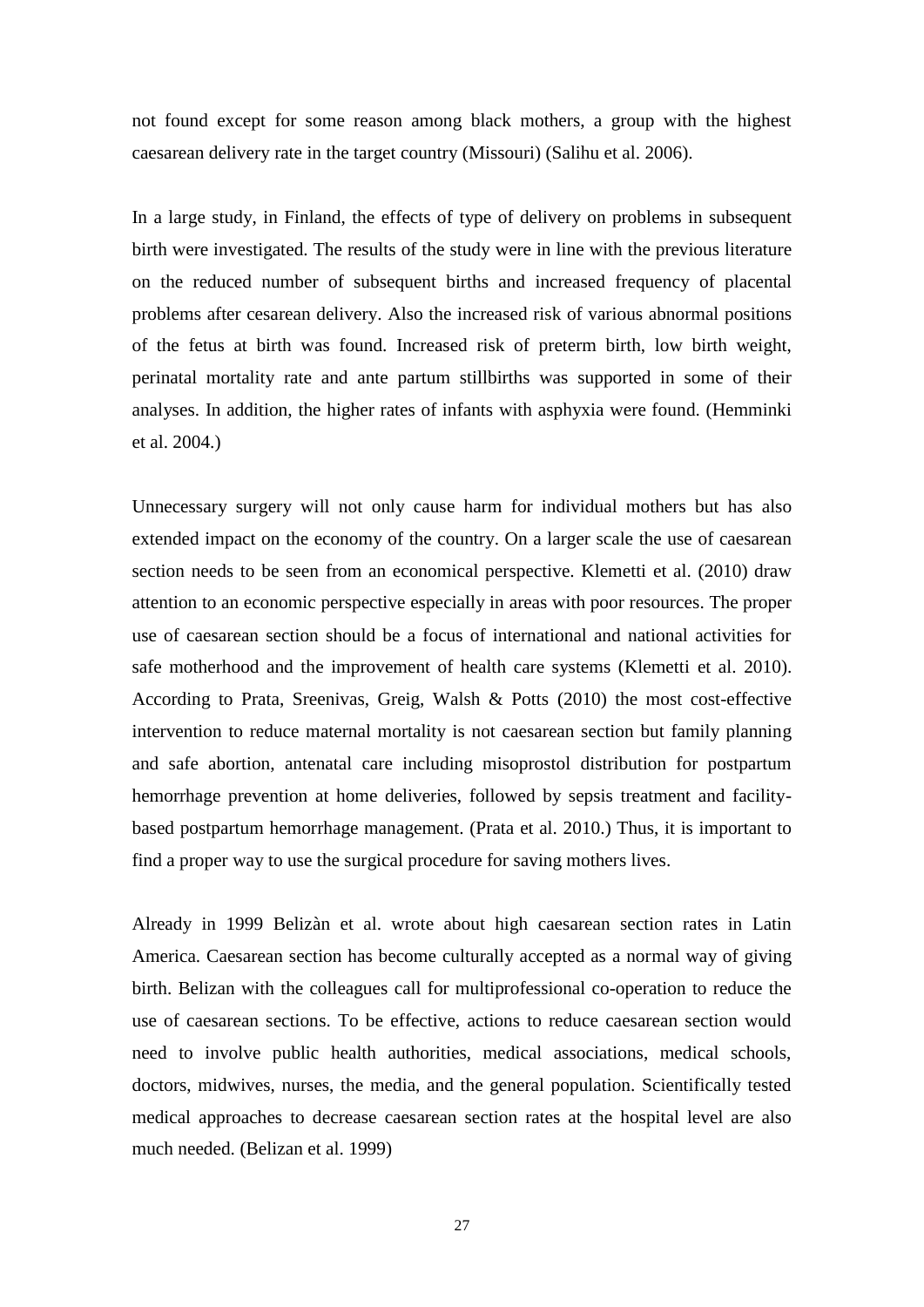## <span id="page-23-0"></span>**4 Maternal Health in Mozambique**

### <span id="page-23-1"></span>**4.1. Basic information of Mozambique**



Figure 3. The map of Mozambique (Moçambique Inquérito Demográfico 2003, 2005)

Mozambique is located in Sub-Saharan Africa. It shares a border with Tanzania in North, with Malawi, Zambia, Zimbabwe and Swaziland to the West and South Africa to the South. There were 23.4 million people in Mozambique in 2010. In the same year, life expectancy at birth was 49 years (World Bank 2011). Mozambique is a developing country with GDP 530 US\$ (2009) (Global Finance 2009). The Human Development Index, which is a comparative measure of life expectancy, literacy, education, and standards of living for countries worldwide, is 0.322 in Mozambique. All figures under 0.400 are categorized as "very low". Between 1985 and 2011, Mozambique's Human Development Index value has increased from 0.192 to 0.322 (UNDP 2012).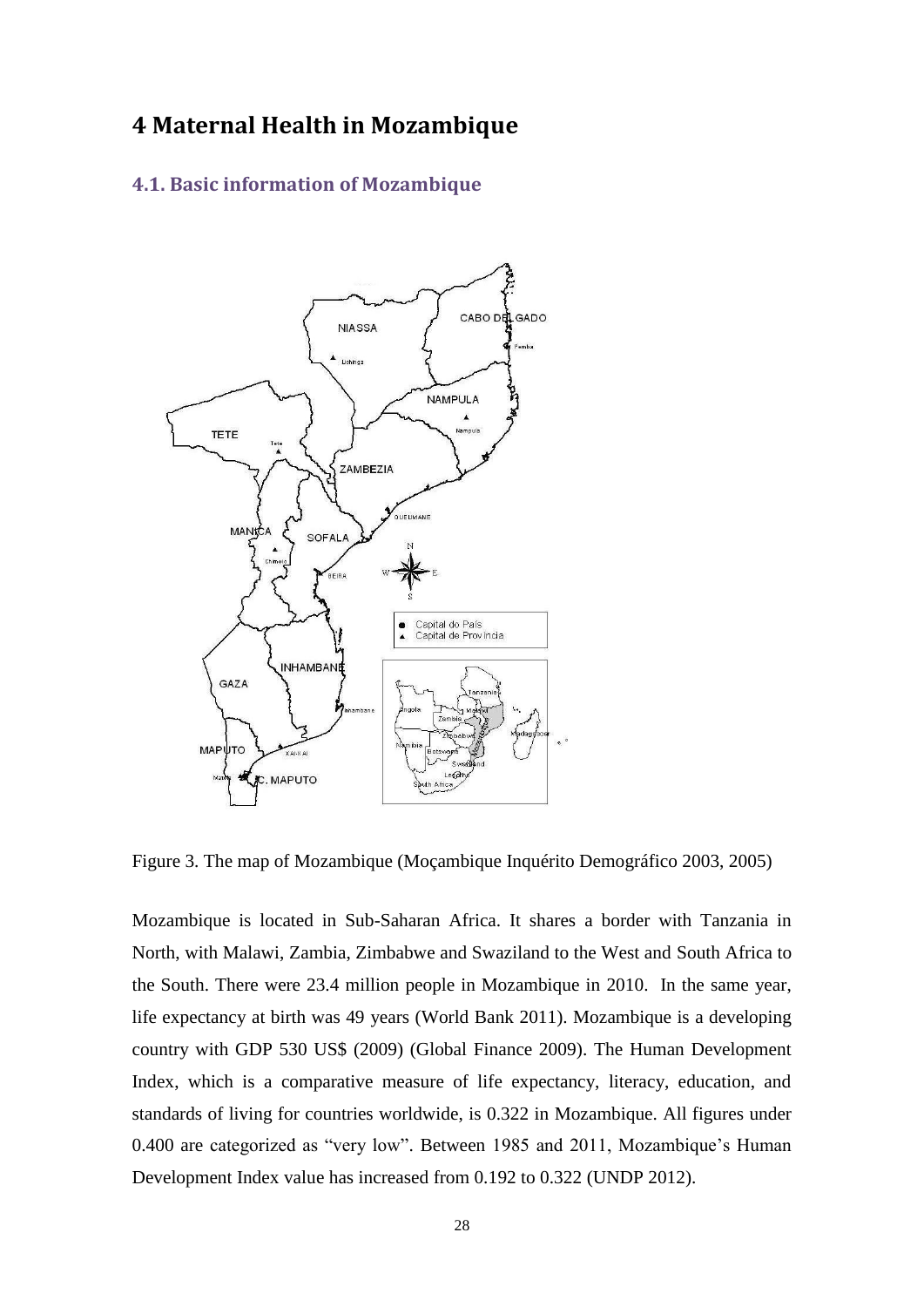Mozambique is still one of the poorest countries in the world, but during the last decades, it has enjoyed a remarkable recovery. It has achieved an average annual rate of economic growth of 8 percent between 1996 and 2008 and also taken many steps forward when measuring with different health indicators. During the same period more than three million people have been lifted out of poverty. According to the WHO country profile 38 % of people were living in urban areas in year 2009, when the global average was 50 %. (WHO 2011.)

### <span id="page-24-0"></span>**4.2. Health of Mozambican people**

Mozambique has a typical epidemiological profile of developing countries. A weakly developed health care system is burdened by complex problems. Mozambicans need to fight against malnutrition and prevailing infectious diseases, like malaria, tuberculosis and HIV/AIDS. According to the 2009 National Survey on Prevalence, Behavioral Risks and Information about HIV and AIDS in Mozambique (INSIDA), 11.5% of Mozambicans aged 15—49 are HIV-positive (Mozambique National…2009). Although the prevalence is not as high as that of some neighboring countries, it`s impact exacerbates the intertwined problems of scarce human resources and a weak health care system (Santos et al. 2006).

Natural disasters such as droughts and floods make the Mozambican population vulnerable to additional diseases of epidemiological nature like cholera, dysentery and other diarrheal diseases. Children also suffer from low birth weight, avitaminosis and food insecurity. Four out of ten children (44 %) under 5 years old are shorter in relation to the height that they are deemed to have at their age or suffer from chronic underfeeding, and 4 % suffer from acute malnutrition (low weight to the height). In addition many kind of infections cause health problems for children. (Mozambique National…2009.)

Mozambique made substantial progress in achieving some milestones towards the Millennium Development Goals (MDG). For instance, net primary school enrollment reached 95 percent in 2010. (World Bank 2011.) Although promising progress towards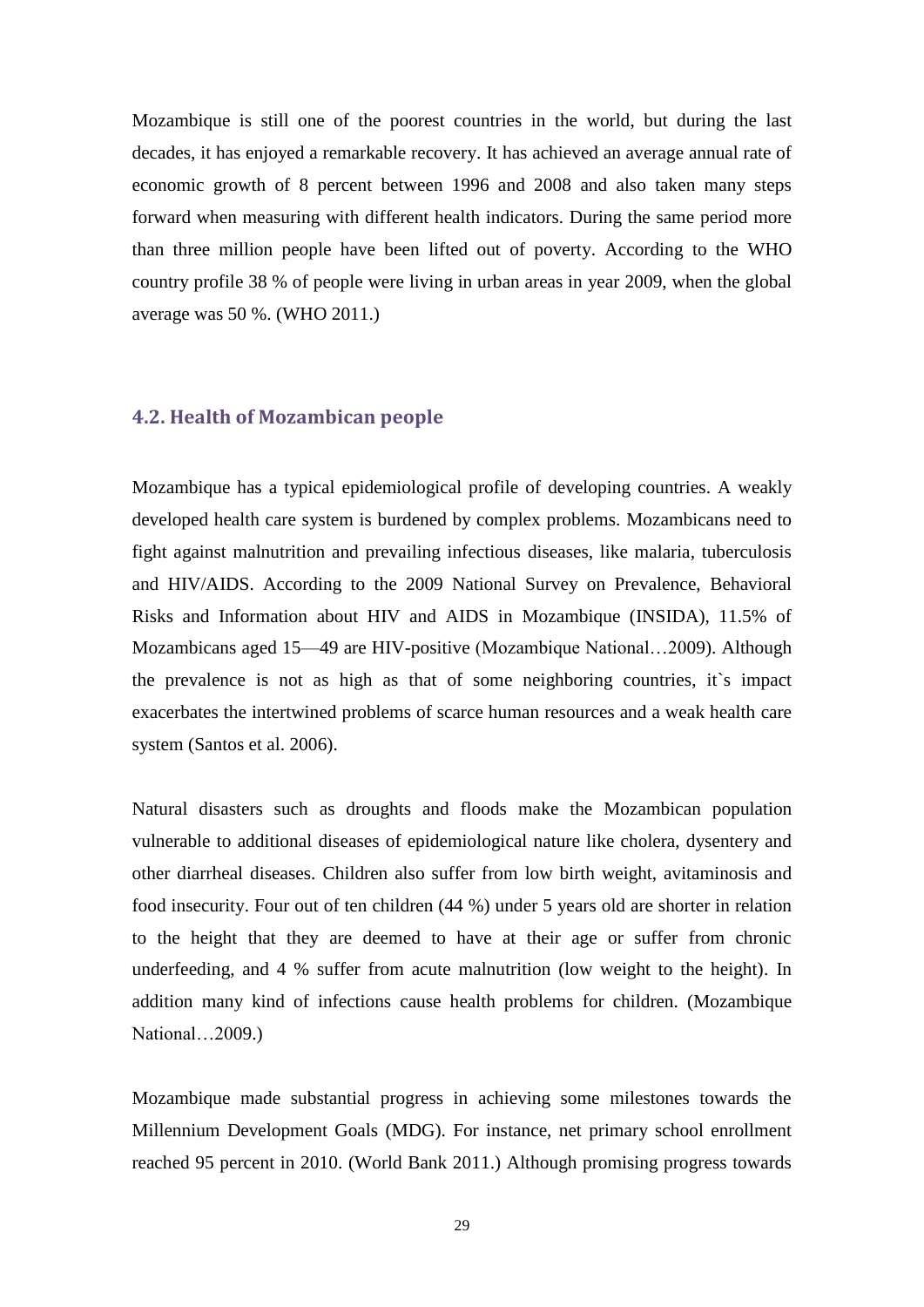the achievement of the health-related MDG targets has been made, health outcomes are still unsatisfactory (WHO 2009b). As it is seen in Table 4 the development according to many indicators, especially concerning the health of children, is progressing slow, but to the right direction. Maternal mortality ratio is still getting even worse and will most likely not achieve the target in 2015.

| <b>MDG</b> Indicator                       | 1990    | 1995   | 2000   | 2005    | 2008 | 2015 |
|--------------------------------------------|---------|--------|--------|---------|------|------|
| Children<br>1-year-old                     | 59 % *  | 61 %   | 71 %   | 77 %    |      | 95 % |
| immunized against measles                  |         |        |        |         |      |      |
| Infant mortality rate / 1000               | $158*$  | 147    | 124    | 100     |      | 67   |
| live births                                |         |        |        |         |      |      |
| Under-five<br>mortality<br>rate            | $235*$  | 219    | 178    | 145     |      | 108  |
| $/1000$ live births                        |         |        |        |         |      |      |
| Contraceptive prevalence rate              |         | 5.1 %  | 17%    | 11.8 %  |      | 34 % |
|                                            |         |        |        |         |      |      |
| <b>Births</b><br>skilled<br>attended<br>by |         | 44.2 % | 47.7 % | 48 %    | 55 % | 66 % |
| health personnel                           |         |        |        |         |      |      |
| mortality<br>ratio $\sqrt{ }$<br>Maternal  | $1500*$ | 1000   | 408    | $520**$ |      | 250  |
| 100 000 live births                        |         |        |        |         |      |      |
|                                            |         |        |        |         |      |      |

**Table 4. The Millennium Development Goal´s progress in Mozambique.**

\*Other sources, MoH data

\*\*According to the Maternal Death UN Report 2005, the estimate for Mozambique is 520. Range 360— 680 maternal deaths/100 000 live births (WHO 2009b)

Chavane (2004) describes the structure of Mozambican National Health Service. There is a pyramidal structure with four levels of care. The health posts and health centers are the base of the pyramid while the central hospitals in the three main cities are the upper referral level. Between central hospitals and health centers there are provincial hospitals in each province capital and rural Hospitals, which serve a set of 3 to 5 districts. The Administrative structure of the National Health Services in Mozambique is organized on three levels: The National Level, the Province Level and District Level. For a long time the state was the only provider of health care. The private sector started to provide care in the early 90s. There are some private clinics in the main cities of the country. (Chavane 2004.)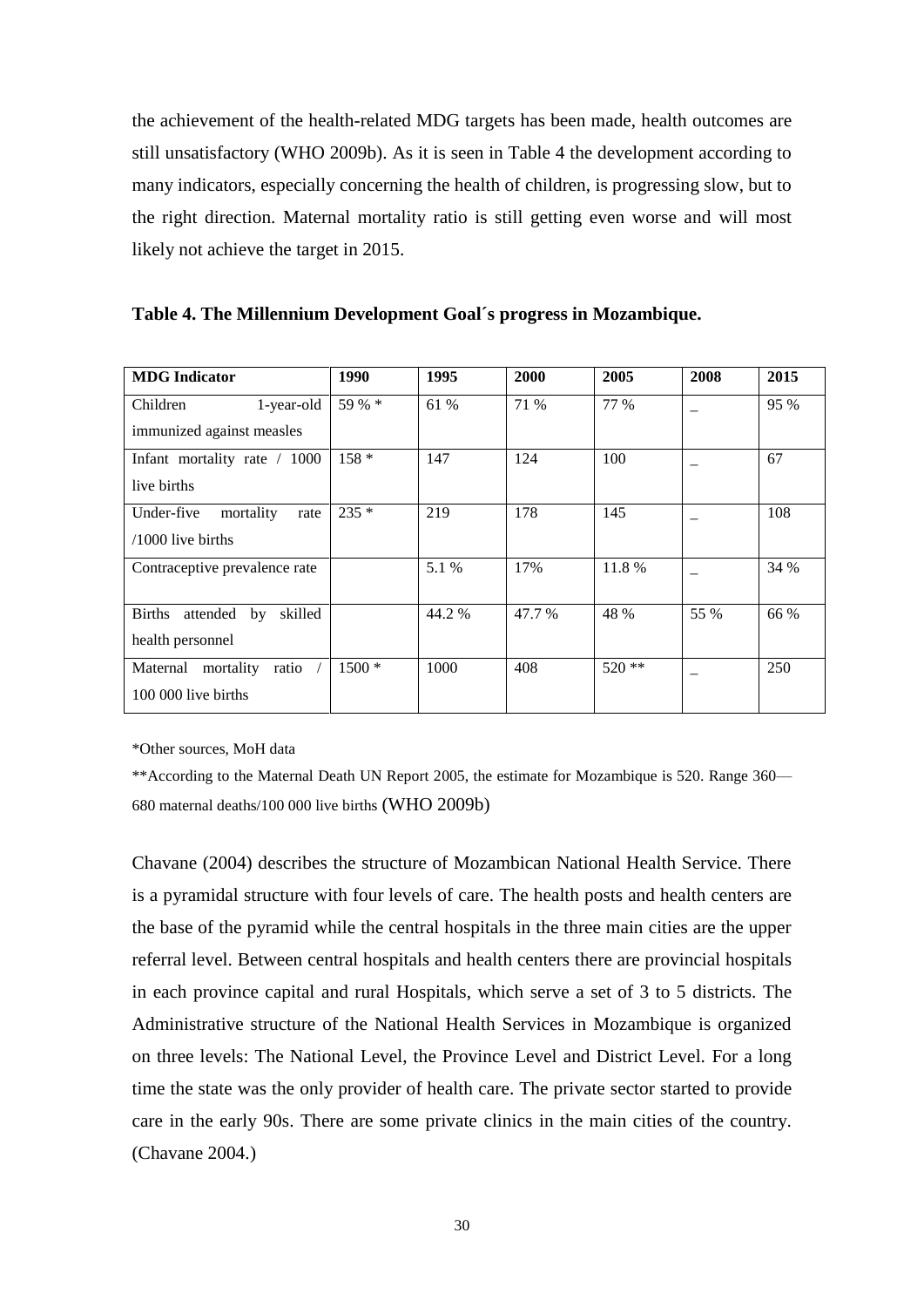#### <span id="page-26-0"></span>**4.3. Mozambican mothers**

Fertility still remains high in Mozambique. The total fertility rate decreased from 6.2 births per woman in 1990 to 5.5 in 2003. This means a very slow progress. The rate is very high among women in the lower three wealth quintiles. Disparities are evident in the rates between women in rural areas (6.1) and urban areas (4.4). The women with no education have a rate as high as 6.3 compared to women with secondary or higher education with a rate of 2.9. (Worldbank 2008.)

Estimates on maternal mortality in Mozambique vary according to the source and definition of maternal death. All studies agree on the fact that Mozambique has succeeded to significantly reduce maternal mortality rates. In 1990 there were 1000 maternal deaths per 100 000 live births and in 2008 the ratio was 550 maternal deaths per 100 000 live births. (World Bank 2008.) The rate is 408 /100 000 according to DHS (Inquérito Demográfico e de Saúde 2003, 2005). Both figures still tell the same story of weak maternal care of Mozambican mothers. Although a lot of work has been done and the situation is slowly getting better, there is still a long way to the MDG target of 250 maternal deaths per 100 000 live births. Not to mention that Mozambican mothers live in a remarkably unequal situation compared to western mothers with a maternal death ratio which is under 10 deaths per 100 000 live births.

According to the Demographic and Health Survey 2003 (DHS) 84.2 % of pregnant women had at least one antenatal visit, but slightly more than half (53.1 %) had four antenatal visits or more, with significant differences between urban (71 %) and rural (45 %) areas. (Moçambique Inquérito Demográfico…2005.) In addition to the number of antenatal visits, having a skilled attendant during delivery is a good indicator when quality of maternity care is measured. In Mozambique 34.1 % of women who delivered in rural areas had a skilled attendant comparing to women on urban area where 80.7 % had a skilled attendant helping them. The woman`s education also has a remarkable affect on the presence of a skilled attendant during delivery. Only 31 % of uneducated mothers had a skilled attendant compared to 81 % of mothers with an education. In urban areas 17 % of women delivered at home, but in rural area 64 % of deliveries occurred at home. (Moçambique Inquérito Demográfico…2005.)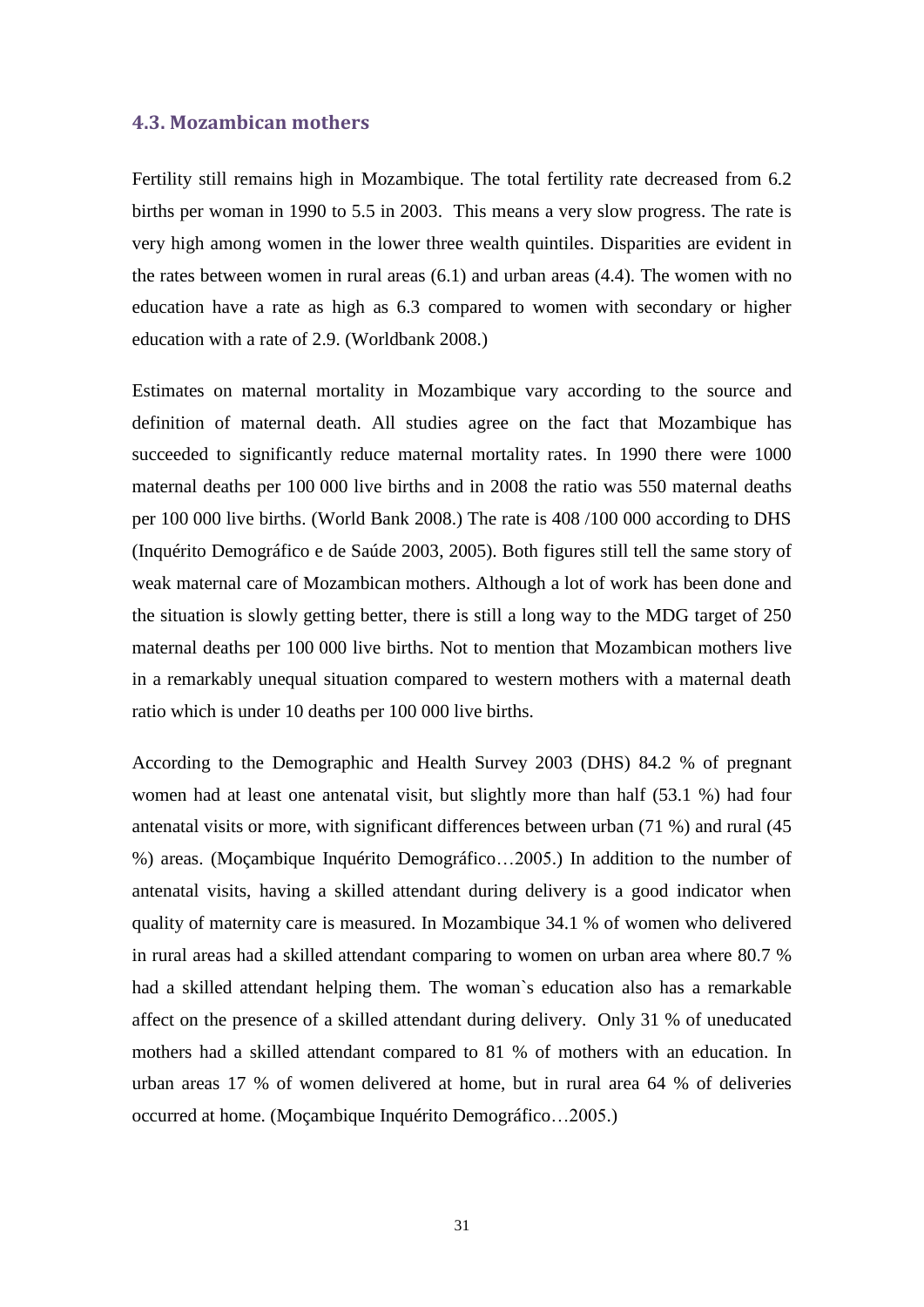In a prospective study Menendéz et al. **(**2008) studied the causes of maternal death in a tertiary-level referral hospital in Maputo, using complete autopsies with a histological examination. According to their findings, obstetric complications accounted for 40.5 % of maternal deaths. Hemorrhage was the most frequent single cause (16. 3 %). Also puerperal septicemia (6.6 %) and eclampsia (5.4 %) were typical causes of maternal death. Infectious diseases accounted for at least half of all maternal deaths, even though effective treatment was available for the four leading causes: HIV/AIDS, pyogenic bronchopneumonia, severe malaria and pyogenic meningitis. Thus, Menendéz suggests that a substantial reduction in maternal mortality in sub-Saharan Africa would be achieved by increasing the uptake of HIV testing during pregnancy, antiretroviral treatment of HIV-positive pregnant women and preventive measures in the general population. (Menendéz et al. 2008.) Efforts to improve malaria control in pregnancy may also have an impact on maternal mortality in sub-Saharan Africa (Romagosa et al. 2007).

In 2000, a needs assessment evaluation was conducted in Zambézia, a Province of Mozambique. The results showed that there were 1.2 basic emergency care service and 0.57 complete emergency obstetric care services for each 500,000 inhabitants when the minimum recommended by WHO is four basic and one complete emergency obstetric care service for that amount of inhabitants. (Chavane 2004; UNICEF, WHO, UNFPA 1997.) Chavane comments that 15 % of pregnancies end with complications and then they will need an obstetric intervention. The Zambézia study reveals that 93.3 % of the needs for obstetric interventions were unmet in all provinces. (Chavane 2004.)

Even if there has been promising progress towards the achievement of the health-related MDG targets in Mozambique, the health outcomes are still unsatisfactory. Mozambique needs more investment in its health system structures and functions. Primary health care needs strong support to ensure sustainability and success of disease-specific programs. Expansion of the health facility network and education of the workforce is needed to improve coverage and access to services. (WHO 2009b.)

Maternal health care system requires a lot of effort. There is enormous amount of work to do in many fields of maternity care. Increasing access to emergency obstetrical care, ensuring that all women deliver with the assistance of a skilled birth attendant,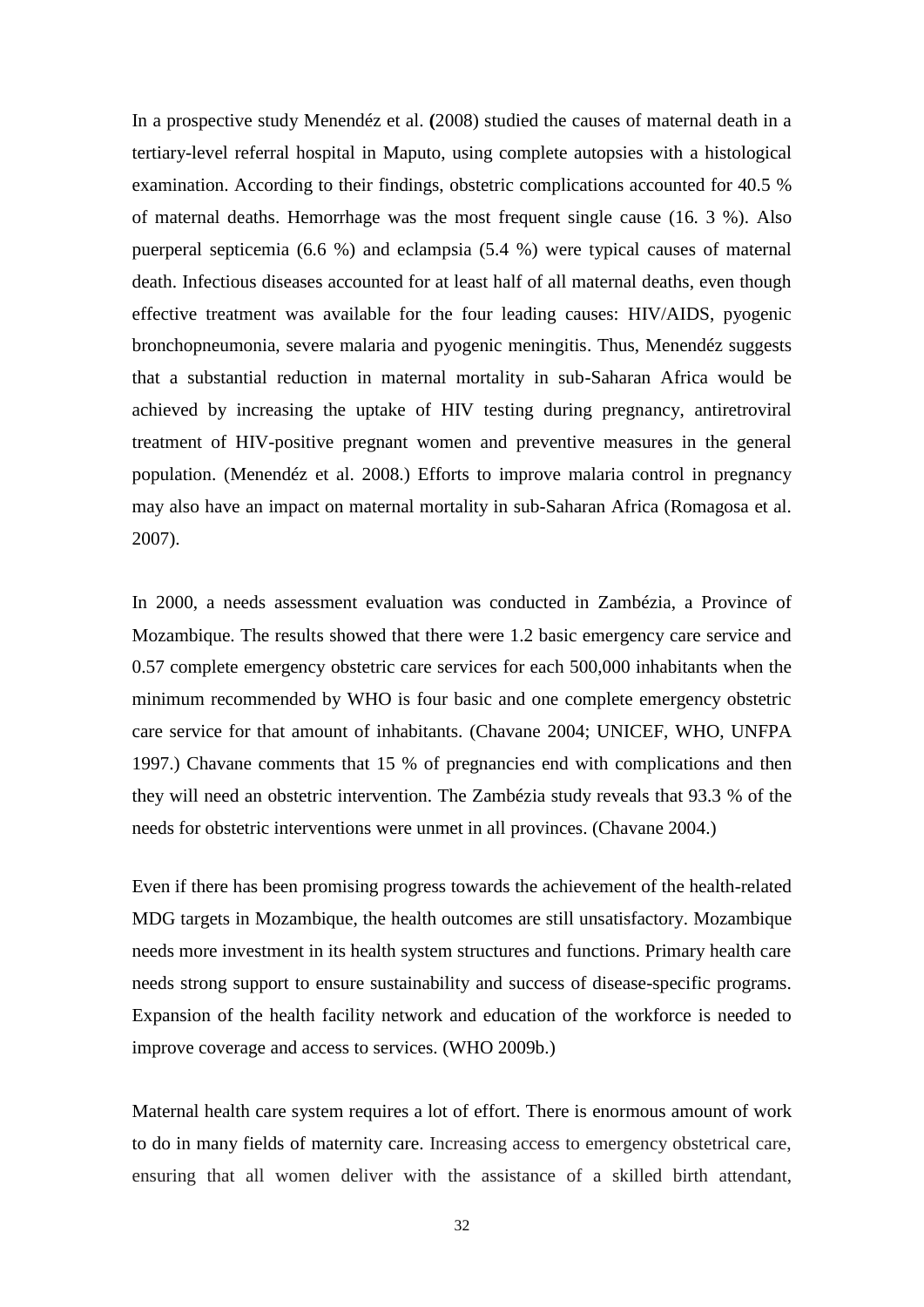responding to the high unmet family planning needs and refocusing on the health needs of adolescents are all interventions that need to be vigorously pursued. Newborn and postnatal care also needs attention. Health-promotion campaigns and community involvement need to be developed as well. This all is based on good nutrition and safe water which should be available for everyone along with sanitation, gender equality, literacy and human rights.

#### <span id="page-28-0"></span>**4.4. Caesarean sections in Mozambique**

There are already some statistics available concerning caesarean sections in Mozambique based on DHS. The Final Reports of the surveys were conducted by Instituto Nacional de Estatìstica and the Ministry of Health. In the DHS, the respondents who had children in the last five years before the survey were asked about the type of birth of each child (whether it was vaginal or caesarean). (Mozambique Demographic 1998; Moçambique Inquérito 2005.)

According to the Final Reports the rate of caesarean sections has decreased between Survey 1997 and Survey 2003 from 2.7 % to 1.9 %. There seems to be significant differences between rural (from 1.4 % to 0.5 %) and urban (from 7.3 % to 5.3 %) area. Urban areas have higher rates, but all of these rates are notably under the recommendations of WHO (5—15 %). The only area where the rate of caesarean sections seems to be increasing is Maputo City (from 6.0 % to 9.8 %). Even that rate is beneath the recommendations. Thus, the existing statistics show that the relative underuse of caesarean sections prevails in all over the country. (Mozambique Demographic 1998; Moçambique Inquérito 2005.)

There is also one interesting point related to the parity of women. Caesarean section rate has increased from Survey 1997 to Survey 2003 among women having their first, second or third baby, but decreased among women having at least their fourth baby. (Mozambique Demographic 1998; Moçambique Inquérito 2005)

According to Pettersson et al. (2006) there were 17,000 deliveries at Maputo Central Hospital in 1997. Approximately 3,000 (17 %) of them were caesarean sections. The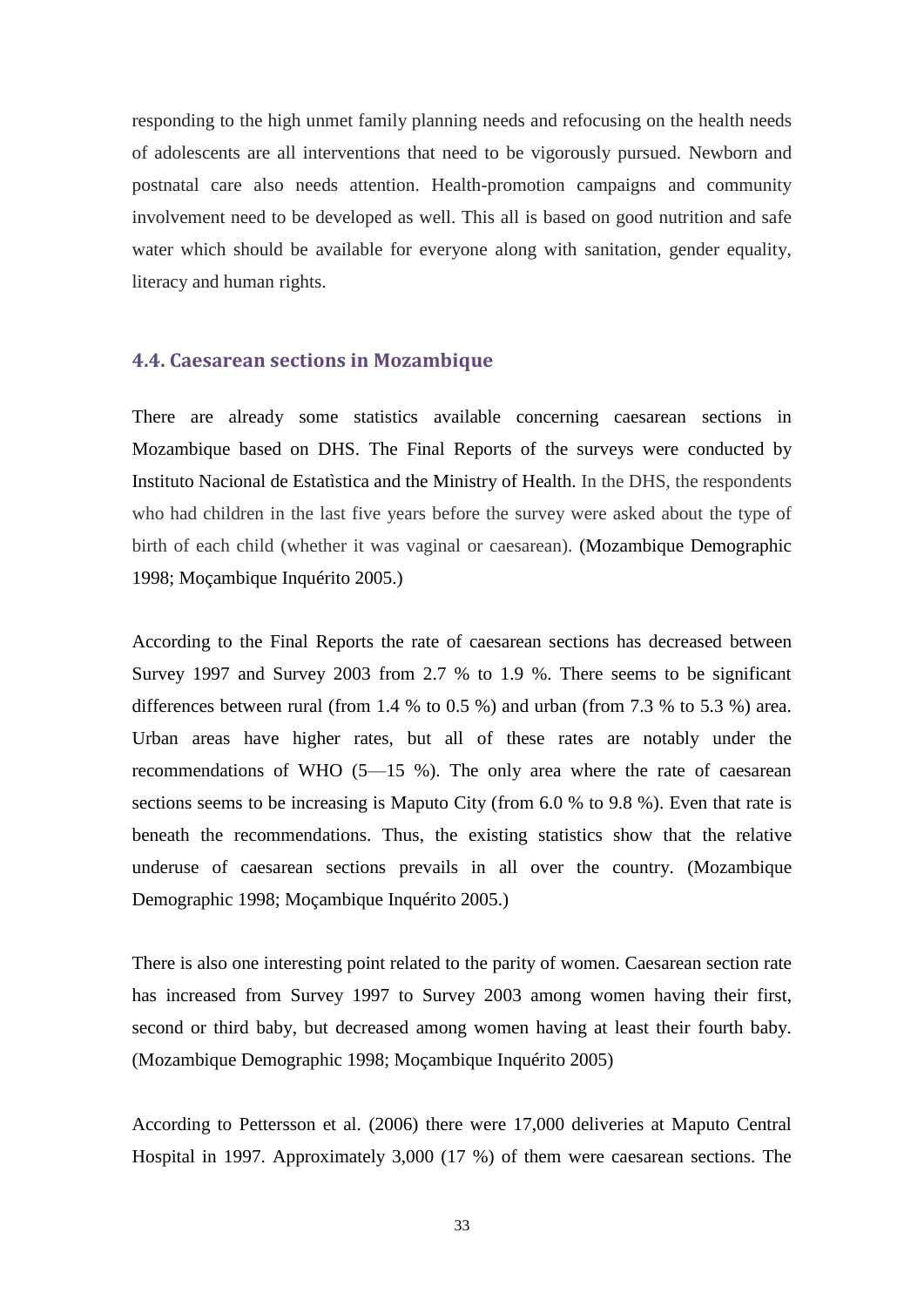proportions of low- and high-risk deliveries are not known, but the findings from an observational study indicated that more than 40 % of women admitted to Maputo Central Hospital presented one or more of the defined maternal risk variables in relation to neonatal outcome. (Pettersson et al. 2006.)

## <span id="page-29-0"></span>**5 Aims of the study**

The purpose of this Master`s thesis is to examine the incidence and distribution of caesarean sections in Mozambique according to different socio-demographic factors between 1994 and 2003. The chosen socio-demographic factors are age, parity, education, partner´s education, wealth index (year 2003), and living area (urban / rural). This study attempts to answer the question whether there is corresponding uptake of caesarean section by women across all strata of Mozambican society or whether the accessibility and availability of caesarean sections is unequal.

The study questions are:

- 1. What is the total incidence of caesarean sections in Mozambique between years 1994—1997 and 1998—2003?
- 2. Is there difference in incidence of caesarean sections among different sociodemographical groups in Mozambique? Is the influence of socio-demographic factors changing between time periods 1994—1997 and 1998—2003?
- 3. Does there appear to be overuse of caesarean sections (over 15 % of deliveries) in some socio-demographic groups?

## <span id="page-29-1"></span>**6 Materials and methods**

### <span id="page-29-2"></span>**6.1. Demographic and Health Surveys**

The data used in this study were from the Demographic and Health Surveys (DHS), which represent the largest worldwide effort to obtain demographic and health data from nationally representative household surveys in developing countries (Measure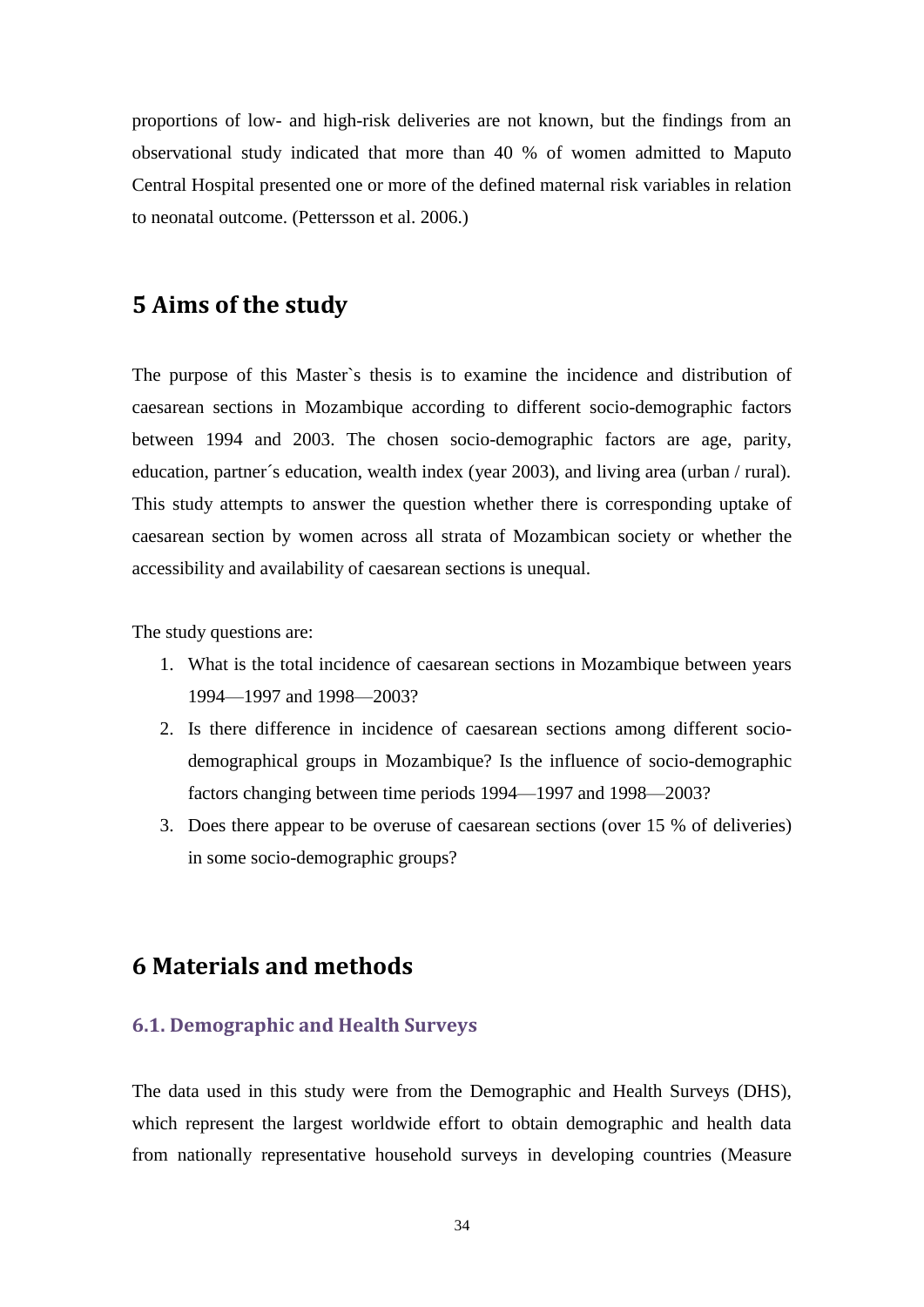DHS). As the DHS use standardized questionnaires and methods of training, data collection and data processing, they are often considered the "best available gold standard" for many types of health indicator in developing countries (Betrán 2007).

The DHS program has collected, analyzed, and disseminated accurate and representative data on population in more than 260 surveys in over 90 countries. DHS is established (1984) and primarily funded by the United States Agency for International Development (USAID). Several non-USAID supported countries have participated with funding from other donors such as UNICF, UNFPA or the World Bank. (Measure DHS.)

The basic approach of the DHS program is to collect data that are comparable across countries. Standard model questionnaires have been developed. A country is asked to adopt the model questionnaire in its entirety, but they can add questions of particular interest. DHS surveys are designed to collect data on marriage, fertility, family planning, reproductive health, child health and HIV/AIDS. Due to the subject matter of the survey, women of reproductive age (15—49) are the focus of the survey. DHS surveys utilize a minimum of two questionnaires: a Household Questionnaire and a Women´s Questionnaire. The main purpose of the Household Questionnaire is to provide the mechanism for identifying women eligible for individual interview and children under five who are to be weighed, measured, and tested for anemia. Women´s Questionnaire covers questions about background, reproductive history, knowledge and use of contraceptive methods, antenatal care, delivery care and postnatal care, breastfeeding and infant feeding practices, immunization, child health, and nutrition, marriage and recent sexual activity, fertility preferences, knowledge about HIV/AIDS and other sexually transmitted diseases and husband´s background and respondent´s work. (Measure DHS.)

The samples are generally representative on the national level, at the residence level (urban-rural) and at the regional level (departments, states). The sample is usually based on a stratified two-stage cluster design. (Measure DHS.)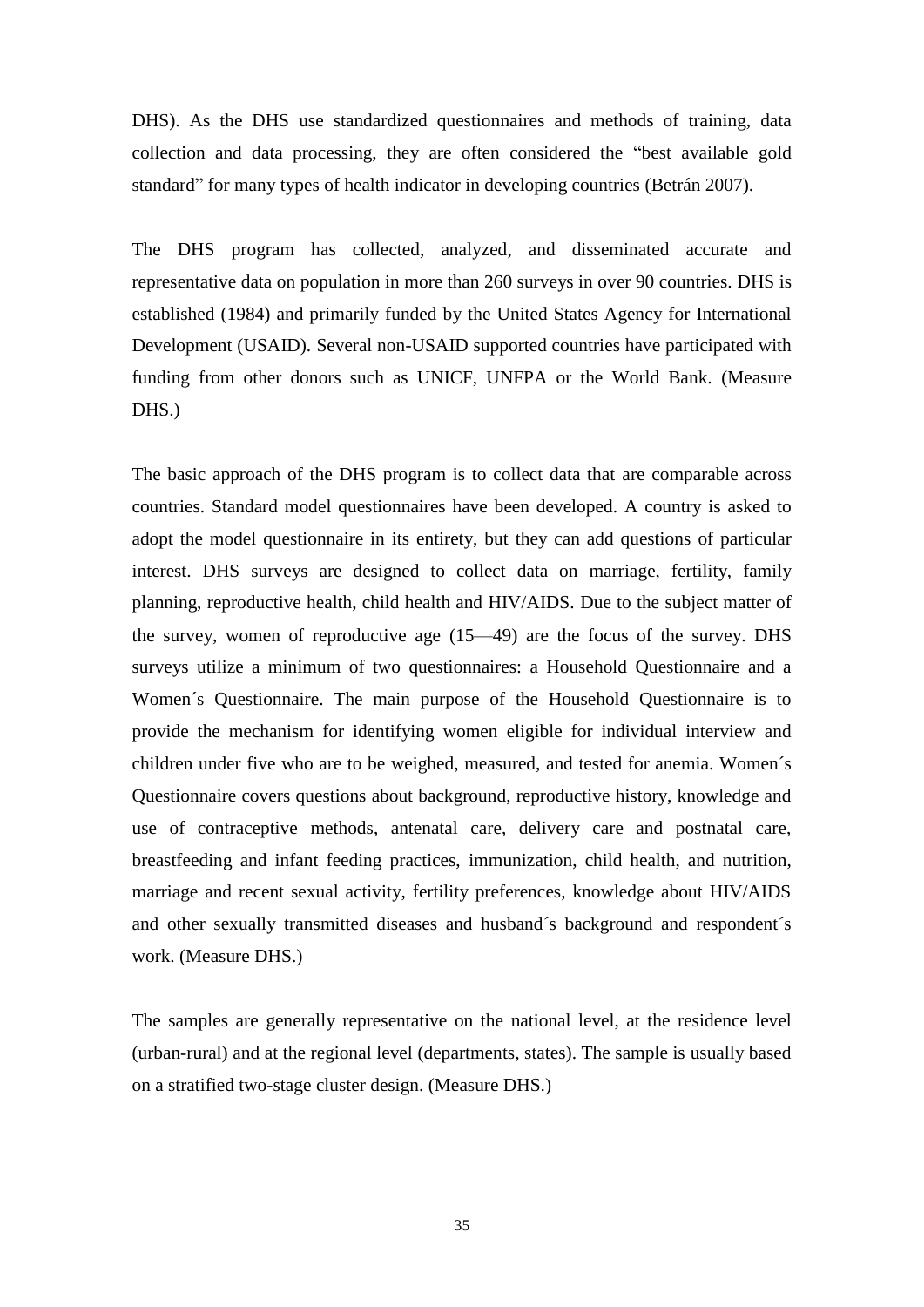#### DHS 1997

Fieldwork for the survey was carried out between March and July 1997. The survey gathered information on 9,282 households, which included a total of 40,433 persons. Data were gathered from 8,779 women of reproductive ages (15—49 years) and 2,335 men age 15 to 64 years. The information gathered includes fertility and reproductive behavior, maternal and child health, infant and child mortality, contraceptive knowledge and use, and knowledge and attitudes regarding HIV/AIDS. (Mozambique Demographic… 1997.) Women who had delivered in the three years preceding the survey were included in births recode. There were 4,667 deliveries in the database.

#### DHS 2003

The data was collected in 2003. The survey gathered information on 12,315 households, which included 12,418 women of reproductive age (15—49 years) and 2,900 men aged 15 to 59 years. Women who had delivered in the five years preceding the survey were included in births recode, which was used in this study. The number of deliveries in the database was 11,875. (Moçambique Inquérito… 2005.)

#### <span id="page-31-0"></span>**6.2. The variables and the method of analysis**

In this study we will use databases from DHS concerning Mozambique in the years 1994—1997 and 1998—2003. The data set was already in PASW- format and data was analyzed using PASW Statistics 18 –program. In all analysis the limit of statistical significance was 5 %. The data was weighted according to instructions of DHS.

The surveys report whether the deliveries were by caesarean section. In 1997 all women delivered during three years preceding the survey were included. In 2003 all women delivered during five years preceding the survey were included. The other variables used in the analysis are mother's age at delivery (in five year age groups), parity (1, 2, 3, 4, 5, 6+), mother's and father`s highest level of education (none, primary, secondary, higher), area of residence (rural, urban), region (all provinces in Mozambique), wealth index (five groups) and antenatal visits (from 1 to 20). The age groups were categorized again, so that all mothers over 35 years are in the same group. "Parity" was recategorized again. New groups were 1,  $2-3$ ,  $4-5$  and  $6+$ . The groups "secondary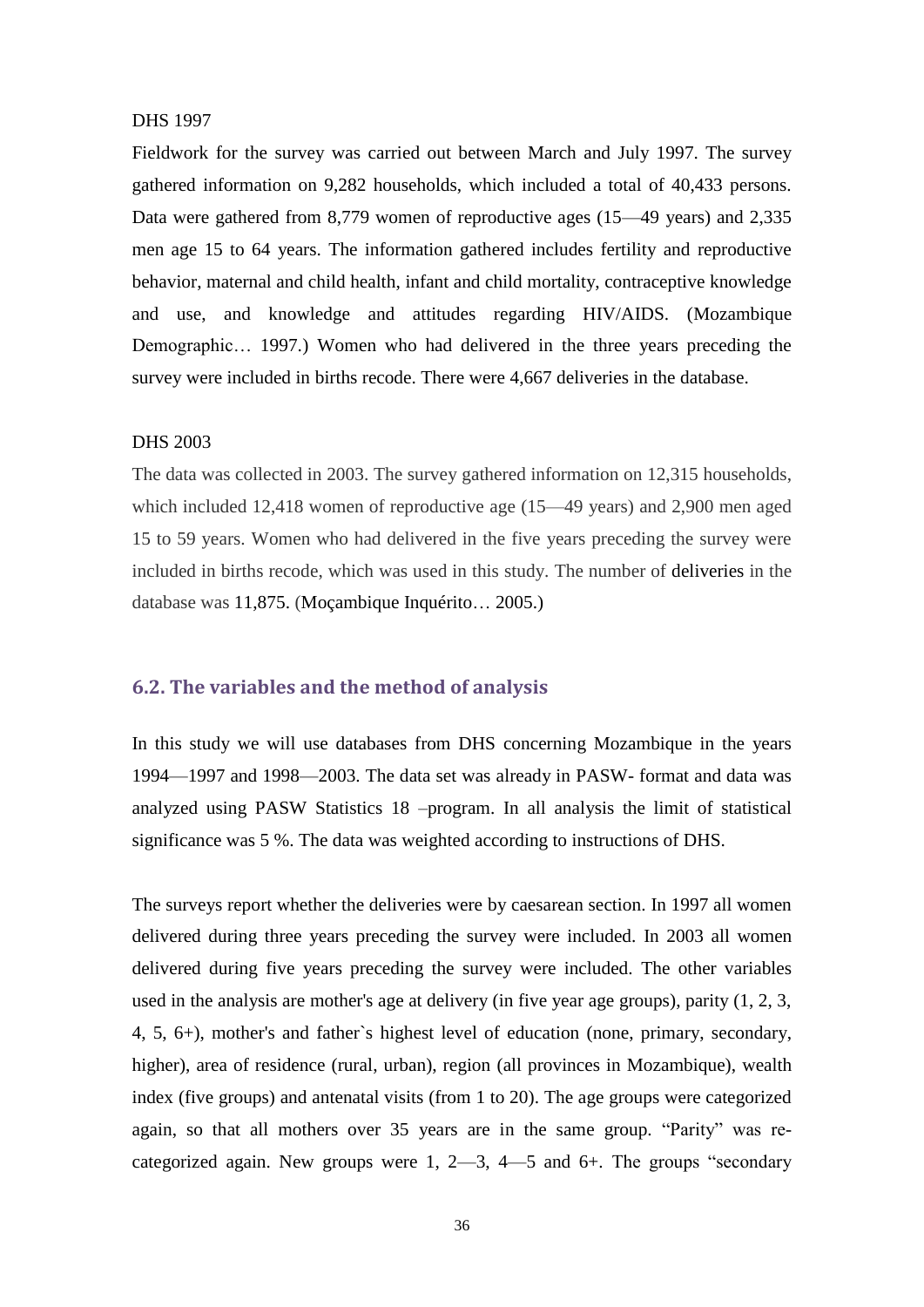education" and "higher education" were combined because of small number of people in those categories. "Antenatal visits" was also categorized again so that new groups were: no visits, 1—4 visits, 5—10 visits and 11—20 visits.

Analysis was started by exploring the target group, delivered women, in two year groups according to different socio-demographic factors. Both two databases (1994— 1997 and 1998—2003) were used. "Wealth index" was not available in DHS 1997. The first step was frequency distribution analysis to become familiar with the data.

In the second phase the connection of incidence of caesarean sections and sociodemographic factors were examined with the help of cross tabulations and the statistical significance (p-value) of the differences were evaluated with Pearson's  $\gamma$ 2-test (chisquare-test). To get population based information the weighting factor was used according to DHS guidelines (Rustein & Rojas 2006).

After getting this basic information of the data sets, logistic regression analyses were conducted to estimate the strength of influence of different socio-economic characteristics to caesarean sections. At first crude odd´s ratios (OR) and 95 % confidence levels (CI) were counted. Secondly, the analyses were adjusted for several potential confounding variables (age group, parity, area of residence, mother`s educational level, partner`s educational level). Crude and adjusted OR`s (CI 95 %) were counted separately for caesarean section and wealth index in 2003. Weighting was not used in this phase.

Also the caesarean section rates were counted for opposite ends of the sociodemographic spectrum to see in more detail how the caesarean sections are distributed among women in Mozambique.

In the next phase the interaction between the time period (1994—1997 or 1998—2003) and the socio-demographic variables (age group, parity, area of residence, education and partner`s education) with caesarean section was studied with binary logistic regression. In this phase the data was not weighted. The associations between sociodemographic factors and time period and incidence of caesarean sections were studied multivariately; all variables in Table 6 were included and all variables were adjusted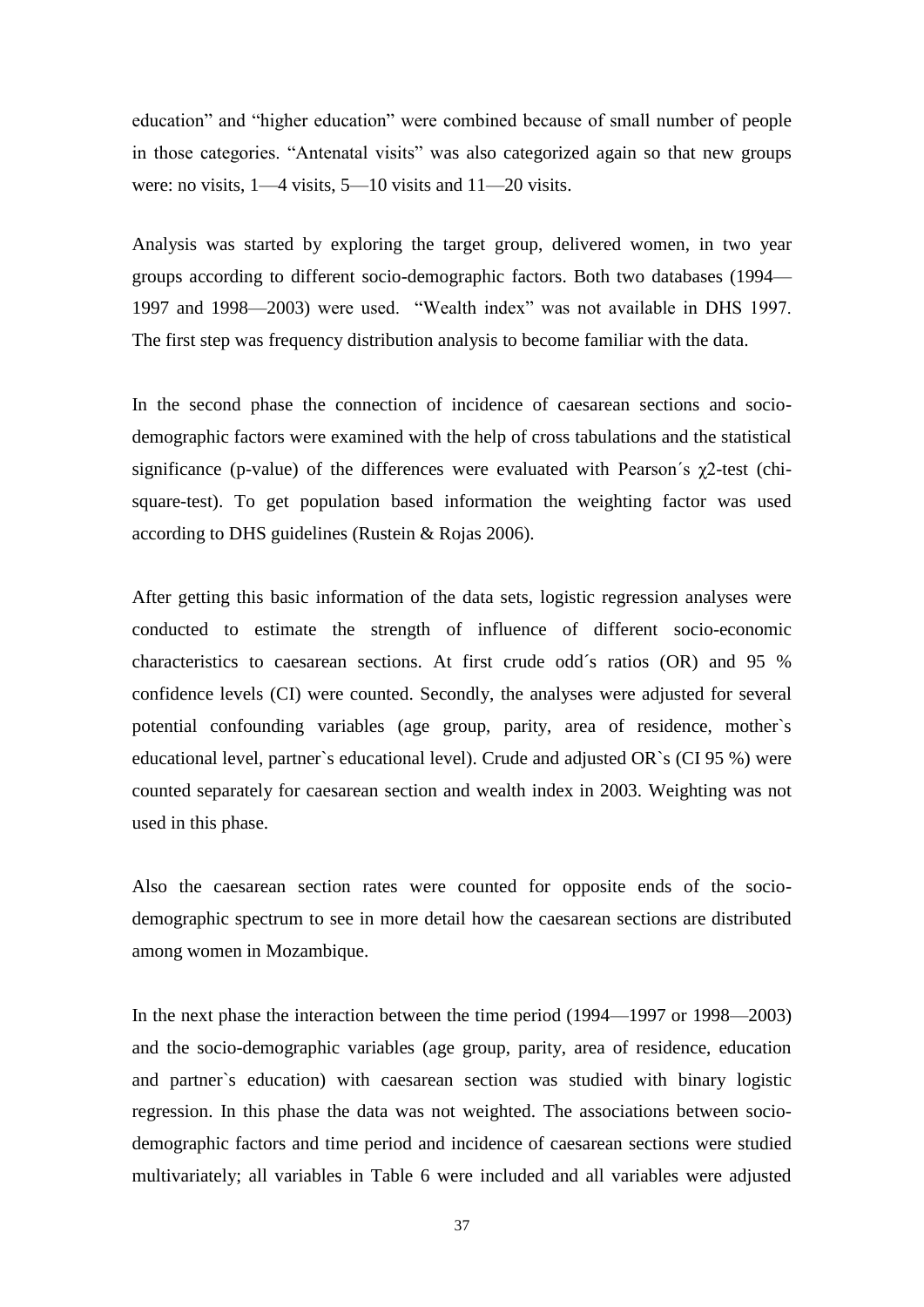with others one by one. Statistical significance was defined as  $p$ -value <0.05 in all analyses.

Both databases include mothers who have delivered two or even three times during the time period. All the results are crude figures so that one unit in this study is delivery, not a mother. Logistic regressions were re-counted with SAS –program so that one mother was included only once and the results remained substantially the same.

## <span id="page-33-0"></span>**7 Results**

### <span id="page-33-1"></span>**7.1 Description of the target population**

There is not much change in parity between 1994—1997 and 1998—2003. Nearly half of the mothers were delivering at least their fourth child in both time periods (Table 4). Deliveries were increasingly located in urban areas: 20.5 % in 1994—1997, 28.8 % in 1998—2003. The rise in education level among delivering mothers was negligible. The percentage of women with no education increased from 41.2 % to 46.3 %, while the percentage of women with primary education is decreased from 55.7 % to 49.9 %. At the same time, women with secondary or higher education is slightly increasing (from 3.1 % to 3.8 %). Also education level among partners of delivering mothers is rising. Percentage of partners without education is slightly decreasing (from 27.4 % to 25.3 %) and so is the percentage of partners with primary education (from 64.0 % to 63.2 %). The percentage of partners with secondary or higher education (from 8.6 % to 11.6 %) is increasing. About half of pregnant women (49.9 %) had 1—4 antenatal visits in 1998—2003, in 1994—1997 the percentage was only (34.7 %). The recommendation of WHO is at least four visits for every mother. The percentage of women who didn´t have any antenatal visits significantly decreased (from 24.0 % to 14.9 %). Delivering mothers are concentrating in rural areas (from 20.5 % to 28.8 %).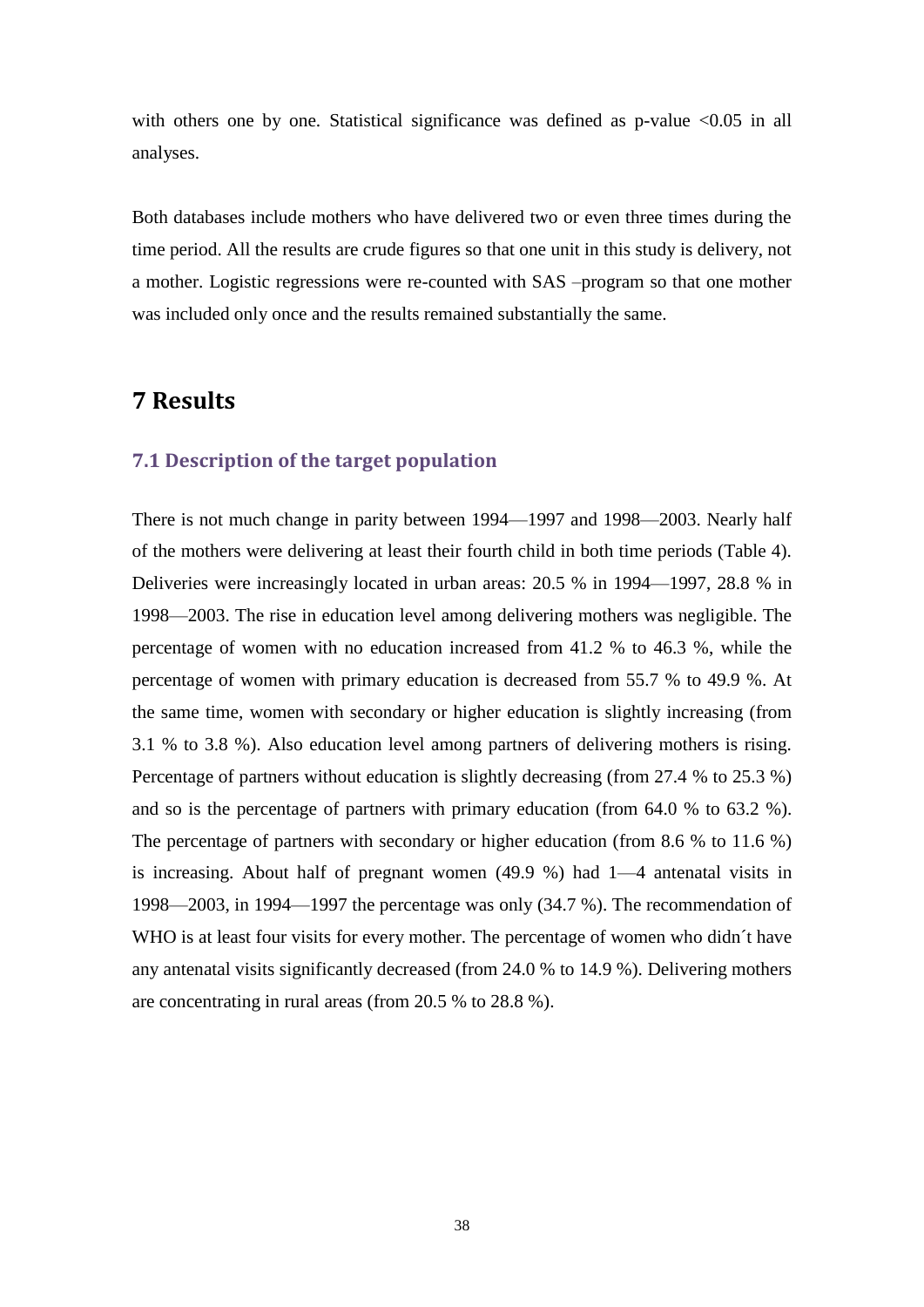# **Table 4. Description of the target population. Women delivered Mozambique in 1994—1997 and 1998—2003, n (%).** (DHS 1997; DHS 2003)

| Socio-demographic               | <b>Delivered</b>          | <b>Delivered women</b><br>1994-1997 | <b>Delivered</b>       | <b>Delivered women</b><br>in 1998- |
|---------------------------------|---------------------------|-------------------------------------|------------------------|------------------------------------|
| variables                       | in<br>women<br>1994-1997. | in<br>(weighted).                   | in<br>women<br>$1998-$ | 2003 (weighted).                   |
|                                 |                           |                                     | 2003.                  |                                    |
| $\mathbf n$                     | 1994: 1,233               | 1994: 1,264                         | 1998: 1,729            | 1998: 1,782                        |
|                                 | 1995: 1,276               | 1995: 1,333                         | 1999: 1,977            | 1999: 2,041                        |
|                                 | 1996: 1,566               | 1996: 1,558                         | 2000: 2,215            | 2000: 2,308                        |
|                                 | 1997: 592                 | 1997: 653                           | 2001: 1,926            | 2001: 1,978                        |
|                                 | n: 4,667                  | n: 4,809                            | 2002: 2,120            | 2002: 2,169                        |
|                                 |                           |                                     | 2003: 1,907            | 2003: 1,953                        |
|                                 |                           |                                     | n: 11,875              | n: 12,230                          |
| Age groups, $n$ $(\frac{9}{6})$ |                           |                                     |                        |                                    |
| $15 - 19$                       | 567(12.1)                 | 588 (12.2)                          | 1,017(8.6)             | 1,041(8.5)                         |
| $20 - 24$                       | 1,341 (28.7)              | 1,357(28.2)                         | 3,183(26.8)            | 3,207(26.2)                        |
| $25 - 29$                       | 1,140(24.4)               | 1,222(25.4)                         | 3,058(25.8)            | 3,172(25.9)                        |
| $30 - 34$                       | 749 (16.0)                | 758 (15.8)                          | 2,110 (17.8)           | 2,300 (18.8)                       |
| $35+$                           | 870 (18.6)                | 883 (18.4)                          | 2,506(21.1)            | 2,510(20.5)                        |
| Total                           | 4,667 (100)               | 4,809 (100)                         | 11,874 (100)           | 12,230 (100)                       |
| Parity, $n$ (%)                 |                           |                                     |                        |                                    |
| 1                               | 911 (19.5)                | 853 (17.7)                          | 1,562(13.2)            | 1,512(12.4)                        |
| $2 - 3$                         | 1,723(36.9)               | 1,772(36.8)                         | 4,291(36.1)            | 4,321(35.3)                        |
| $4 - 5$                         | 1,032(22.1)               | 1,172(24.4)                         | 3,052(25.7)            | 3,302(27.0)                        |
| $6+$                            | 1,001(21.4)               | 1,013(21.1)                         | 2,969 (25.0)           | 3,096(25.3)                        |
| Total                           | 4,667 (100)               | 4,809 (100)                         | 11,874 (100)           | 12,230 (100)                       |
| Area of residence, $n$ (%)      |                           |                                     |                        |                                    |
| Urban                           | 1,143(24.5)               | 987 (20.5)                          | 4,181 (35.2)           | 3,526(28.8)                        |
| Rural                           | 3,524(75.5)               | 3,822 (79.5)                        | 7,693 (64.8)           | 8,704 (71.2)                       |
| Total                           | 4,667(100)                | 4,809 (100)                         | 11,874 (100)           | 12,230(100)                        |
| Province, $n$ (%)               |                           |                                     |                        |                                    |
| Niassa                          | 421 (9.0)                 | 248(5.2)                            | 968 (8.2)              | 613(5.0)                           |
| Cabo Delgado                    | 302(6.5)                  | 270(5.6)                            | 951 (8.0)              | 1,137(9.3)                         |
| Nampula                         | 517(11.1)                 | 808 (16.8)                          | 1,364(11.5)            | 2,620(21.4)                        |
| Zambézia                        | 376(8.1)                  | 791 (16.4)                          | 1,091(9.2)             | 1,857(15.2)                        |
| Tete                            | 309(6.6)                  | 216(4.5)                            | 1,327(11.2)            | 1,269(10.4)                        |
| Manica                          | 560 (12.0)                | 331(6.9)                            | 1,186(10.0)            | 931 (7.6)                          |
| Sofala                          | 589 (12.6)                | 726 (15.1)                          | 1,311 (11.0)           | 911 (7.4)                          |
| Inhambane                       | 381 (8.2)                 | 406(8.4)                            | 968 (8.2)              | 940 (7.7)                          |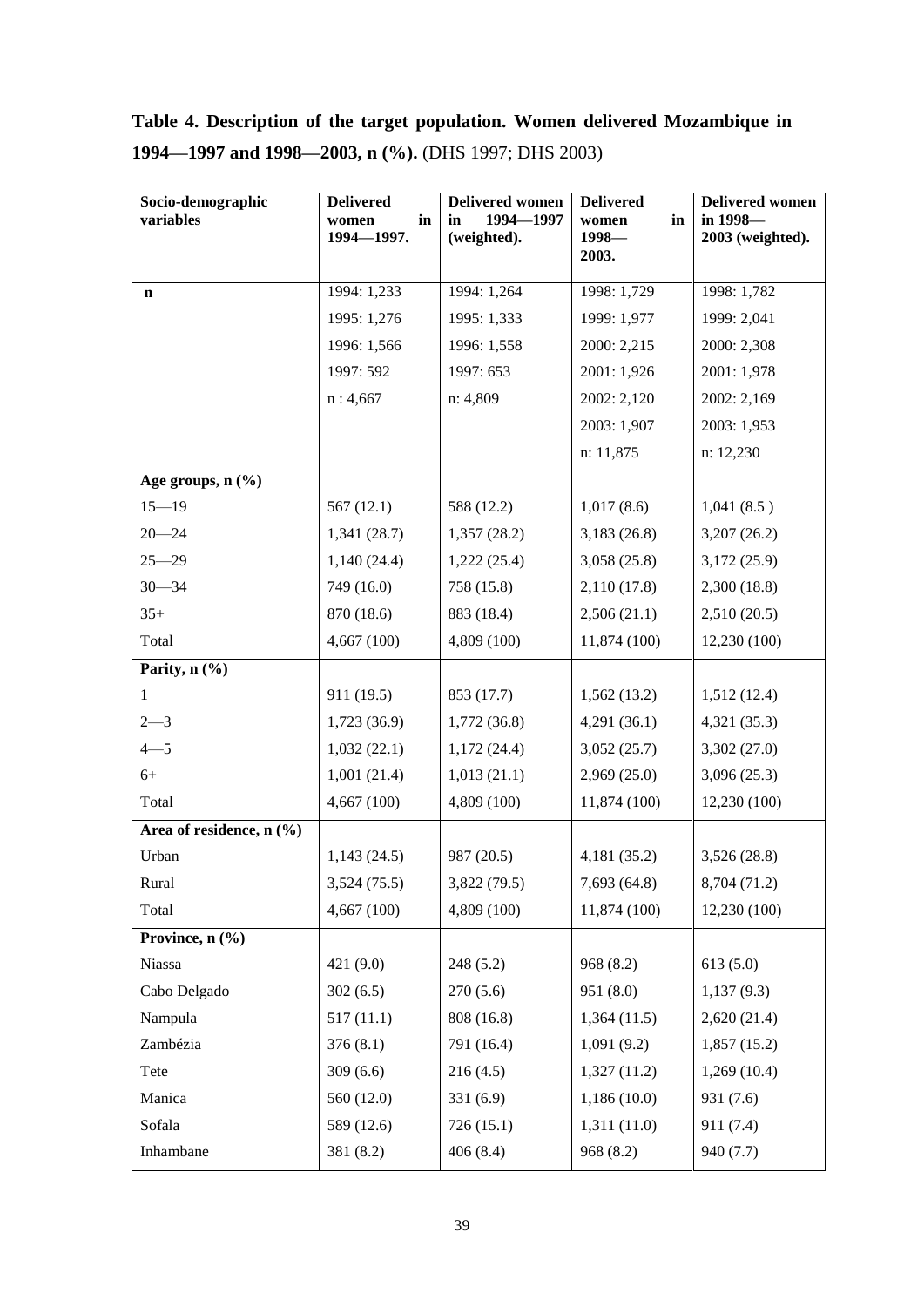| Gaza                                   | 477 (10.2)   | 512(10.7)    | 1,099(9.3)   | 601(4.9)     |
|----------------------------------------|--------------|--------------|--------------|--------------|
| Maputo                                 | 330(7.1)     | 276(5.7)     | 814 (6.9)    | 755(6.2)     |
| Maputo City                            | 405(8.7)     | 225(4.7)     | 795 (6.7)    | 597 (4.9)    |
| Total                                  | 4,667 (100)  | 4,809 (100)  | 11,874 (100) | 12,230 (100) |
| Educational level, $n$ $(\frac{6}{6})$ |              |              |              |              |
| No education                           | 1,799(38.5)  | 1,982(41.2)  | 4,923(41.5)  | 5,665(46.3)  |
| Primary                                | 2,694(57.7)  | 2,677(55.7)  | 6,368(53.6)  | 6,098(49.9)  |
| Secondary or                           |              |              |              |              |
| higher education                       | 174(3.8)     | 149(3.1)     | 583 (4.9)    | 467(3.8)     |
| Total                                  | 4,667(100)   | 4,809 (100)  | 11,874 (100) | 12,230 (100) |
| Partner's<br>educational               |              |              |              |              |
| level, $n$ $(\%$                       |              |              |              |              |
| No education                           | 929 (25.0)   | 1,063(27.4)  | 2,391(22.0)  | 2,852(25.3)  |
| Primary                                | 2,363(63.6)  | 2,482(64.0)  | 6,985(64.3)  | 7,125(63.2)  |
| Secondary<br>higher<br><b>or</b>       |              |              |              |              |
| education                              | 422 (11.4)   | 335(8.6)     | 1,479(13.6)  | 1,305(11.6)  |
| Total                                  | 3,714 (100)  | 3,880 (100)  | 10,855 (100) | 11,282(100)  |
| consultation,<br><b>Antenatal</b>      |              |              |              |              |
| $n$ (%)                                |              |              |              |              |
| No visits                              | 763 (20.3)   | 1,155(24.0)  | 872 (12.6)   | 1,055(14.9)  |
| $1 - 4$ visits                         | 1,755(46.6)  | 1,667(34.7)  | 3,406 (49.4) | 3,535(49.9)  |
| 5-10 visits                            | 1,234(32.8)  | 1,015(21.1)  | 2,602(37.7)  | 2.479(35.0)  |
| 11-20visits                            | 15(0.3)      | 11(0.2)      | 21(0.3)      | 14(0.2)      |
| Total                                  | 3,767 (80.7) | 3,847 (80.0) | 6,901(58.1)  | 7,083 (57.9) |

### <span id="page-35-0"></span>**7.2 The women with caesarean section in Mozambique**

In Figure 4 it is seen that total caesarean section rates are very low between 1994 and 2003. It is not possible to see any increase in caesarean section rates.



#### **Caesarean section %**

**Figure 4. Total caesarean section rates from 1994 to 2003.**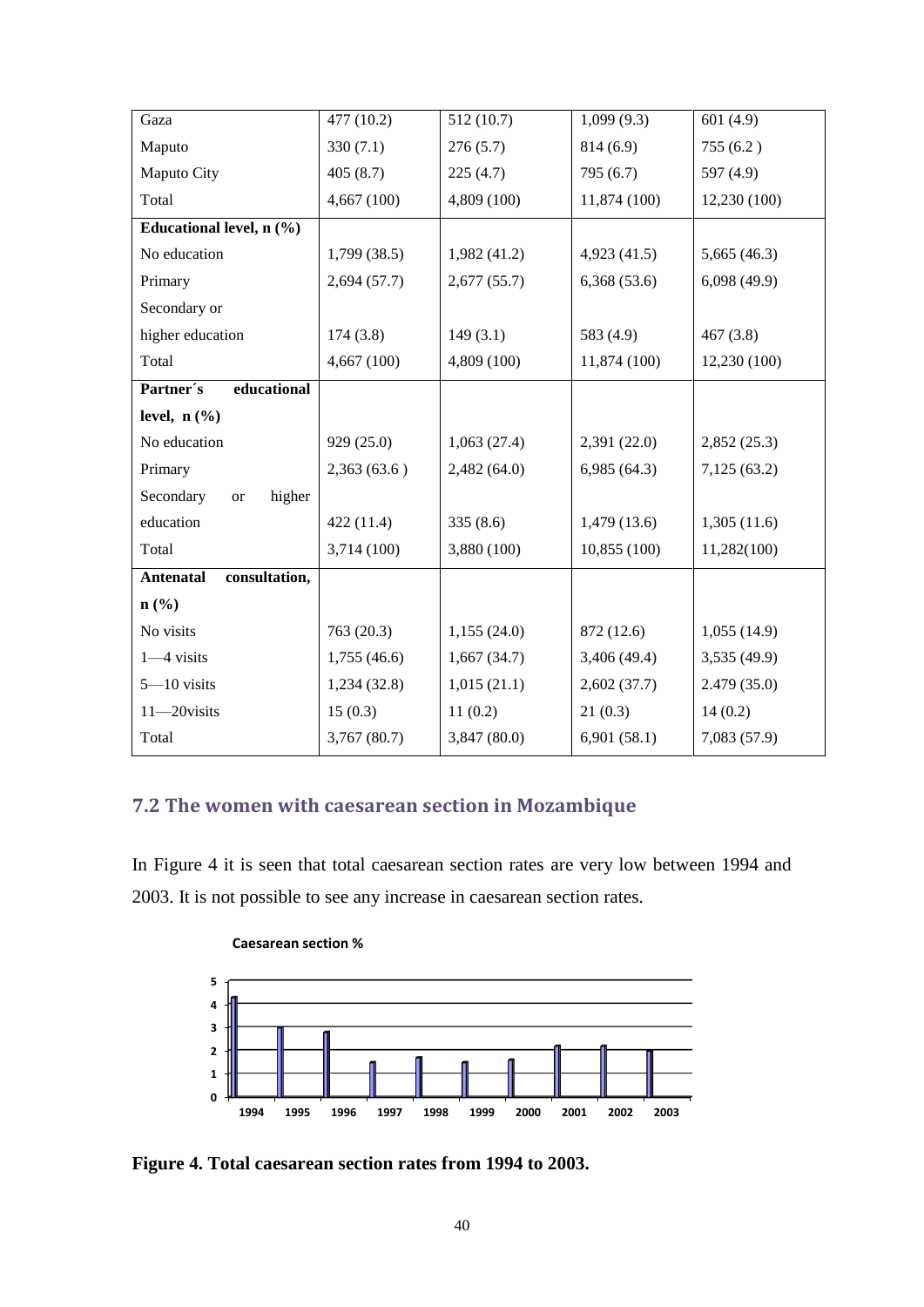Statistically, no significant differences between age groups in caesarean section rates in either time period (1994—1997 and 1998—2003) were found (Table 5). Likewise, during the first period (1994—1997), a statistically significant difference between parity groups in caesarean section rates was not found. Instead, in time period of 1998—2003, those who were delivering for first time had caesarean section more often (4.5 %) compared to those who had their  $2^{nd}$  or  $3^{rd}$  baby  $(2.2\%)$ ,  $4$ —5<sup>th</sup> baby  $(0.9\%)$  or at least their  $6^{th}$  baby (1.0 %).

In both time periods the area of residence was a significant factor in the women`s possibility to have caesarean section  $(p<0.001)$ . As well, it was also statistically significant in which province the delivering woman lives – during both time periods (p<0.001). The highest caesarean section rates were found in Maputo Province (8.9 % and 6.3 %). In all other provinces the rates were 3.2 % or less during both time periods. In Maputo City the rates were 5.9 % (1994—1997) and 9.7 % (1998—2003).

Both mother`s and partner`s education was statistically significant in both time periods  $(p<0.001)$ . There were more women with caesarean section among women with secondary or higher education  $(3.7 %$  and  $11.3 %$  compared to women with no education (1.4 % and 0.9 %). The results were parallel among partners. If a mother`s partner had secondary or higher education she was more likely to have caesarean section (7.4 % and 5.8 %) in both time periods than mothers with partners that were uneducated (1.8 % and 0.6 %).

The poor-rich gap in caesarean sections in time period 1998—2003 was staggering. There were statistically significant differences between the identified wealth groups in time period of 1998—2003. 8.1 % of mothers had caesarean section among the richest group. All the other groups had a rate 2.3 % or under that, which is very low.

The number of antenatal visits during pregnancy was also associated with having a caesarean section. If a women didn`t have any antenatal visits, there was only 0.4 % (1994—1997) and 0 % (1998—2003) probability of her having caesarean section for that mother. Among mothers with five or more antenatal visits the rates are 4.4 % (1994—1997) and 4.1 % (1998—2003).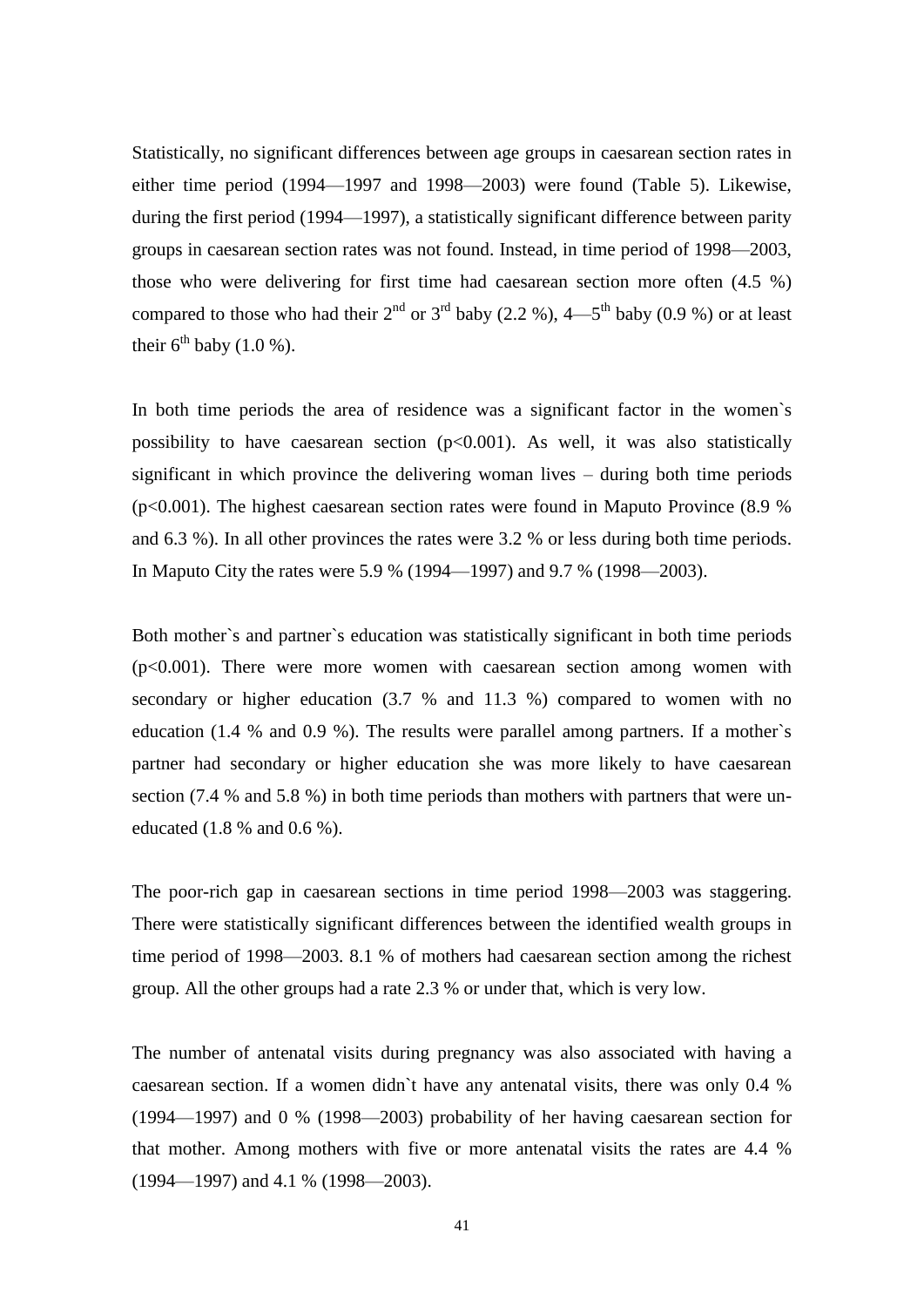| Socio-demographic               | Caesarean        | Caesarean        | Caesarean        | Caesarean sections |
|---------------------------------|------------------|------------------|------------------|--------------------|
| variables                       | sections         | sections         | sections rate %  | rate %             |
|                                 | rate % 1994-     | rate % 1994-     | 1998-2003        | 1998-2003          |
|                                 | 1997             | 1997 (weighted)  |                  | (weighted)         |
| All delivered women, n          | $n=4,667$        | $n=4,159$        | $n=11,875$       | $n=10,614$         |
| Women with caesarean            | 1994: 29 (4.3)   | 1994: 21 (3.2)   | 1998:3(1.7)      | 1998:1(0.6)        |
| section, year: n                | 1995: 37(3.0)    | 1995: 35(2.7)    | 1999:30(1.5)     | 1999: 28 (1.4)     |
|                                 | 1996: 44 (2.8)   | 1996: 50 (3.2)   | 2000:36(1.6)     | 2000:36(1.6)       |
|                                 | 1997:9(1.5)      | 1997:6(0.9)      | 2001:43(2.2)     | 2001:46(2.3)       |
|                                 | total: 119 (2.9) | total: 112 (2.7) | 2002:47(2.2)     | 2002: 61(2.8)      |
|                                 |                  |                  | 2003:38(2.0)     | 2003:31(1.6)       |
|                                 |                  |                  | total: 197 (1.9) | total: 203 (1.9)   |
| Age groups, $n$ $(\frac{9}{6})$ | $p=0.268$        | $p=0.223$        | $p=0.098$        | $p=0.311$          |
| $15 - 19$                       | 11(2.0)          | 11(2.0)          | 29(2.9)          | 26(2.5)            |
| $20 - 24$                       | 41 $(3.5)$       | 30(2.6)          | 49(1.7)          | 52(1.8)            |
| $25 - 29$                       | 26(2.7)          | 31(2.9)          | 41 $(1.6)$       | 43(1.6)            |
| $30 - 34$                       | 24(3.7)          | 24(3.6)          | 36(2.0)          | 38(1.9)            |
| $35+$                           | 17(2.4)          | 15(2.1)          | 42(2.1)          | 44(2.2)            |
| Total                           | 119(2.9)         | 112(2.7)         | 197(1.9)         | 203(1.9)           |
| Parity, $n$ (%)                 | $p=0,485$        | $p=0.224$        | p<0.001          | p<0.001            |
| 1                               | 32(3.7)          | 23(2.8)          | 58 (3.8)         | 66(4.5)            |
| $2 - 3$                         | 40(2.7)          | 32(2.1)          | 87(2.3)          | 86(2.2)            |
| $4 - 5$                         | 24(2.7)          | 35(3.5)          | 24(0.9)          | 25(0.9)            |
| $6+$                            | 23(2.8)          | 22(2.6)          | 28(1.1)          | 25(1.0)            |
| Total                           | 119(2.9)         | 112(2.7)         | 197(1.9)         | 202(1.9)           |
| Area of residence, n            | p<0.001          | p<0.001          | p<0.001          | p<0.001            |
| $(\%)$                          |                  |                  |                  |                    |
| Rural                           | 43(1.4)          | 46(1.4)          | 43(0.6)          | 39(0.5)            |
| Urban                           | 76(7.4)          | 66 (7.4)         | 154(4.2)         | 165(5.4)           |
| Total                           | 119(2.9)         | 112(2.7)         | 197(1.9)         | 204(1.9)           |
| Province, n (%)                 | p<0.001          | p<0.001          | p<0.001          | p<0.001            |
| Niassa                          | 10(2.6)          | 7(3.1)           | 12(1.4)          | 4(0.8)             |
| Cabo Delgado                    | 2(0.8)           | 2(0.9)           | 5(0.6)           | 7(0.7)             |
| Nampula                         | 8(1.9)           | 14(2.1)          | 14(1.2)          | 51(2.3)            |
| Zambézia                        | 5(1.7)           | 20(3.2)          | 6(0.6)           | 9(0.6)             |

# **Table 5. Unweighted and weighted rates of women with caesarean section in 1994—1997 and 1998—2003 according to socio-demographic variables.\***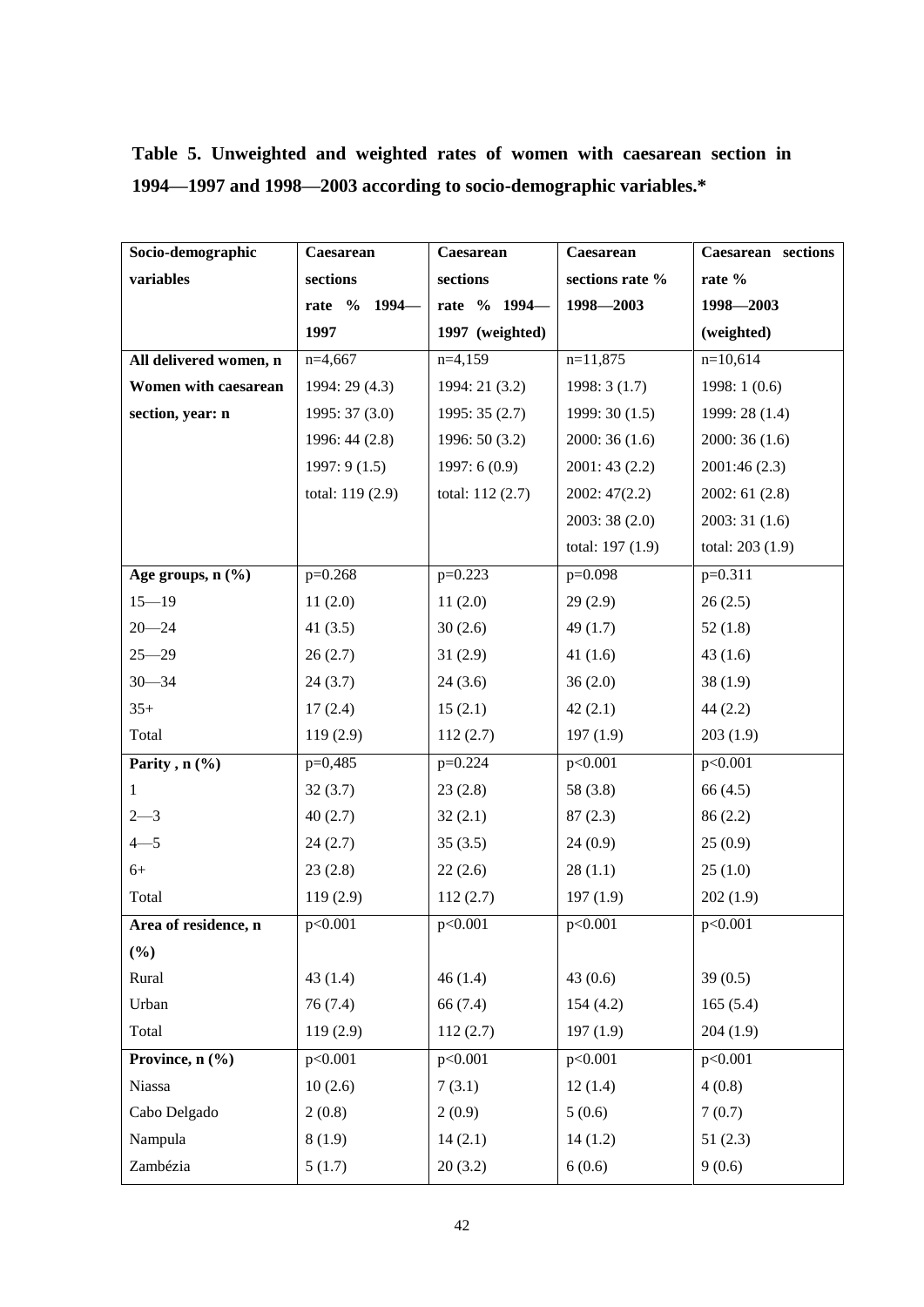| Tete                       | 2(0.7)     | 2(1.0)               | 7(0.6)   | 5(0.5)   |
|----------------------------|------------|----------------------|----------|----------|
| Manica                     | 12(2.4)    | 9(3.0)               | 8(0.8)   | 6(0.7)   |
| Sofala                     | 12(2.4)    | 7(1.1)               | 12(1.1)  | 10(1.3)  |
| Inhambane                  | 12(2.4)    | 7(1.9)               | 11(1.3)  | 9(1.1)   |
| Gaza                       | 13(3.1)    | 10(2.1)              | 19(1.9)  | 10(1.9)  |
| Maputo                     | 22(7.6)    | 22(8.9)              | 38(5.3)  | 42(6.3)  |
| Maputo City                | 25(6.8)    | 12(5.9)              | 65(9.5)  | 50(9.7)  |
| Total                      | 119(2.9)   | 112(2.7)             | 197(1.9) | 203(1.9) |
| <b>Highest educational</b> | p<0.001    | p<0.001              | p<0.001  | p<0.001  |
| level, $n$ (%)             |            |                      |          |          |
| No education               | 25(1.6)    | 24(1.4)              | 32(0.7)  | 44(0.9)  |
| Primary                    | 85(3.6)    | 83(3.5)              | 122(2.2) | 115(2.2) |
| Secondary or higher        |            |                      |          |          |
| education                  | 9(6.0)     | 5(3.7)               | 43(8.5)  | 45(11.3) |
| Total                      | 119(2.9)   | 112(2.7)             | 197(1.9) | 204(1.9) |
| Partner's educational      | p<0.001    | p<0.001              | p<0.001  | p<0.001  |
| level, $n$ $(\frac{9}{6})$ |            |                      |          |          |
| No education               | 13(1.7)    | 15(1.8)              | 9(0.4)   | 14(0.6)  |
| Primary                    | 52(2.5)    | 53 $(2.4)$           | 86(1.4)  | 93(1.5)  |
| Secondary or higher        |            |                      |          |          |
| education                  | 26(7.0)    | 23(7.4)              | 71(5.5)  | 67(5.8)  |
| Total                      | 91(2.8)    | 91(2.7)              | 166(1.8) | 174(1.8) |
| Antenatal care, n (%)      | p<0.001    | p<0.001              | p<0.001  | p<0.001  |
| No visits                  | 4(0.5)     | 4(0.4)               | 1(0.1)   | 0(0.0)   |
| $1 - 4$ visits             | 50(2.9)    | 52(3.1)              | 63(1.8)  | 67(1.9)  |
| 5+ visits                  | 52 $(4.3)$ | 44(4.4)              | 94(3.6)  | 102(4.1) |
| Total                      | 106(2.9)   | 100(2.6)             | 158(2.3) | 169(2.4) |
| Wealth index, $n$ (%)      | $NA^*$     | $\mathrm{NA}^{\ast}$ | p<0.001  | p<0.001  |
| Poorest                    |            |                      | 6(0.3)   | 8(0.3)   |
| Poorer                     |            |                      | 6(0.3)   | 5(0.2)   |
| Middle                     |            |                      | 15(0.7)  | 13(0.6)  |
| Richer                     |            |                      | 45(2.2)  | 41(2.3)  |
| Richest                    |            |                      | 125(6.5) | 136(8.1) |
| Total                      |            |                      | 197(1.9) | 203(1.9) |

\*Pearson`s χ2-test was used for subgroup comparisons within 1994-1997 and 1998-2003 data.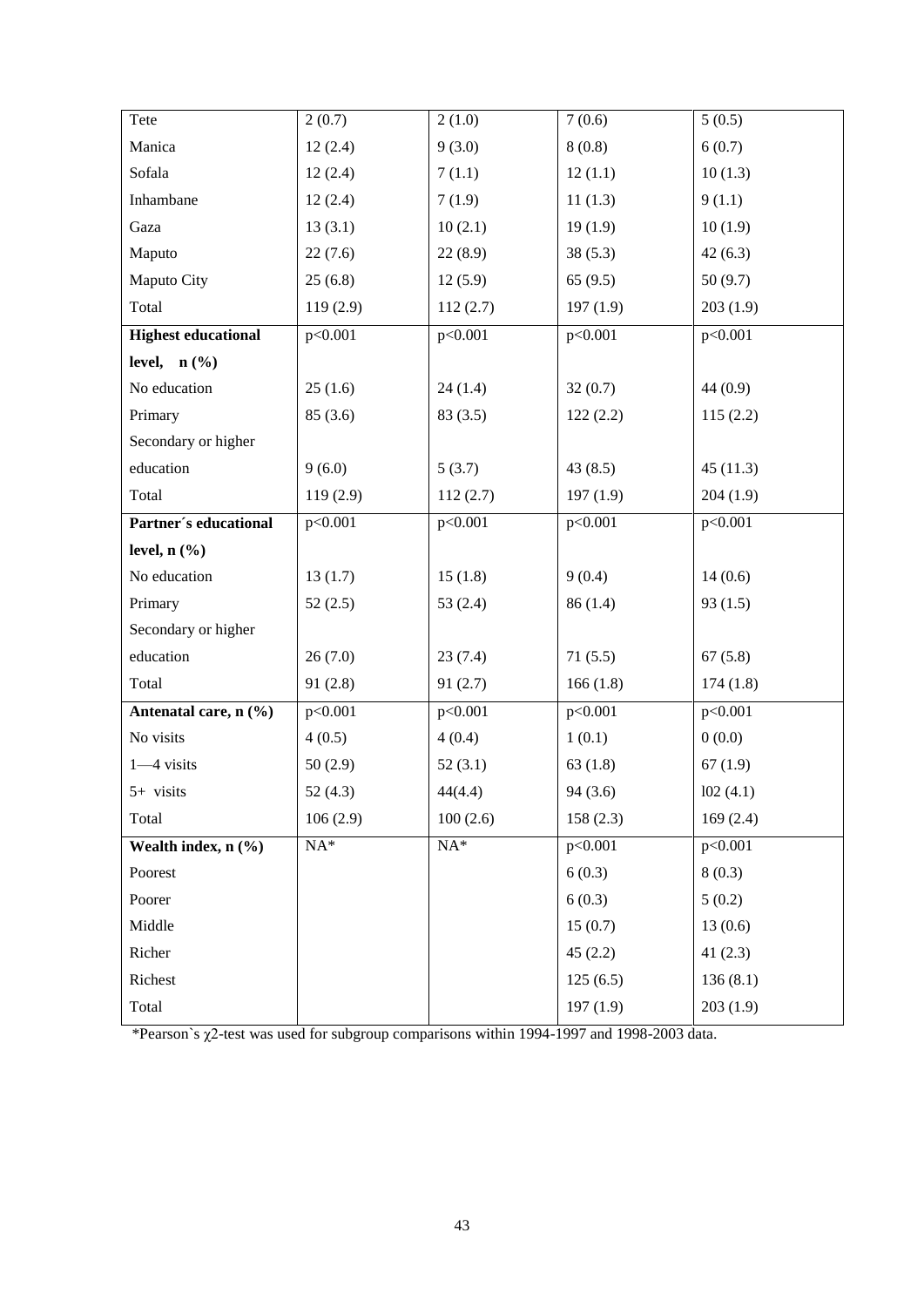Table 6 shows the odds ratios (OR) and 95 % CIs for caesarean section by sociodemographic factors in 1994—1997 and 1998—2003. In 1994—1997 age group seems to be associated with incidence of caesarean sections when adjusted with all confounders. The older a mother was the greater was the likelihood of caesarean section: ORs 3.55, 3.55, 5.36 and 4.30. Primaparas had caesarean section clearly more often than those who were delivering their second or third baby, OR 0.45 (0.23—0.88). The area of residence (rural/urban) seems to have a statistically significant influence on the caesarean section rate when adjusted with other variables OR 5.75 (3.53—9.37). The educational level of mother has statistically significant influence on the caesarean section rate (ORs 1.00, 2.27 and 3.86) but the influence of educational level vanishes when figures are adjusted with area and other confounders. The same happens to partner`s educational level.

In 1998—2003, age group is associated with incidence of caesarean sections when adjusted with all confounders. The same phenomenon as in time period 1994—1997 appears. The older the mother, the greater the chance for a caesarean section. The parity of mother was also meaningful, too. Women delivering their second or third child had an OR of 0.57 (0.36—0.89) and women delivering their fourth or fifth baby had an OR of 0.15 (0.08—0.29) and those women who were delivering at least their sixth baby had an OR of 0.13 (0.07—0.27) for caesarean section as compared to women delivering their first child. Hence, the more previous deliveries the mother had, the less likely she was to have a caesarean section. The area of residence strongly influenced the rate of caesarean section, OR 4.17 (2.76—6.30). Mothers with secondary of higher education had an OR 2.12 (1.15—3.91) for having caesarean section as compared to women with no education. Partner`s educational level was also associated with caesarean section, OR 2.08 (1.01—4.27) for primary education and, OR 3.23 (1.47—7.09) for secondary of higher education. All these results were adjusted for the selected confounders.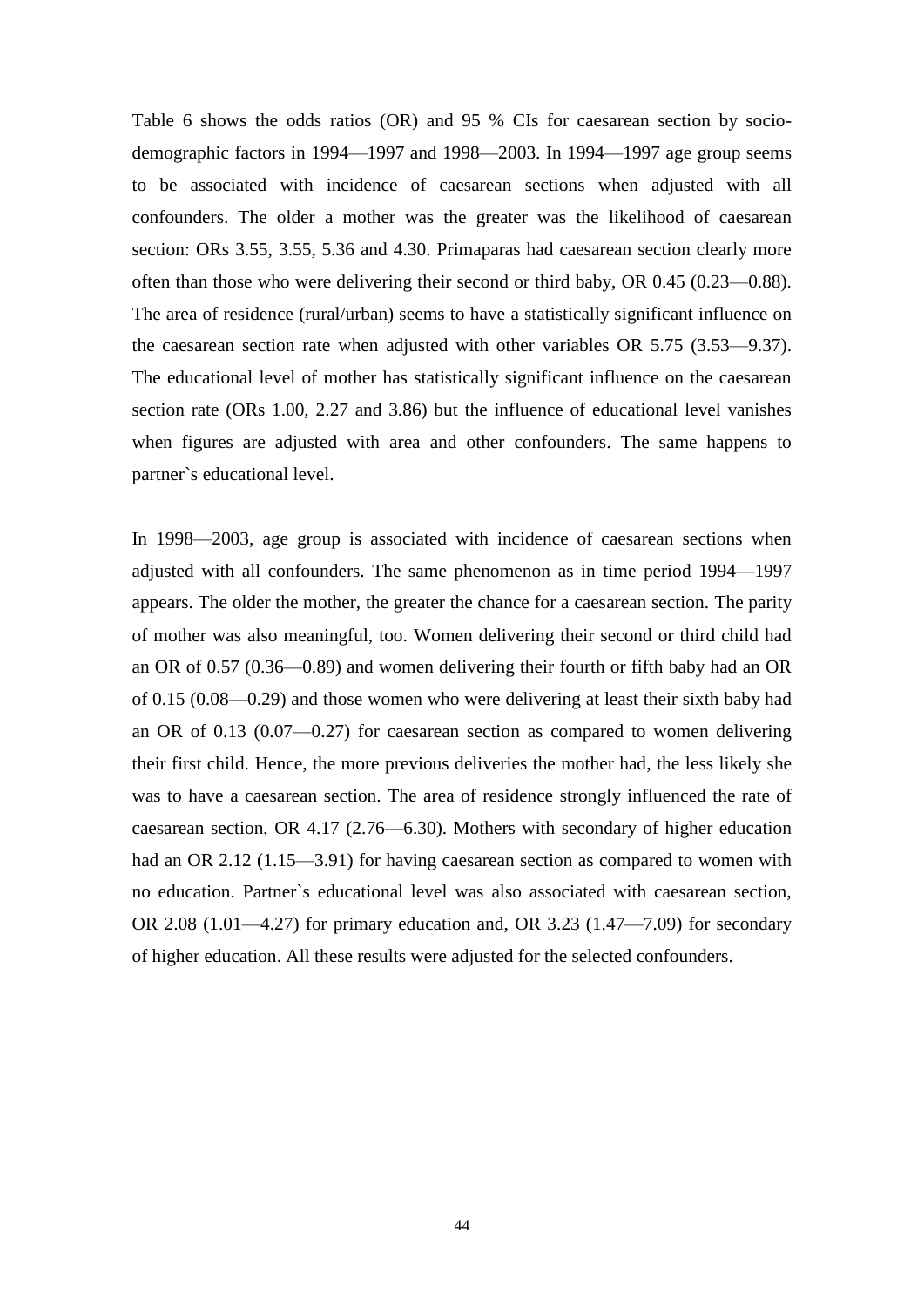| Sociodemographic         | 1994-1997<br><b>OR</b>      | 1994-1997           | 1998-2003<br>OR             | 1998-2003           |
|--------------------------|-----------------------------|---------------------|-----------------------------|---------------------|
| variables                | CI<br>(95)<br>$\frac{6}{9}$ | <b>Multivariate</b> | $\frac{0}{0}$<br>CI<br>(95) | <b>Multivariate</b> |
|                          | $n=4,667$                   | analysis* OR (95    | n=11,875                    | analysis*           |
|                          |                             | % CI                |                             | OR (95 % CI)        |
| Age groups               |                             |                     |                             |                     |
| $15 - 20$                | 1.00                        | 1.00                | 1.00                        | 1.00                |
| $20 - 24$                | $1.72(0.88-3.38)$           | $3.55(1.28-9.83)$   | $0.58(0.37-0.93)$           | $1.03(0.56-1.90)$   |
| $25 - 29$                | $1.31(0.64 - 2.67)$         | $3.55(1.14-11.03)$  | $0.53(0.33-0.86)$           | $1.56(0.80-3.02)$   |
| $30 - 34$                | $1.85(0.90-3.80)$           | $5.36(1.60-18.14)$  | $0.68(0.42-1.12)$           | $3.68(1.81 - 7.49)$ |
| $35+$                    | $1.16(0.54-2.49)$           | $4.30(1.15-15.94)$  | $0.71(0.44-1.14)$           | 5.88 (2.72-12.70)   |
| <b>Parity</b>            |                             |                     |                             |                     |
| 1                        | 1.00                        | 1.00                | 1.00                        | 1.00                |
| $2 - 3$                  | $0.72(0.45-1.15)$           | $0.45(0.23-0.88)$   | $0.59(0.42 - 0.82)$         | $0.57(0.36-0.89)$   |
| $4 - 5$                  | $0.72(0.42 - 1.22)$         | $0.47(0.20-1.11)$   | $0.24(0.15-0.38)$           | $0.15(0.08-0.29)$   |
| $6+$                     | $0.74(0.43-1.27)$           | $0.50(0.19-1.32)$   | $0.29(0.18-0.45)$           | $0.13(0.07 - 0.27)$ |
| <b>Area of residence</b> |                             |                     |                             |                     |
| Rural                    | 1.00                        | 1.00                | 1.00                        | 1.00                |
| Urban                    | $5.60(3.83-8.20)$           | 5.75 (3.53-9.37)    | $6.83(4.86-9.61)$           | $4.17(2.76-6.30)$   |
| <b>Educational level</b> |                             |                     |                             |                     |
| No education             | 1.00                        | 1.00                | 1.00                        | 1.00                |
| Primary                  | $2.27(1.45-3.56)$           | $1.51(0.83-2.72)$   | $2.98(2.02 - 4.41)$         | $1.31(0.83-2.06)$   |
| Secondary or higher      |                             |                     |                             |                     |
| education                | $3.86(1.77-8.42)$           | $1.17(0.43 - 3.17)$ | 12.33 (7.72-19.67)          | $2.12(1.15-3.91)$   |
| Partner's                |                             |                     |                             |                     |
| educational level        |                             |                     |                             |                     |
| No education             | 1.00                        | 1.00                | 1.00                        | 1.00                |
| Primary                  | $1.51(0.82 - 2.79)$         | $0.88(0.46-1.70)$   | 3.31 (1.66-6.59)            | $2.08(1.01-4.27)$   |
| Secondary or higher      |                             |                     |                             |                     |
| education                | $4.37(2.22 - 8.60)$         | $1.34(0.60-2.98)$   | 13.25 (6.60-26.61)          | 3.23 (1.47-7.09)    |

# **Table 6. ORs and adjusted ORs (95 % CIs) for having caesarean section, by sociodemographic factors among Mozambican women in 1994—1997 and 1998--2003.**

\*Multivariate logistic regression model, adjusted for age groups, parity, area of residence, educational level and partner`s educational level

Table 7 describes the ORs for caesarean sections at each level of wealth index in 1998—2003. As compared to the poorest quintile of women, the "richer" women had an OR of 4.80 (1.88—12.20) and the "richest" women an OR of 11.48 (4.36—30.20) for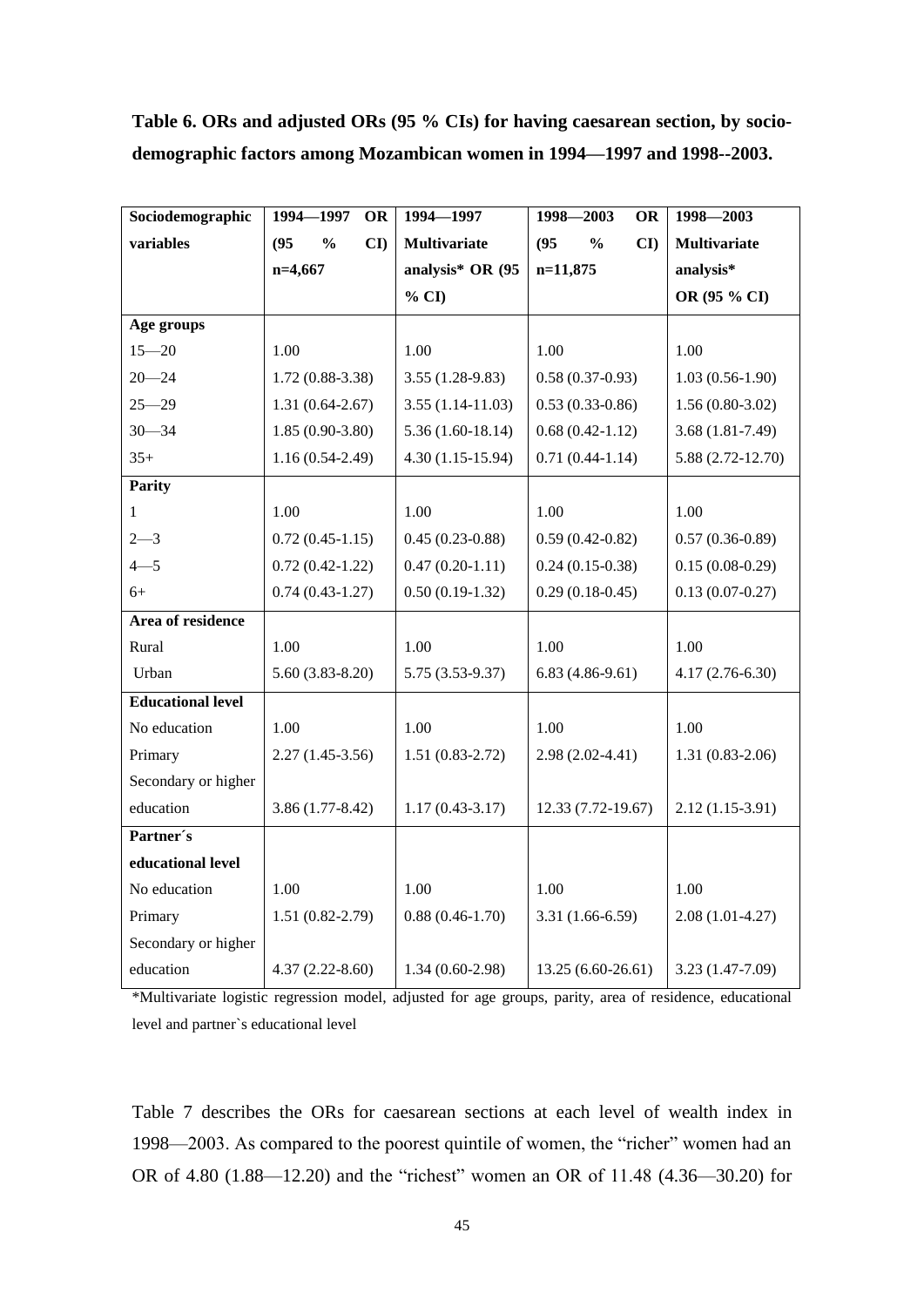caesarean sections when adjusted with all mentioned confounders.

**Table 7. ORs and adjusted ORs (95 % CIs) for having CS, by wealth index among Mozambican women in 1998--2003.**

|                     | 1998–2003 OR (95 % CI) | 1998-2003 Multivariate analysis* |
|---------------------|------------------------|----------------------------------|
|                     |                        | OR (95 % CI)                     |
| <b>Wealth index</b> |                        |                                  |
| Poorest             | 1.00                   | 1.00                             |
| Poorer              | $1.28(0.41-3.96)$      | $1.23(0.40-3.83)$                |
| Middle              | $2.80(1.08-7.23)$      | $2.03$ $(0.75-5.46)$             |
| Richer              | $8.63(3.67-20.27)$     | $4.80(1.88-12.20)$               |
| Richest             | 27.24 (11.98-61.93)    | 11.48 (4.36-30.20)               |

\*Logistic regression model, adjusted by age group, parity, mother`s and partner`s education and area of residence

To evaluate, if the influence of socio-demographic factors changing between two time periods, an interaction term between time and each socio-demographic factor separately was entered into the model together with all other independent variables. There was only a little interaction between the time period (1994—1997 or 1998—2003) and the socio-demographic variables with caesarean sections.

There is, however, a statistically significant difference in incidence of caesarean sections between those two time periods OR 0.47 (0.36—0.62)—during the first time period the probability of caesarean section was higher than during the second time period. The only socio-demographic factor which had statistically significant interaction with the time period was parity  $(p=0.031)$  in these analyses. This result is parallel with Table 3, where the association with parity and caesarean sections was stronger in 1998—2003 than in 1994—1997.

#### <span id="page-41-0"></span>**7.3 Women in the opposite ends of socio-demographic spectrum**

In Table 8 caesarean section rates are shown in two time periods (1994—1997 and 1998—2003) in the opposite ends of socio-demographic spectrum. Caesarean section rates were highest in women who lived in urban area and had a good education (7.4 % and 12.6 %). Both these rates are under WHO`s recommendation for upper limit rate of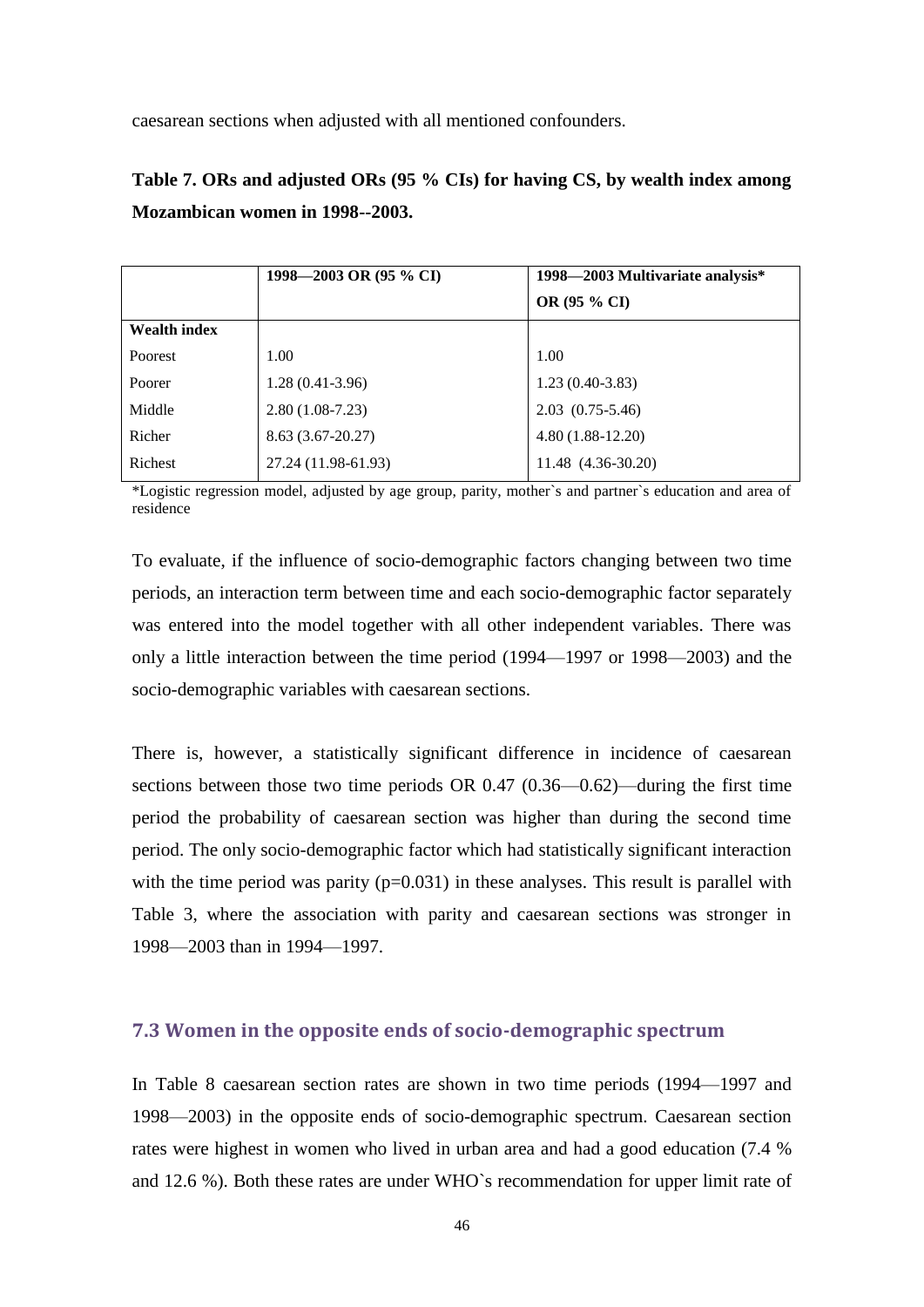15 %. Surprisingly, in period of 1994—1997 it appears as if there was slightly better possibility for caesarean section in an urban area if a mother was not educated compared to educated women (8.8 % and 7.4 %). In the period of 1998—2003 there was a greater difference in having caesarean section in urban area in different educational levels (4.3 % vs. 12.6 %). Rural women with no education were disadvantaged in both periods in caesarean sections (0.7 % and 0.3 %). If a woman lives in a rural area, she was a less liely candidate for caesarean section even if educated (0 % and 2.0 %).

According to these results there is no appearance of overuse of caesarean sections in any socio-demographic groups. The highest caesarean section rate in this study was among urban women with secondary or higher education (12.6 %) that is still under the upper limit recommended by WHO (15 %).

|                                            | <b>Caesarean sections</b> | <b>Caesarean sections</b> |
|--------------------------------------------|---------------------------|---------------------------|
|                                            | 1994—1997 (weighted) $*$  | 1998—2003 (weighted) $*$  |
|                                            |                           |                           |
| Urban women with secondary or              | $5/68$ $(7.4)$            | 44/348 (12.6)             |
| higher education, $n$ $(\%)$               |                           |                           |
| Urban women with no education,             | 13/148(8.8)               | 30/701 (4.3)              |
| $n\left(\frac{0}{0}\right)$                |                           |                           |
|                                            |                           |                           |
|                                            |                           |                           |
| Rural women with secondary or              | $0/57$ $(0.0)$            | 1/51(2.0)                 |
| higher education, $n\llap/$ <sub>0</sub> ) |                           |                           |
| Rural women with no education,             | 11/1,517(0.7)             | 14/4,203(0.3)             |
| $n\left(\frac{0}{0}\right)$                |                           |                           |
|                                            |                           |                           |

| Table 8. Caesarean section rates for the opposite ends of the socio-demographic |  |  |  |  |
|---------------------------------------------------------------------------------|--|--|--|--|
| spectrum during the time periods 1994--1997 and 1998—2003. Weighted.            |  |  |  |  |

\*Including women with no education and women with secondary or higher education but excluding women with primary education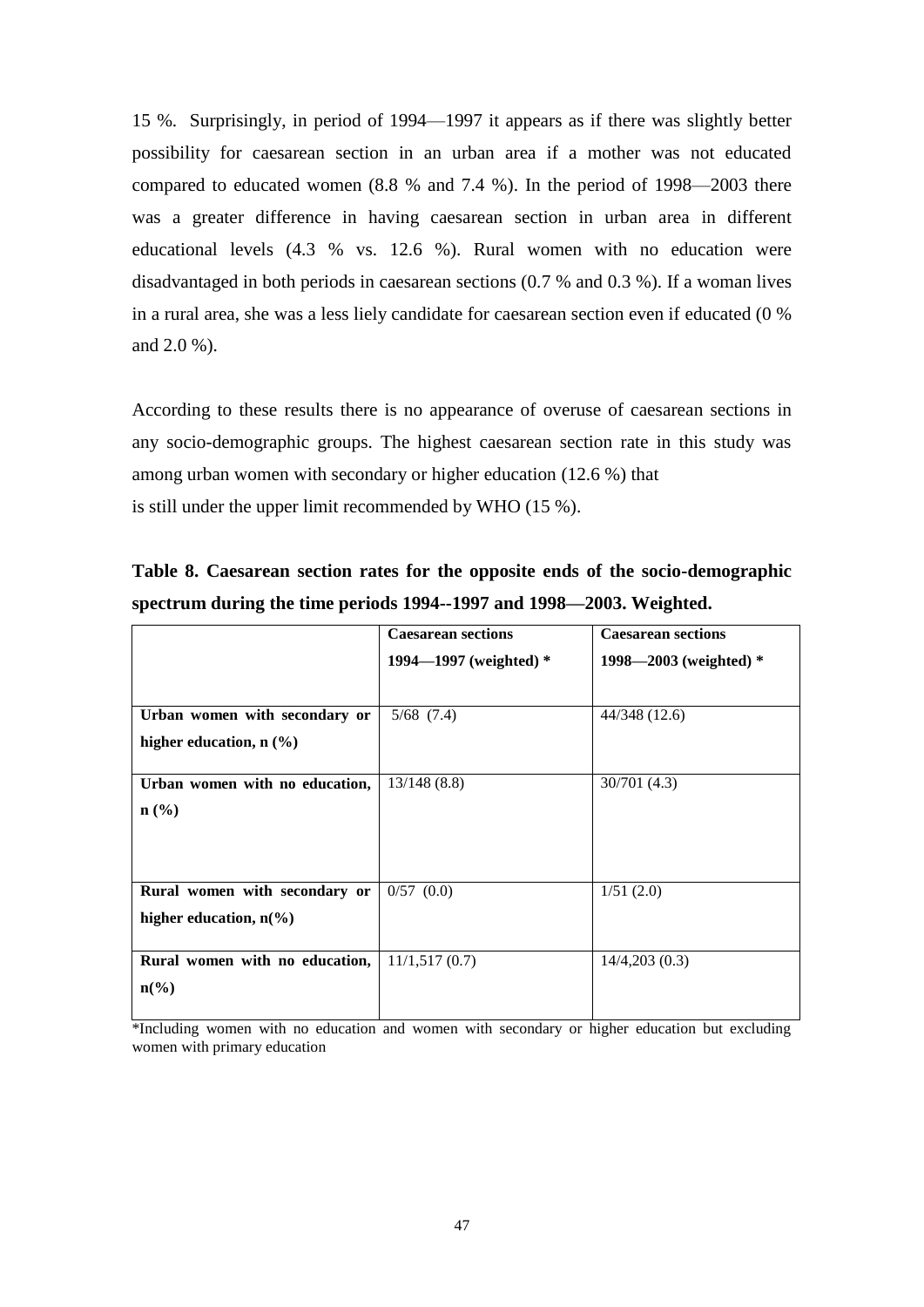### <span id="page-43-0"></span>**8 Discussion**

#### <span id="page-43-1"></span>**8.1. Summary of the results**

The purpose of this Master`s thesis was to examine the incidence of caesarean sections among different socio-demographic groups in Mozambique between years 1994—2003. The possible unequal distribution among socio-demographic groups and possible change in influence of socio-demographic factors between time periods 1994—1997 and 1998—2003 was included in this study, as was possible overuse of caesarean sections.

Some socio-demographical differences in caesarean section rates in Mozambique were found. In 1994—1997, the age group of mother was associated with incidence of caesarean sections when adjusted with all confounders: the older the mother was, the higher was the risk. However, women birthing their first child were more likely to have a caesarean section than women having at least their second or third child. This association was found when adjusted with all confounders. The explanation for this might be that there are a lot of older women who are delivering their first baby and have a caesarean section. This phenomenon could be possible in urban areas among educated women. Urbanites seem to be in a better position to get a caesarean section than people in rural areas in 1994—1997. In 1998—2003, in addition to age group and the area of residence, parity was found as a statistically significant factor in the incidence of caesarean sections. The wealth index was strongly associated socio-demographic factor with caesarean sections in time period of 1998—2003. Caesarean sections were also more common among women who had secondary or higher education or whose partners had at least primary education.

Because all studied socio-demographic factors seem to have an influence on caesarean sections, it is still difficult to determine which one had the strongest influence on caesarean section rates. It is possible that all these factors - higher education, urban living area and high wealth index - are describing the same groups of people. Generally speaking, it could be said that people who live in the capital are more likely to be educated, wealthier, and have fewer children than people in rural areas.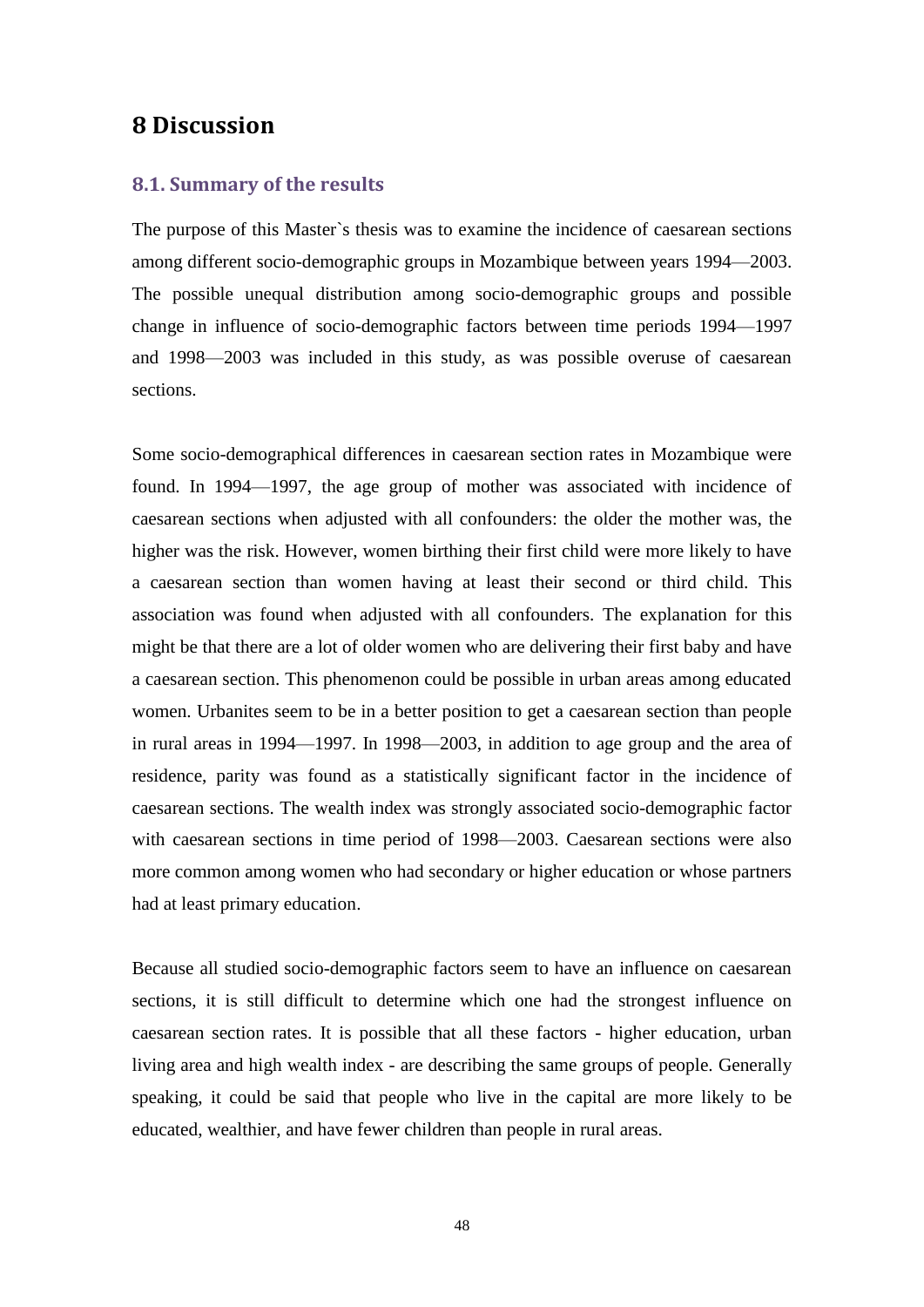In urban area, among women with secondary or higher education the caesarean section rate was 12.6 % in 1998—2003. In Maputo, the capital of Mozambique, where the caesarean section rates are highest, the rate was 9.7 % between 1998 and 2003. Both rates were under the recommended upper limit of WHO (15 %). This fact suggests that there is no overuse of caesarean sections among any socio-demographic groups in Mozambique. Even if the total rate is not very high, some subgroups may still have caesarean sections without medical indication. If the issue could be studied more deeply, it would be interesting to see if there is overuse among rich women living in Maputo City and if the poor women living in Maputo are able to get caesarean section when needed. On the basis of this information it is not possible to draw final conclusions, because clinical data was not available.

This study indicates that there is socio-demographic variation in caesarean section rates in Mozambique, even though the average rates are low. This means that the actual situation in the country may be even worse than could be expected on the basis of rates. It is possible that some of these surgical procedures are made without medical indication. Yet on the other hand, there are a large number of women who don´t have access to surgery when they are in urgent need of it. Eventually they might die from the complications of childbirth without getting treatment. It seems that caesarean sections are increasingly prevalent in Maputo City. This phenomenon reflects the limited resources in the country - the development takes place only in the capital, partly at the expense of rural areas.

There is statistically significant difference in incidence of caesarean sections between two indentified time periods OR 0.47 (0.36—0.62). Still, only the parity had a statistically significant interaction with the time period in the analyses (p=0.031). Multipara women were already suffering from scarce resources in the time period 1994—1997 -and in the subsequent time period the situation grew even worse.

### <span id="page-44-0"></span>**8.2. Comparisons to previous studies**

Ronsman (2006) has studied 49 developing countries about distribution of caesarean sections. Concerning the situation in Mozambique in 2003 he also used DHS, studied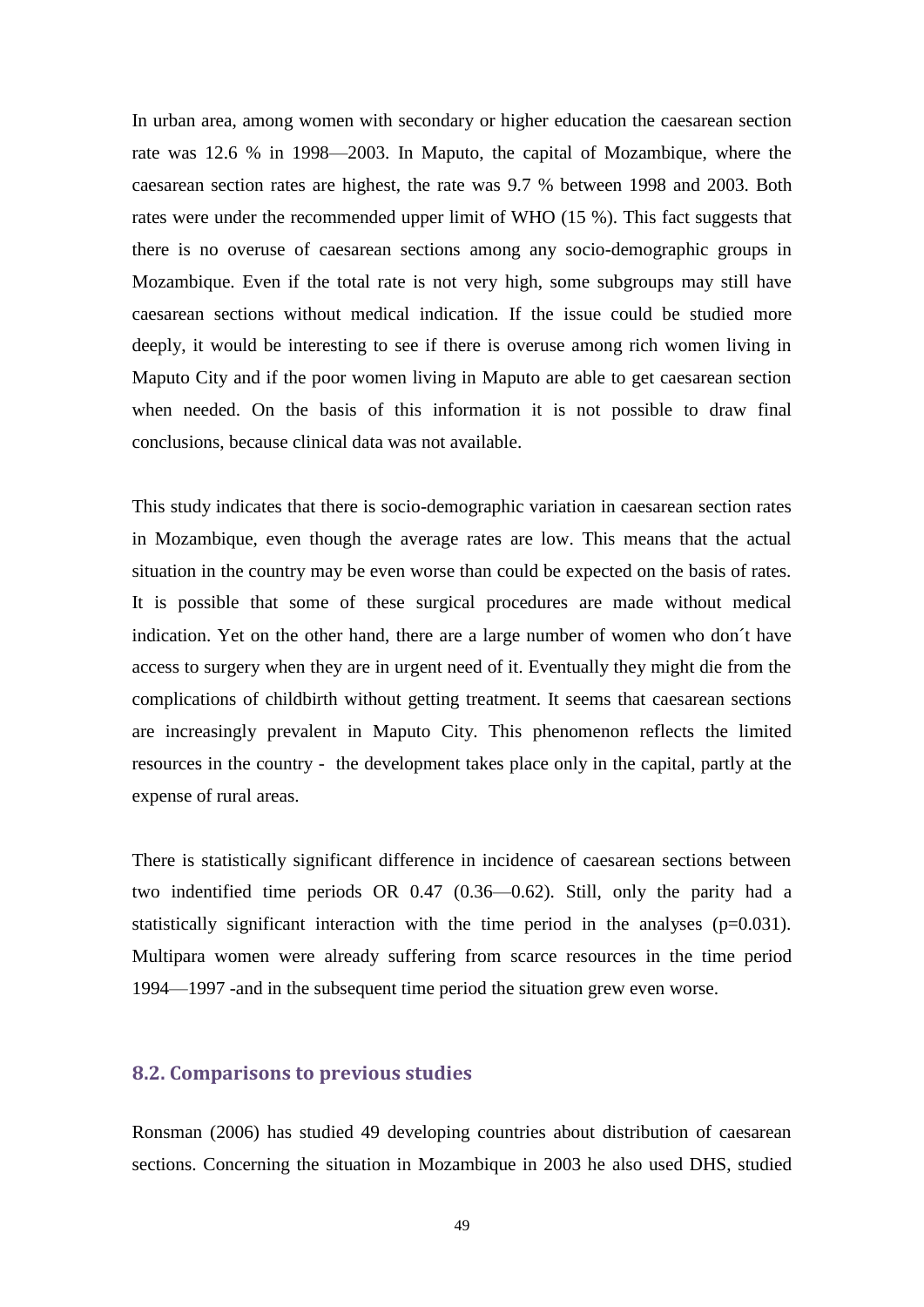wealth index and area of residence as variables. He found that caesarean rates were extremely low among the very poor: they were below 1 % for the poorest 20 % of the population in 20 countries and below 1 % for 80 % of the population in six countries. Only in five countries did the very poor have caesarean rates exceeding 5 %. In Mozambique the caesarean section rate among urban women was 5.8 %, while among rural rich the rate was 1.1 % and rural poorer 0.3 %. (Ronsman 2006). The parallel results were found in this study. Other studies on the distribution of caesarean sections in Mozambique were not found, and due to this, the results of this study include new and significant information concerning maternal health of Mozambique.

As a comparison, inequalities in maternity care have been studied also in Bangladesh by Collin, Anwar and Ronsmans (2007). They found that among the richest urban women with secondary of higher education, 35 % of live births were delivered by caesarean section. Among the poorest rural women without formal education the rate was only 0.1 %. (Collin et al. 2007.) In this study, in Mozambique, comparable rates were 9.2 % and 0.4 % in 1998—2003.

According to Jamisse (2004, 204) caesarean section is a key measure to reduce complications due to pregnancy and delivery. The results of this study show that there is still a long way to the recommended lower limit of WHO (5 %). When the caesarean section rates are as low as in Mozambique, and the situation is not really getting better, the possibility to achieve the Millennium Goal Five - to reduce maternal mortality by a quarter from 1990 to 2015 - does not really exist. (UN 2009, 3.) In many areas and especially among poor people the rates were largely under 1 % in the results of this study.

### <span id="page-45-0"></span>**8.3. The limitations and strength of the study**

There are some limitations in this study. The information of wealth index was not available in data 1994—1997, which is a pity, because in time period 1998—2003 it had the most strongly associated influence on caesarean section rates. In 2011, a new DHS survey was conducted in Mozambique, but it is not expected to be available until the end of 2012. It would have been interesting to include that information in this study.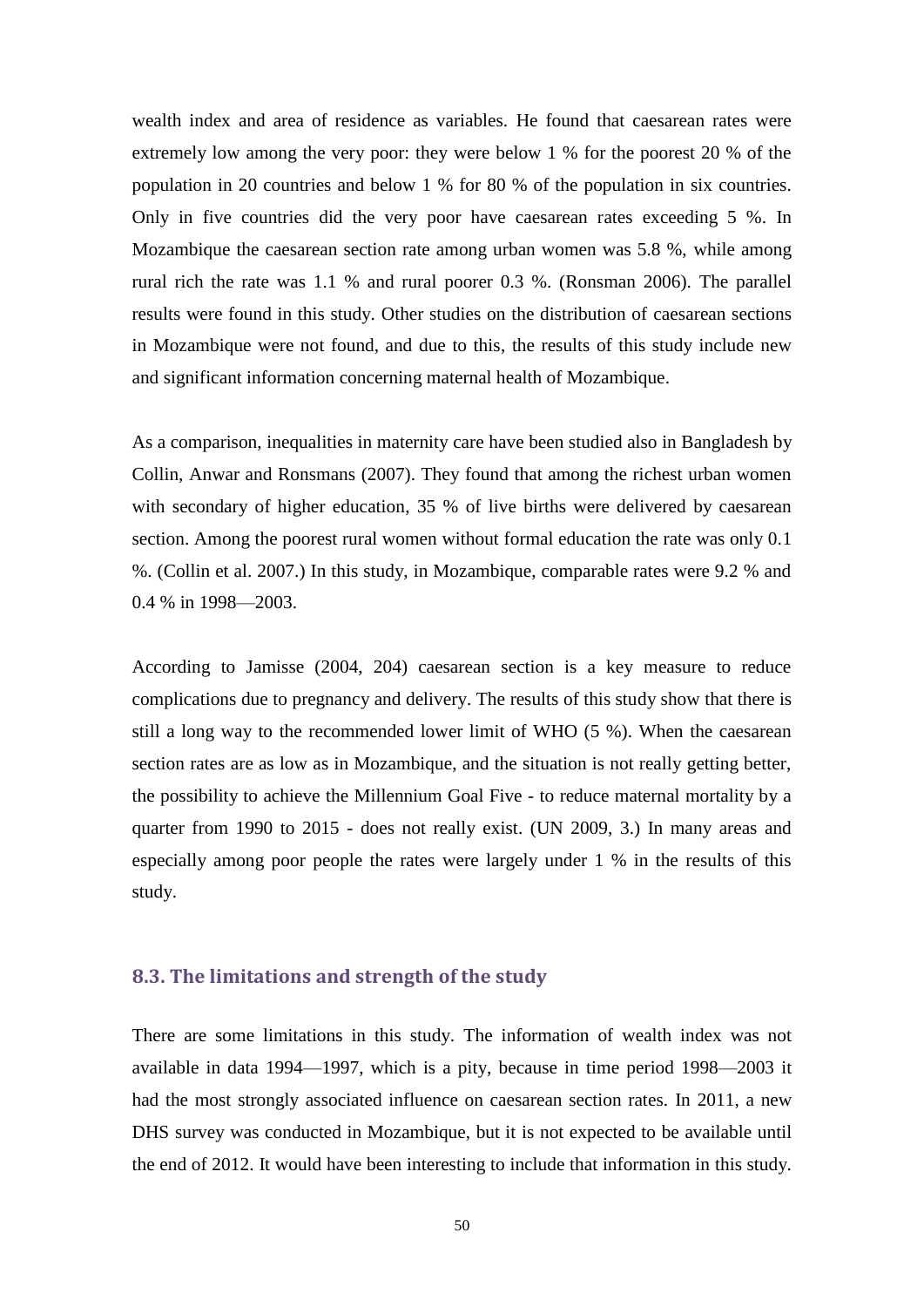The recall periods were different in these two databases; four years for the first database and six years for subsequent database. All years were included, because of the gained power by aggregating all available data.

There were some challenges when the data was analyzed. The material had to be cleaned first, because it included women from a large time period. Another problem was the fact that there were some women who had delivered more than once during the chosen time period and the database included information of all those births. After recounting figures with SAS-program and finding that the results remained substantially the same, it was decided to keep the crude results, so that all deliveries are included in data. After that we had to concentrate on weighting the sample according to the instructions of DHS.

The strengths of this study are large sample size, the representativeness and nationwide nature of data. The data presents a unique opportunity to assess the factors relating to reproductive health. Because of the data collecting technique and weighting, the sample is representative at the national level, at the residence level and at the regional level. The fact that makes information of caesarean sections quite easy to collect by survey is that mothers do remember if they have gone through that procedure. It is more reliable to remember that comparing to other variables like the number of antenatal care visits. There are different factors that have an influence on the reliability of the data of sociodemographical factors and some of them are hard to assess, for example the reliability of the numeral information interviewed people know or want to give. The used variables are categorized and unambiguous, which makes analyzing more reliable. The alternatives in each question were also made very easy to choose to avoid mistakes.

The results of this study may be generalized to other developing countries, which are in the same phase of development. There are not many countries studied as deeply as Mozambique in this study. The results of this study could be useful when planning development projects on health care sector.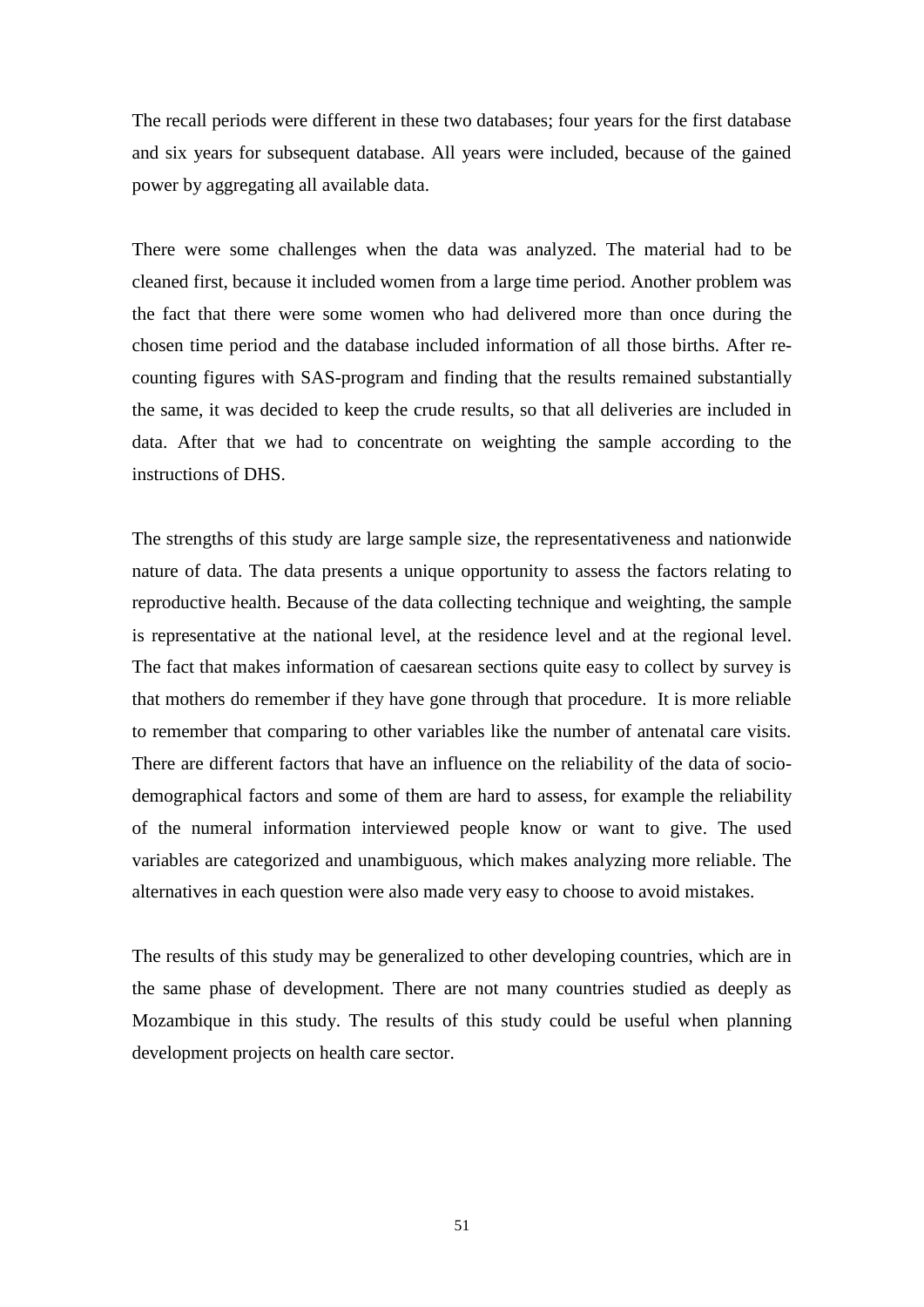# <span id="page-47-0"></span>**9 Conclusions**

This study brought out unequal socio-demographical distribution in caesarean section rates in Mozambique. Age, parity, area of residence were associated with caesarean section rate during 1994—1997. During subsequent time period, 1998—2003, also wealth index and both mother`s and partner`s education was associated with caesarean section rate. The association with parity and caesarean section rate strengthened. General information on the average caesarean section rates of the country is not telling the whole story. When some sub groups within the country are able to have caesarean section when needed, the others are suffering from a real scarcity of services. Multipara women are increasingly suffering from scarce of resources.

More studies are needed on this topic. It would be useful to study additional clinical data from individual hospitals to see what kind of indications there are for caesarean section and to examine if all women having undergone this operation had a medical diagnosis. Also, it would be interesting to examine the trend of caesarean section rates during a longer timeline to see if the resources are locating increasingly in the capital at the expense of rural area. This fact would be important to regard in policy decisions considering educating and committing new doctors.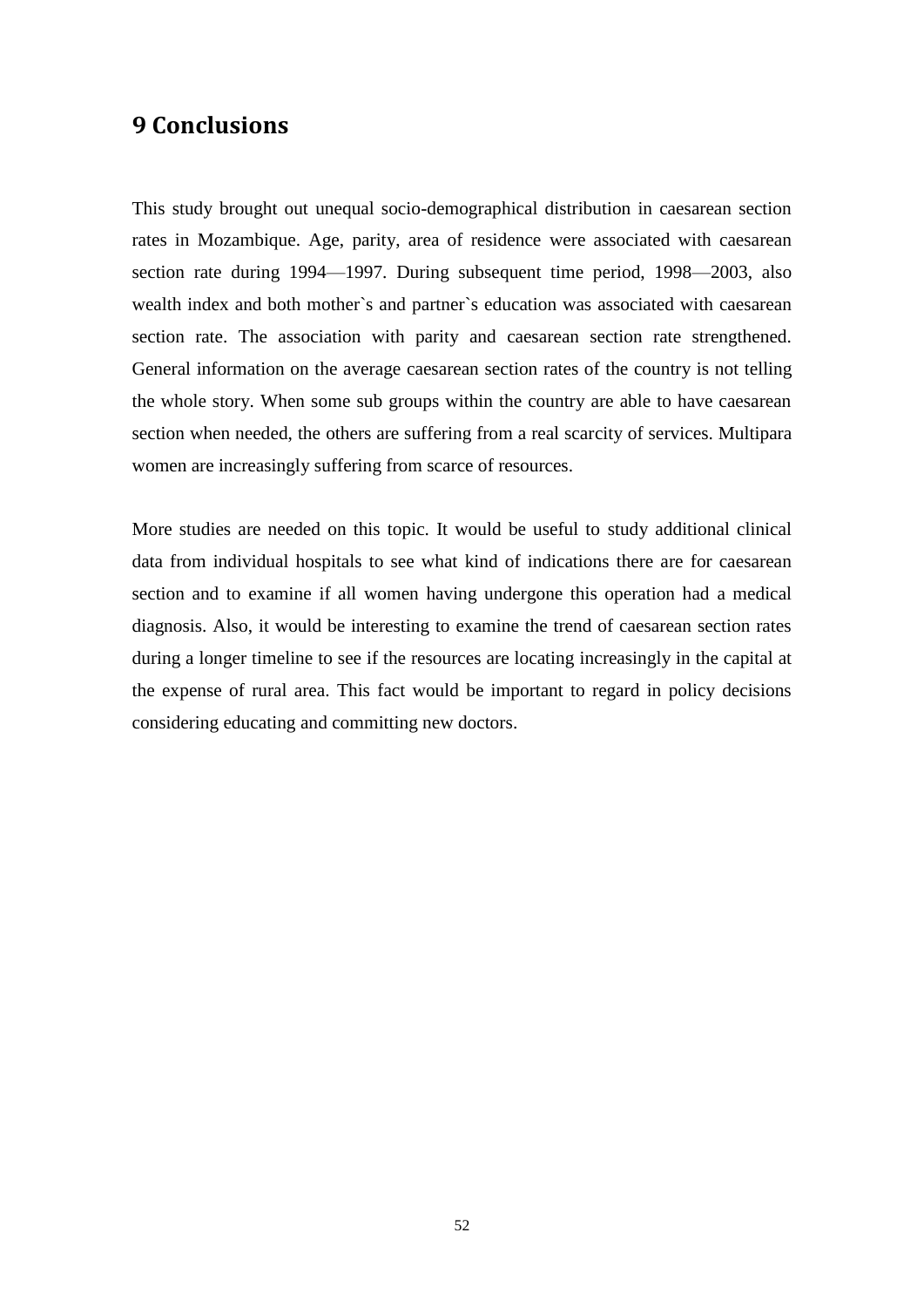### <span id="page-48-0"></span>**References:**

- Althabe, F., Sosa, C., Belizán, J., Gibbons, L., Jacquerioz, F. & Bergel E. (2006). Cesarean Section Rates and Maternal and Neonatal Mortality in Low-, Medium-, and High-Income Countries: An Ecological Study. *Birth: Issues in Perinatal Care, 33(4), 270—277.*
- Belizán, J.M., Althabe, F, Barros, F.C. and Alexander, S. (1999). Rates and implications of caesarean section in Latin America: Ecological study. BMJ*, 319, 1397—402.*
- Belizán, J.M. & Althabe, F. (2006). Caesarean section:the paradox*. Lancet The 368.9546 (2006): 1472.* Perinatal Research Unit, Montevideo, Uruguay. Institute for Clinical Effectiveness and Health Policy (IECS), Buenos Aires, Argentina.
- Benagiano, G., Fathalla, M.F., Lalonde, A. & Thomas, B. (2004). The FIGO save the mothers initiative. *International Journal of Gynaecology & Obstetrics, 86, 283— 93.*
- Betrán, A.P., Merialdi, M., Lauer, J.A., Bing-Shun, W., Thomas, J., Van Look, P. & Wagner, M. (2007). Rates of caesarean section: Analysis of global, regional and national estimates. *Paediatric and Perinatal Epidemiology, 21(2), 98—113.*
- Betràn, A.P., Gulmezoglu, A. M., Robson, M., Merialdi, M., Souza, J.P., Wojdyla, D., Widmer, M., Carroli, G., Torloni, M.R., Langer, A., Narvàez, A., Velasco, A., Faùndes, A., Acosta, A., Valladares, E., Romero, M., Zavaleta, N., Reynoso, S. & Bataglia, V. (2009). WHO Global Survey on Maternal and Perinatal Health in Latin America: classifying caesarean sections. *Reproductive Health, 8 (18).*
- Castro, A. (1999). Commentary: increase in caesarean sections may reflect medical control not women's choice. *British Medical Journal, 319, 1401–2.*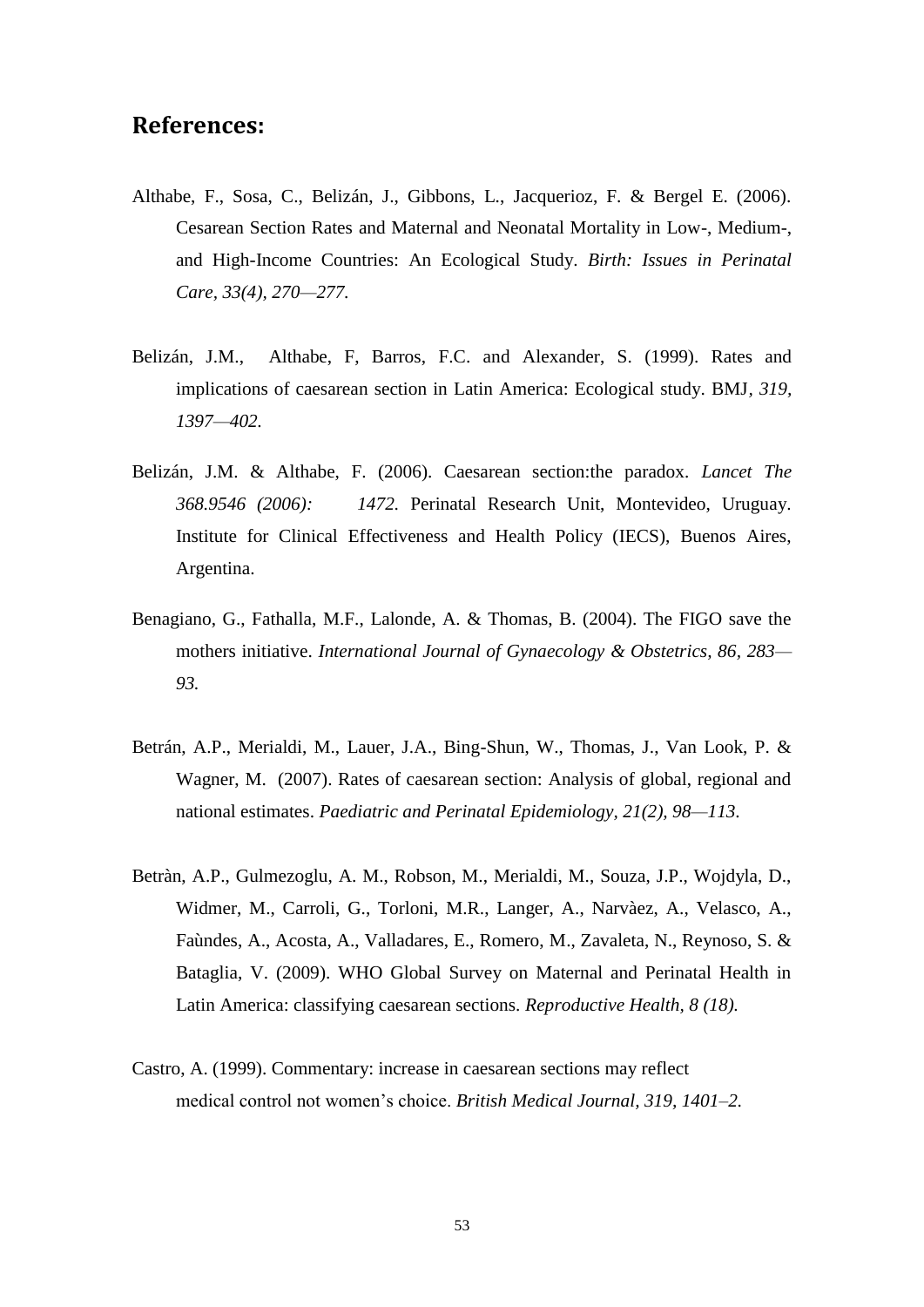- Chavane, L. (2004). The maternal mortality and local health system in Mozambique. Master`s Thesis. Library of the Tropical Institute.
- Collin, S.M., Anwar, I. & Ronsmans, C. (2007). A decade of iinequality in maternity care: antenatal care, professional attendance at delivery, and caesarean section in Bangladesh (1991--2004). *International Journal for Equity in Health 6(9), 1—9.*
- Flamm, B.L. (2000). Cesarean section: A worldwide epidemic? *Birth*, 27(2), 139—140.
- Global Finance. (2009). [www.gfmag.com](http://www.gfmag.com/)
- Hemminki, E., Shelley, J. & Gissler, M. (2004). Mode of delivery and problems in subsequent births: A register-based study from Finland*. American Journal of Obstetrics and Gynecology, 193, 169—77.*

Hopkins, K. (2000). Are Brazilian women really choosing to deliver by cesarean? *Social Science & Medicine, 51 (5), 725—740.*

Inquérito Demográfico e de Saúde 2003. (2005). Demographic and Health Surveys. Instituto Nacional de Estatística. [http://www.measuredhs.com/Publications/Publication-](http://www.measuredhs.com/Publications/Publication-Search.cfm?ctry_id=61&c=Mozambique&Country=Mozambique&cn=Mozambique)[Search.cfm?ctry\\_id=61&c=Mozambique&Country=Mozambique&cn=Mozambiq](http://www.measuredhs.com/Publications/Publication-Search.cfm?ctry_id=61&c=Mozambique&Country=Mozambique&cn=Mozambique) [ue](http://www.measuredhs.com/Publications/Publication-Search.cfm?ctry_id=61&c=Mozambique&Country=Mozambique&cn=Mozambique)

Islam, Q.M. (2007). Making Pregnancy Safer in Least Developed Countries. The Challenge of Delivering Available Services. UN Chronicle No.4. [www.un.org/chronicle](http://www.un.org/chronicle)

- Islam, M. & Yoshida, S. (2009). MDG 5: how close are we to success?. *BJOG, 116 (1), 2–5.*
- Jamisse, L., Songane, F., Libombo, A., Bique, C. & Faúndes, A. (2004). Reducing maternal mortality in Mozambique: challenges, failures, successes and lessons learned. *International Journal of Gynaecology & Obstetrics, 85, 203*–*212.*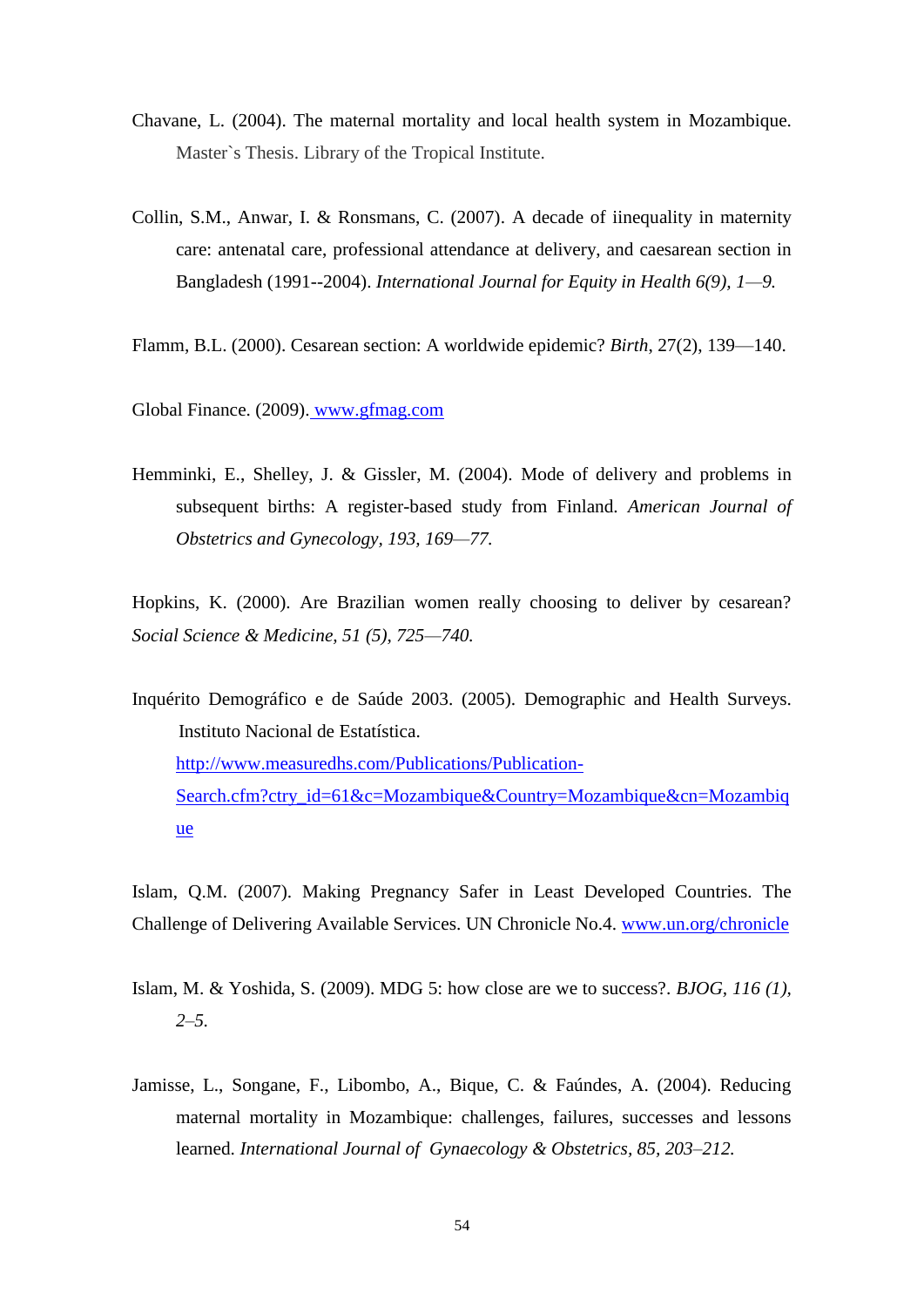- Kilsztajn, S., do Carmo, M.S.N., Machado, L.C. Jr., Lopes, E.S. & Lima, L.Z. (2006). Caesarean sections and maternal mortality in Sao Paulo. *European Journal of Obstetrics & Gynecology and Reproductive Biology, 132 (1), 64—69.*
- Klemetti, R., Che, X., Gao, Y., Raven, J., Wu., Tang, S. & Hemminki, E. (2010). Cesarean section delivery among primiparous women in rural China: an emerging epidemic. *American Journal of Obstetrics & Gynecology, 202 (65), e1-6.*
- Kulmala, T. (2007) Kehitysmaiden äitikuolleisuus pysyy korkeana aikamme tragedia. In Korhonen, E., Lipsanen, L., & Salin, M. (2007). *Terve tulevaisuus! : YK:N vuosituhattavoitteet ja terveys*. Helsinki: Väestöliitto.
- Lennox, C. (2003). Difficult labour. In J. Lawson, K. A. Harrison & S. Bergström (toim.) *Maternity care in developing countries*. London: RCOG Press.

Measure DHS. Demographic and Health Surveys. [www.measuredhs.com](http://www.measuredhs.com/)

- Menendéz, C., Romagosa, C., Ismail, M.R., Carrilho, C., Satue, F., Osman, N., Machungo, F., Bardaji, A., Quintó, L, Mayor, A., Naniche, D., Dobaño, C., Alonso, P.l. & Ordi, J. (2008). An Autpsy Study of Maternal Mortality in Mozambique: The Contribution of Infectious Diseases. *Public Library of Science. Medicine, l 582, 220—226.*
- Milliez, J. (2009). Rights to safe motherhood and newborn health: Ethical issues. *International Journal of Gynaecology & Obstetrics, 106*(2), 110-111.
- Moçambique Inquérito Demográfico e de Saúde 2003. (2005) Instituto Nacional de Estatìstica. Ministèrio da Saùde. Printed 10.10.2011. <http://www.measuredhs.com/pubs/pdf/FR161/FR161.pdf>
- Mozambique Demographic and Health Survey 1997. (1998). Summary report. Printed 13.1.2012. http://www.measuredhs.com/pubs/pdf/SR65/SR65.pdf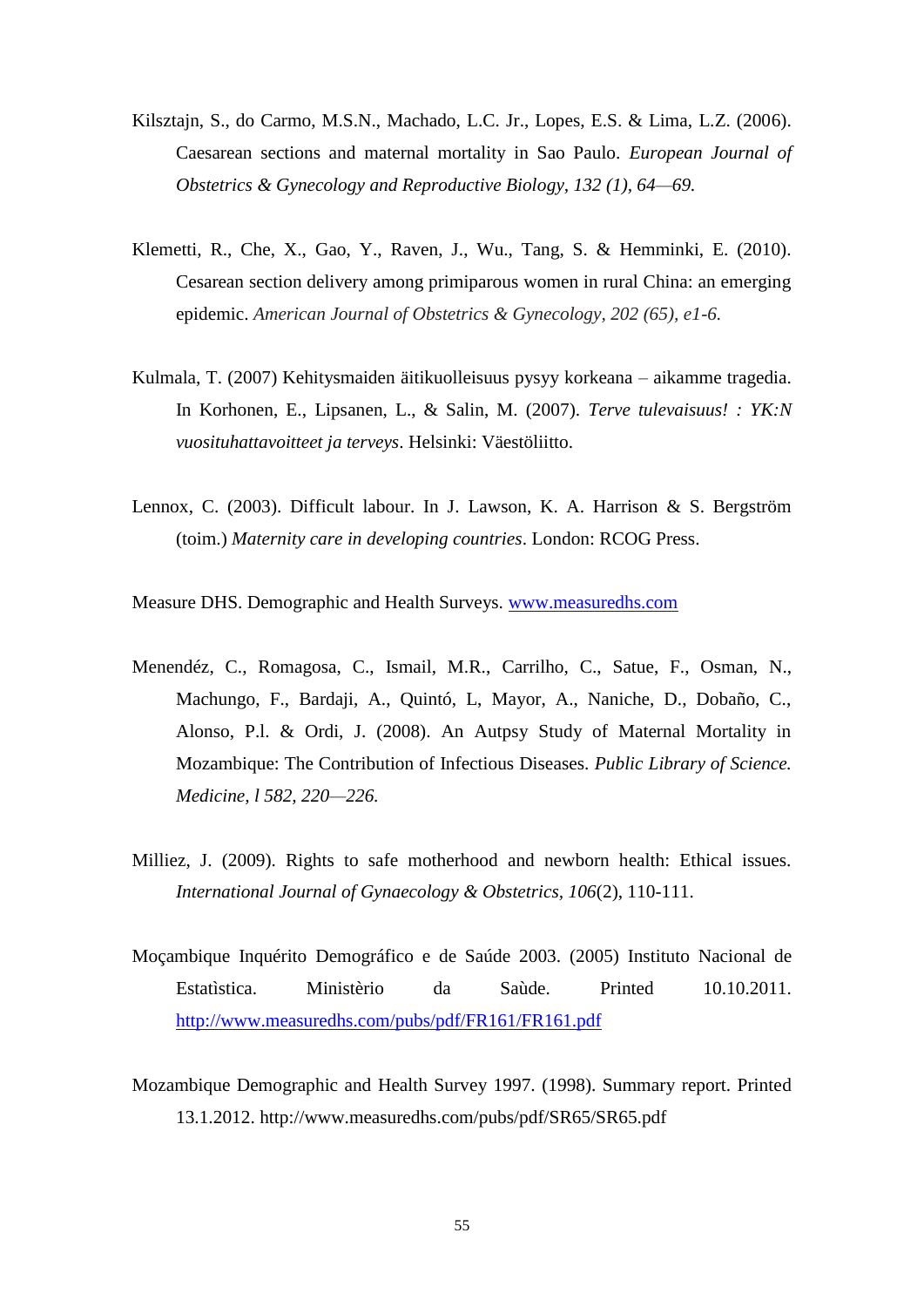- Mozambique National survey on Prevalence, Behavioral Risks and Information about HIV and AIDS (2009 INSIDA). (2009). Key Findings. Printed 13.1.2012. <http://www.measuredhs.com/pubs/pdf/SR179/SR179.pdf>
- Pettersson, K.O., Johansson, E., Pelembe, M. de F., Dgedge, C. & Christensson, K. (2006) Mozambican Midwives´Views on Barriers to Quality Perinatal Care. *Health Care for Women International, 27, 145—168.*
- Prata, N., Sreenivas, A., Greig, F., Walsh, J. & Potts, M. (2010). Setting priorities for safe motherhood interventions in resource-scarce settings*. Health Policy, 94 ,1— 13.*
- Romagosa, C., Ordi, J., Saute, F., Quintó, L., Machungo, F., Ismail, M.R., Carrilho, C., Osman, N., Alonso, P.L. & Menendez, C. (2007). Seasonal variations in maternal mortality in Maputo, Mozambique: the role of malaria. *Tropical Medicine and International Health, 12 (1I), 62—67.*
- Ronsmans, C., Holtz, S. & Stanton, C. (2006). Socioeconomic differentials in caesarean rates in developing countries: a retrospective analysis*. Lancet, 368, 1516—23.*
- Rustein, S.O. & Rojas, G. (2006). Guide to DHS Statistics. Demographic and Health Surveys.
- Salihu, H., Sharma, P., Kristensen, S., Blot, C., Alio, A. P., Ananth, C. V. & Kirby, R. S. (2006). Risk of stillbirth following a cesarean delivery: black-white disparity. *Obstetetrics & Gynecologoy, 107, 383–90.*
- Santos, C., Diante, D.Jr., Baptista, A., Matediane, E., Bique, C. & Bailey, P. (2006). Improving emergency obstetric care in Mozambique: The story of Sofala. *International Journal of Gynaecology & Obstetrics, 94, 190—201.*
- Sciarra, J. J. (2009). Global issues in women's health. *International Journal of Gynaecology & Obstetrics, 104(1), 77—79*.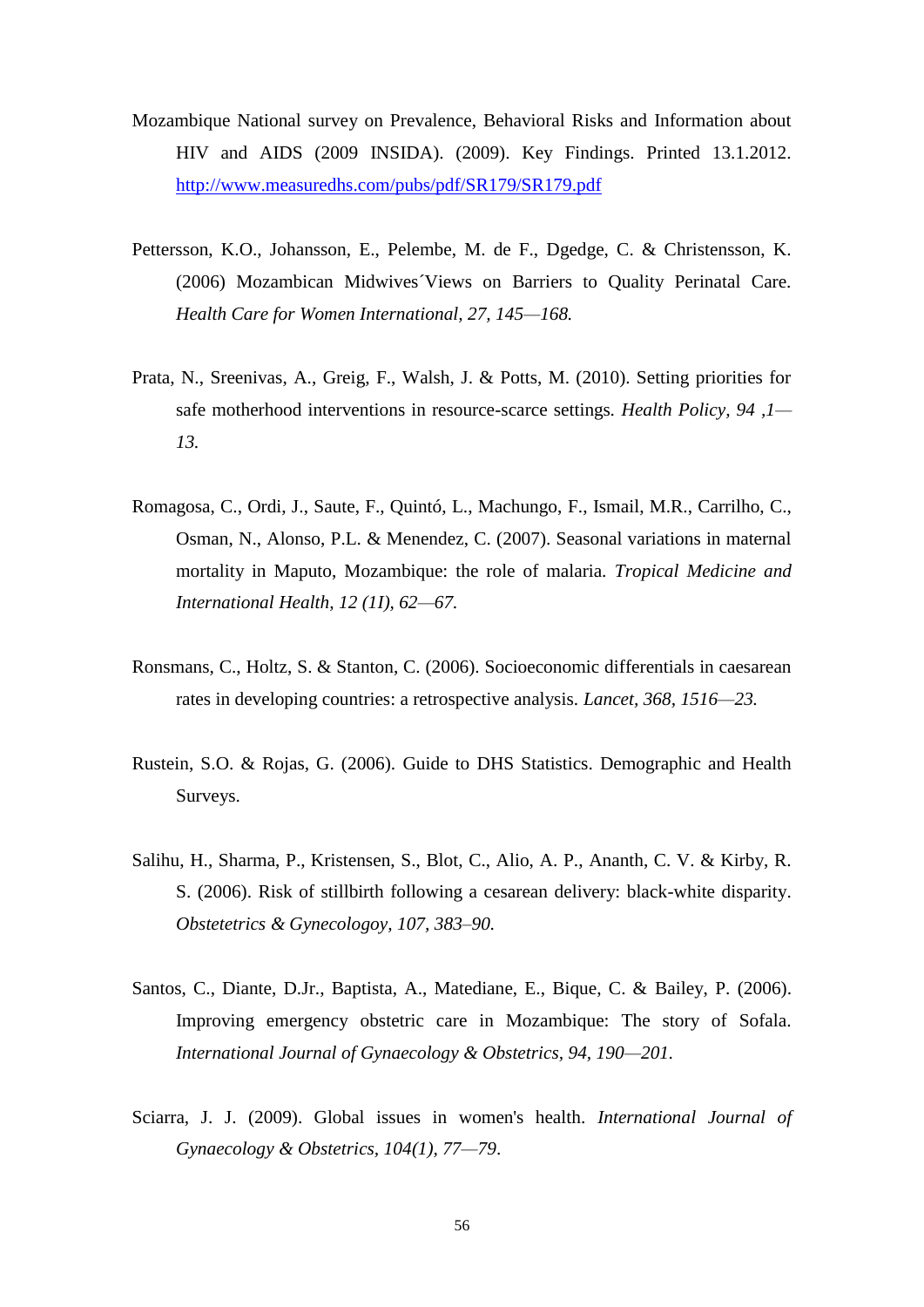- Stanton, C.K. & Holtz, S.A. (2006). Levels and Trends in Cesarean Birth in the Developing world. *Studies in Family Planning, 37, 41—48.*
- UN. (2009). The Millennium Development Goals Report 2009. Printed 2.1.2012. [http://www.un.org/millenniumgoals/pdf/MDG\\_Report\\_2009\\_ENG.pdf](http://www.un.org/millenniumgoals/pdf/MDG_Report_2009_ENG.pdf)
- UNDP. (2010) What will it take to achieve the millennium development goals? An international assessment. Printed 2.1.2012. [http://content.undp.org/go/cms](http://content.undp.org/go/cms-service/stream/asset/?asset_id=2620072)[service/stream/asset/?asset\\_id=2620072](http://content.undp.org/go/cms-service/stream/asset/?asset_id=2620072)

UNDP. Printed 2.1.2012.<http://hdrstats.undp.org/en/countries/profiles/MOZ.html>

- UNFPA. Summary of the ICPD Programme of Action. Printed 1.11.2011. [http://www.unfpa.org/public/home/sitemap/icpd/International-Conference-on-](http://www.unfpa.org/public/home/sitemap/icpd/International-Conference-on-Population-and-Development/ICPD-Summary#chapter7)[Population-and-Development/ICPD-Summary#chapter7](http://www.unfpa.org/public/home/sitemap/icpd/International-Conference-on-Population-and-Development/ICPD-Summary#chapter7)
- UNICEF, WHO, UNFPA. (1997). Guidelines for Monitoring the Availability and Use of Obstetric Services. 2 nd edition, United Nations Children's Fund, New York.
- Villar, J. Valladare, E., Wojdyla, D., Zavaleta, N., Carroli, G., Velazco, A., Shah, A., Campodónico, L., Bataglia, V., Faundes, A., Langer, A., Narváez, A., Donner, A., Romero, M., Reynoso, S., K.S. de Pádua, Giordano, D., Kublickas, M., Acosta, A. (2006).Caesarean delivery rates and pregnancy outcomes: The 2005 WHO global survey on maternal and perinatal health in Latin America. *Lancet, 367(9525), 1819—1829.*

Worldbank. (2008) Printed 2.2.2012. [http://siteresources.worldbank.org/INTPRH/Resources/376374-](http://siteresources.worldbank.org/INTPRH/Resources/376374-1303736328719/Mozambique42211web.pdf) [1303736328719/Mozambique42211web.pdf](http://siteresources.worldbank.org/INTPRH/Resources/376374-1303736328719/Mozambique42211web.pdf)

Worldbank. (2011) Printed 1.11.2011. [http://web.worldbank.org/WBSITE/EXTERNAL/COUNTRIES/AFRICAEXT/M](http://web.worldbank.org/WBSITE/EXTERNAL/COUNTRIES/AFRICAEXT/MOZAMBIQUEEXTN/0,,menuPK:382142~pagePK:141132~piPK:141107~theSitePK:382131,00.html)